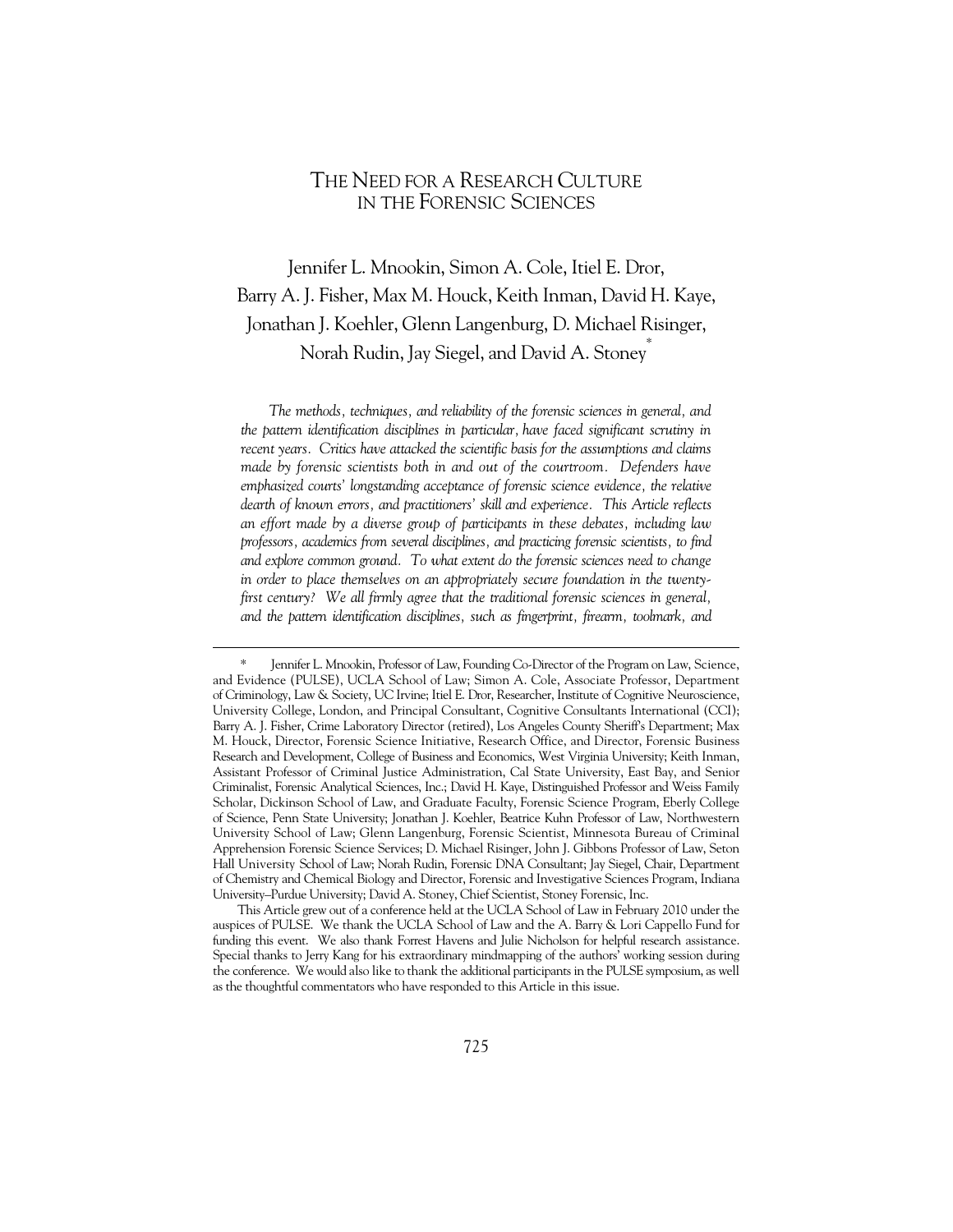*handwriting identification evidence in particular, do not currently possess—and absolutely must develop—a well-established scientific foundation. This can only be accomplished through the development of a research culture that permeates the entire field of forensic science. A research culture, we argue, must be grounded in the values of empiricism, transparency, and a commitment to an ongoing critical perspective. The forensic science disciplines need to substantially increase their commitment to evidence from empirical research as the basis for their conclusions. Sound research, rather than experience, training, and longstanding use, must become the central method by which assertions are justified. In this Article, we describe the underdeveloped research culture in the non-DNA forensic sciences, offer suggestions for how it might be improved, and explain why it matters.* 

| L.  |                                                      |                                                                 |  |
|-----|------------------------------------------------------|-----------------------------------------------------------------|--|
| Н.  |                                                      |                                                                 |  |
|     |                                                      |                                                                 |  |
|     |                                                      |                                                                 |  |
|     |                                                      |                                                                 |  |
| HL. |                                                      | THE PRESENT LACK OF A RESEARCH CULTURE IN FORENSIC SCIENCE  744 |  |
|     | IV. CREATING A RESEARCH CULTURE: SOME POSSIBLE STEPS |                                                                 |  |
|     |                                                      |                                                                 |  |
|     |                                                      |                                                                 |  |
|     | B.                                                   |                                                                 |  |
|     | C.                                                   |                                                                 |  |
|     | D.                                                   |                                                                 |  |
|     | E.                                                   |                                                                 |  |
|     | F.                                                   |                                                                 |  |
|     | G.                                                   | Managing the Tension Between an Adversarial Culture             |  |
|     |                                                      |                                                                 |  |
|     |                                                      |                                                                 |  |
|     |                                                      |                                                                 |  |

#### INTRODUCTION

Long-used types of forensic science—fingerprint examination, handwriting analysis, firearms and toolmark comparison, and other forms of pattern and impression evidence—are mainstays of criminal prosecution. For roughly a hundred years, these comparison and identification methods have regularly and routinely been employed as legal evidence. For most of that period, courts, attorneys, jurors, and the public, as well as forensic analysts themselves, have largely accepted this evidence as trustworthy and uncontroversial.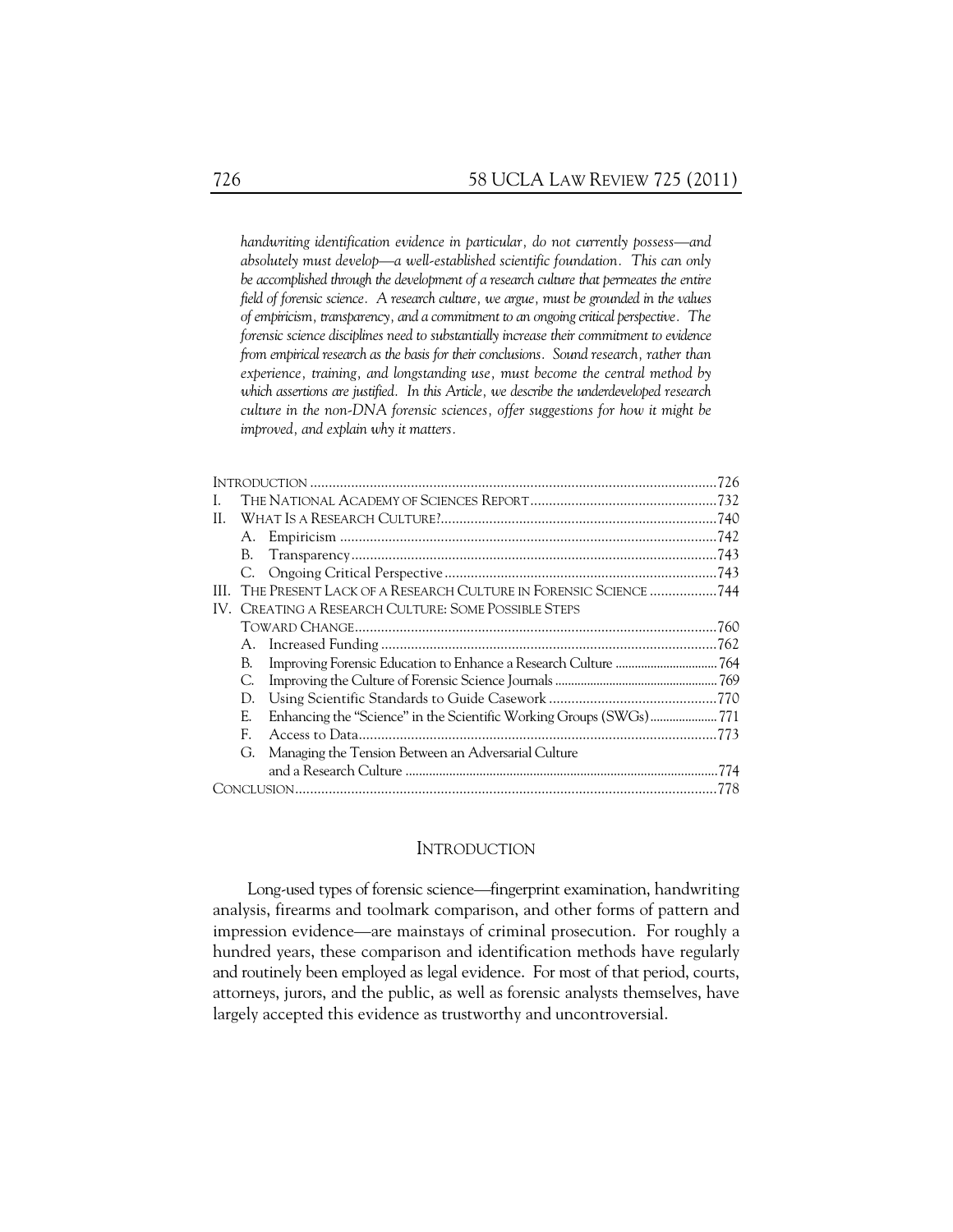In the last few years, the situation has changed dramatically. These methods and techniques now face more criticism and scrutiny than ever before. Latent fingerprint identification,<sup>1</sup> questioned document examination, and firearms comparison have been the targets of numerous admissibility challenges. Defendants have argued that this evidence is insufficiently valid to be admissible under *Daubert v. Merrell Dow Pharmaceuticals, Inc.*<sup>2</sup> and insufficiently accepted by the relevant scientific community to be admissible under *Frye v. United States*. 3 While most courts have continued to admit these forms of evidence, forensic practitioners have found themselves in the spotlight, forced to justify and defend practices that had previously evaded scrutiny.<sup>4</sup> Meanwhile, scandals involving crime laboratories have rippled across the nation: From Los Angeles to Charlotte, from Oklahoma City to Houston, stories of carelessness,

 3. 293 F. 1013 (D.C. Cir. 1923). *Frye*'s key and oft-quoted language states: Just when a scientific principle or discovery crosses the line between the experimental and demonstrable stages is difficult to define. Somewhere in this twilight zone the evidential force of the principle must be recognized, and while courts will go a long way in admitting expert testimony deduced from a well-recognized scientific principle or discovery, the thing from which the deduction is made must be *sufficiently established to have gained general acceptance in the particular field in which it belongs*.

 <sup>1.</sup> A latent fingerprint is an impression, invisible to the naked eye, left by a finger (or, more precisely, by friction ridge skin) on a surface. Latent prints are commonly recovered from crime scenes.

 <sup>2. 509</sup> U.S. 579 (1993). The Court, in an opinion by Justice Blackmun, held that the Federal Rules of Evidence required judges confronted with a challenge to scientific evidence to engage in a "flexible" inquiry whose "overarching subject is the scientific validity—and thus the evidentiary relevance and reliability—of the principles that underlie a proposed submission." *Id.* at 594–95. The Court elaborated on *Daubert*'s approach in *General Electric Co. v. Joiner*, 522 U.S. 136 (1997), which reaffirmed the Court's commitment to trial court gatekeeping and made clear that the appellate standard for review of the trial court's admissibility decisions was abuse of discretion. In *Kumho Tire Co. v. Carmichael*, the Court held that the district court's gatekeeping obligations extended to all forms of expert evidence and that judicial evaluation of reliability of expert evidence should focus on the particular task at issue in the specific case rather than the general validity of a field of expertise writ large. 526 U.S. 137, 141 (1999).

*Id*. at 1014 (emphasis added). With any given forensic science, if the particular field, such as firearms comparison, is defined narrowly to consist only of firearms examiners, general acceptance cannot be in doubt. If the field is defined more broadly to include experts in all forms of pattern analysis, statisticians, and computer scientists, then the answer becomes less obvious. *See*, *e.g.*, 1 DANIEL L. FAIGMAN ET AL., MODERN SCIENTIFIC EVIDENCE: THE LAW AND SCIENCE OF EXPERT TESTIMONY § 1:5, at 12–13 (2009– 2010 ed.); DAVID H. KAYE, DAVID BERNSTEIN & JENNIFER L. MNOOKIN: THE NEW WIGMORE: EXPERT EVIDENCE § 6.3.3(b) (2d ed. 2010); Simon A. Cole, *Out of the* Daubert *Fire and Into the* Frye*ing Pan? Self-Validation, Meta-Expertise and the Admissibility of Latent Print Evidence in* Frye *Jurisdictions*, 9 MINN. J. L. SCI. &TECH. 453 (2008). In addition, many *Frye* states have inched towards a partial inquiry into validity. *See* 1 PAUL C. GIANNELLI & EDWARD L. IMWINKELRIED, JR., SCIENTIFIC EVIDENCE § 1.11, at 67 (2007); KAYE, BERNSTEIN & MNOOKIN, *supra*, § 7.4.2(b).

 <sup>4.</sup> For a recent look at the variety of judicial reactions to these forms of evidence, see generally, KAYE, BERNSTEIN & MNOOKIN, *supra* note 3, § 15; Jennifer L. Mnookin, *The Courts, the NAS, and the Future of Forensic Science*, 75 BROOK. L. REV. 1209 (2010). Handwriting evidence has received a more ambivalent reception than fingerprint identification or firearms comparison. *See* D. Michael Risinger, Cases Involving the Reliability of Handwriting Identification Expertise Since the Decision in Daubert, 43 TULSA L. REV. 477 (2007).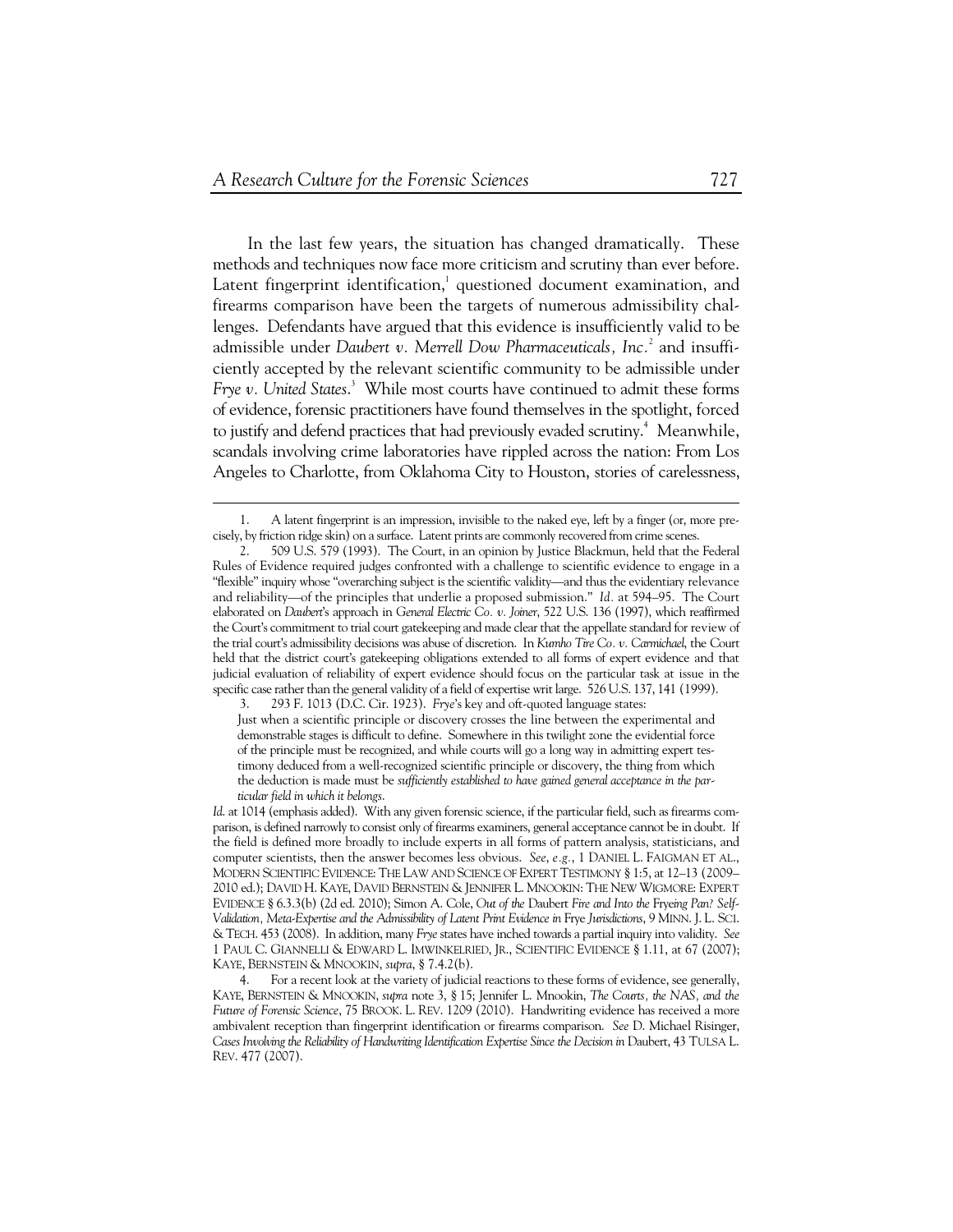bias, incompetence, excessive coziness with prosecutors, and other embarrassing revelations have raised doubts about the trustworthiness and accuracy of some reported findings in a disturbing number of laboratories.<sup>5</sup> In 2004, the American fingerprint community faced its most high-profile fingerprint error ever when several highly experienced FBI examiners erroneously linked Oregon attorney (and Muslim convert) Brandon Mayfield to a fingerprint associated with the Madrid train bombing.<sup>6</sup> One study found that the trials of more than half of those defendants exonerated by post-conviction DNA testing included forensic evidence offered by the prosecution.<sup>7</sup> A follow-up study examining the underlying transcripts concluded that the testimony presented

 <sup>5.</sup> Over the last twenty years, serious concerns have arisen in crime laboratories across the country, including in Boston, Chicago, Detroit, Houston, Los Angeles, New York, North Carolina, Oklahoma City, San Francisco, and West Virginia, as well as at the FBI laboratory. KAYE, BERNSTEIN & MNOOKIN, *supra* note 3, § 1.4.1(a), at 22 & n.32. For examples from the voluminous press on these scandals, see JOHN F. KELLY & PHILLIP K. WEARNE, TAINTING EVIDENCE: INSIDE THE SCANDALS AT THE FBI CRIME LAB (1998); Tina Daunt, *LAPD Blames Faulty Training in DNA Snafu*, L.A. TIMES, July 31, 2002, at B3 (discussing the LAPD's accidental destruction of rape kits); Lianne Hart, *DNA Lab's Woes Cast Doubt on 68 Prison Terms*, L.A. TIMES, Mar. 31, 2003, at A19 (discussing the Houston crime lab scandal); Mandy Locke & Joseph Neff, *Inspectors Failed to Find SBI Faults*, CHARLOTTE OBSERVER, Aug. 26, 2010, *available at* http://www.charlotteobserver.com/2010/08/26/1643668/inspectorsfailed-to-find-sbi.html; Moises Mendoza, *HPD Fingerprinting Trouble Not Unique*, HOUSTON CHRON., Dec. 13 2009, at B1 (giving context to Houston fingerprint lab problems); Steve Mills & Maurice Possley, *Report Alleges Crime Lab Fraud: Scientist Is Accused of Providing False Testimony*, CHI.TRIB., Jan. 14, 2001, at C1 (discussing the Pamela Fish scandal in Chicago); Maggie Mulvihill & Franci Richardson, *Unfit Cops Put in Key Evidence Unit; Fingerprint Handlers Were All Thumbs*, BOSTON HERALD, May 7, 2004, at 2; Maurice Possley, Steve Mills & Flynn McRoberts, *Scandal Touches Even Elite Labs: Flawed Work, Resistance to Scrutiny Seen Across U.S.*, CHI. TRIB., Oct. 21, 2004, at C1; Jonathan Saltzman & John R. Ellement, *Mass. DNA Lab's Lapses Draw Beacon Hill Inquiry: Delays, Errors Laid to Lack of Oversight*, BOSTON GLOBE, Jan. 17, 2007, at 1A (discussing the Massachusetts state crime lab scandal); Ben Schmitt & Joe Swickard, *Troubled Detroit Police Crime Lab Shuttered: State Police Audit Results 'Appalling,' Wayne County Prosecutor Declares*, DETROIT FREE PRESS, Sept. 26, 2008, at 1 (discussing the multiple problems that led to the Detroit crime lab's closure); Jaxon Van Derbeken, *SFPD Drug-Test Technician Accused of Skimming*, S.F. CHRON., Mar. 10, 2010, at A1 (discussing the San Francisco crime lab scandal); Murray Weiss, *Criminal Errors*, N.Y. POST, Dec. 4, 2007 (discussing a scandal at an NYPD crime lab); Jim Yardley, *Inquiry Focuses on Scientist Employed by Prosecutors*, N.Y. TIMES, May 2, 2001, at 2 (discussing the Joyce Gilchrist Oklahoma scandal); *Court Invalidates a Decade of Blood Test Results in Criminal Cases*, N.Y.TIMES, Nov. 12, 1993, at A20 (discussing the Fred Zain West Virginia scandal). The problems that have come to light have occurred in a variety of forensic areas, including serology, bloodstain pattern analysis, DNA, fingerprint identification, and others. While our primary focus in this Article is on pattern evidence, these scandals serve as a reminder that the issues we describe warrant thoughtful attention throughout forensic science, not just in the pattern identification arena.

 <sup>6.</sup> *See* Robert B. Stacey, *Report on the Erroneous Fingerprint Individualization in the Madrid Train Bombing Case*, 54 J. FORENSIC IDENTIFICATION 706 (2004); OVERSIGHT & REVIEW DIV., U.S. DEP'T OF JUSTICE, A REVIEW OF THE FBI'S HANDLING OF THE BRANDON MAYFIELD CASE (2006), *available at* http://www.usdoj.gov/oig/special/s0601/PDF\_list.htm.

 <sup>7.</sup> Brandon L. Garrett, *Judging Innocence*, 108 COLUM. L. REV. 55, 82 (2008).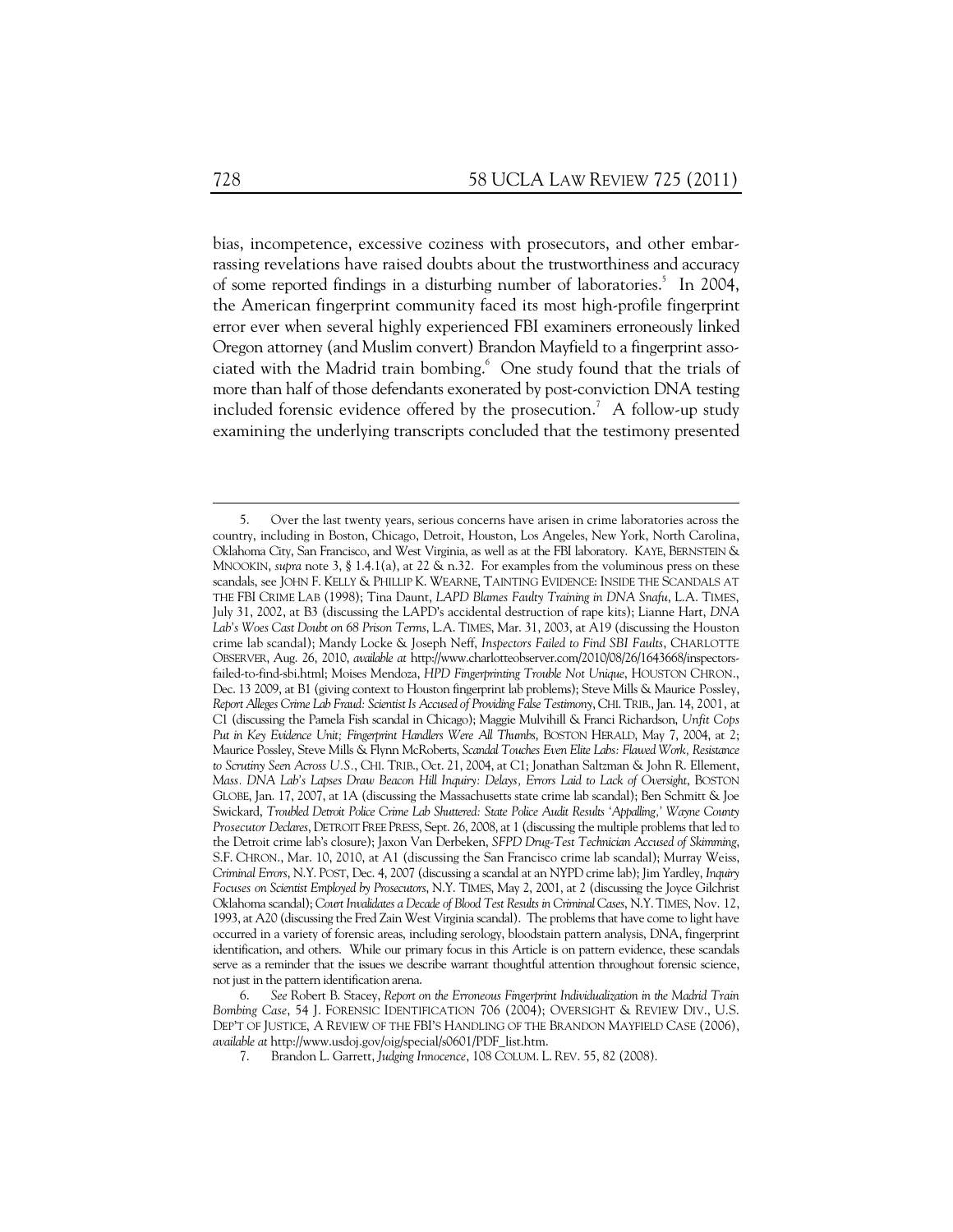by forensic analysts had frequently been overstated or misleading.<sup>8</sup> While currently available information does not permit quantification beyond the sample of cases examined, these studies do suggest that misleading or erroneous forensic science has contributed to a substantial number of false convictions. A number of academics began to examine the research foundation of some long-used forensic disciplines and found that claims were frequently supported by far less rigorous research than might have been expected. And in February 2009, the prestigious National Academy of Sciences (NAS) issued a long-awaited report on the forensic sciences that concluded: "With the exception of DNA analysis, . . . no forensic method has been rigorously shown to have the capacity to consistently, and with a high degree of certainty, demonstrate a connection between evidence and a specific individual or source."<sup>9</sup>

The NAS Report suggested a number of major improvements for forensic science. Most significantly, it called for the creation of an entirely new, independent federal agency to oversee and regulate the practices of forensic science, and to ensure the development of rigorous research to determine the capabilities and the limits of forensic science.<sup>10</sup> This combination of events—legal challenges, laboratory scandals, widely publicized errors, skeptical scholarship, and a highly critical national report—has focused sometimes unwelcome but badly needed attention on the forensic sciences. These developments offer the opportunity for reflection and improvement.

 <sup>8.</sup> *See* Brandon L. Garrett & Peter J. Neufeld, *Invalid Forensic Science Testimony and Wrongful Convictions*, 95 VA. L.REV. 1 (2009). There are three important caveats to be made regarding this article's conclusions. First, the single most problematic form of evidence in the Garrett & Neufeld study was microscopic hair analysis, which is now typically used as an adjunct to mitochondrial DNA assessment of hair. Some have therefore argued that this makes the conclusions from Garrett's original study (and its follow-up) largely moot. *See*, *e.g.*, JOHN COLLINS & JAY JARVIS, CRIME LAB REPORT, THE WRONGFUL CONVICTION OF FORENSIC SCIENCE (2008), *available at* http://www.crimelabreport.com/library/pdf/ wrongful conviction.pdf. However, there is no reason to believe that the culture that produced these frequent overstatements and failures to adhere strictly to conclusions warranted by the evidence was limited to microscopic hair analysis. Second, it is important to recognize that some of the expert testimony was not erroneous or overstated, even if it turned out to invite an incorrect inference about the identity of the perpetrator. *See*, *e.g.*, COMM. ON IDENTIFYING THE NEEDS OF THE FORENSIC SCIS. CMTY., NAT'L RESEARCH COUNCIL, STRENGTHENING FORENSIC SCIENCE IN THE UNITED STATES: A PATH FORWARD 120 (2009) [hereinafter NAS REPORT] (pointing out that evidence such as physical inspection of hair or paint that merely identifies a trace as falling into a large class of potential sources is accurate even if it turns out that the defendant is not the source). Third, of course, we have virtually no direct information in these cases about how the jury perceived the forensic science evidence. It would therefore be dangerous to infer from the mere fact of conviction that the jury found the forensic science evidence either persuasive or critical in any given case; however, it would be equally questionable to presume that it did not. The prosecution proffered it, after all, to aid in conviction.

 <sup>9.</sup> NAS REPORT, *supra* note 8, at 7.

 <sup>10.</sup> *Id.*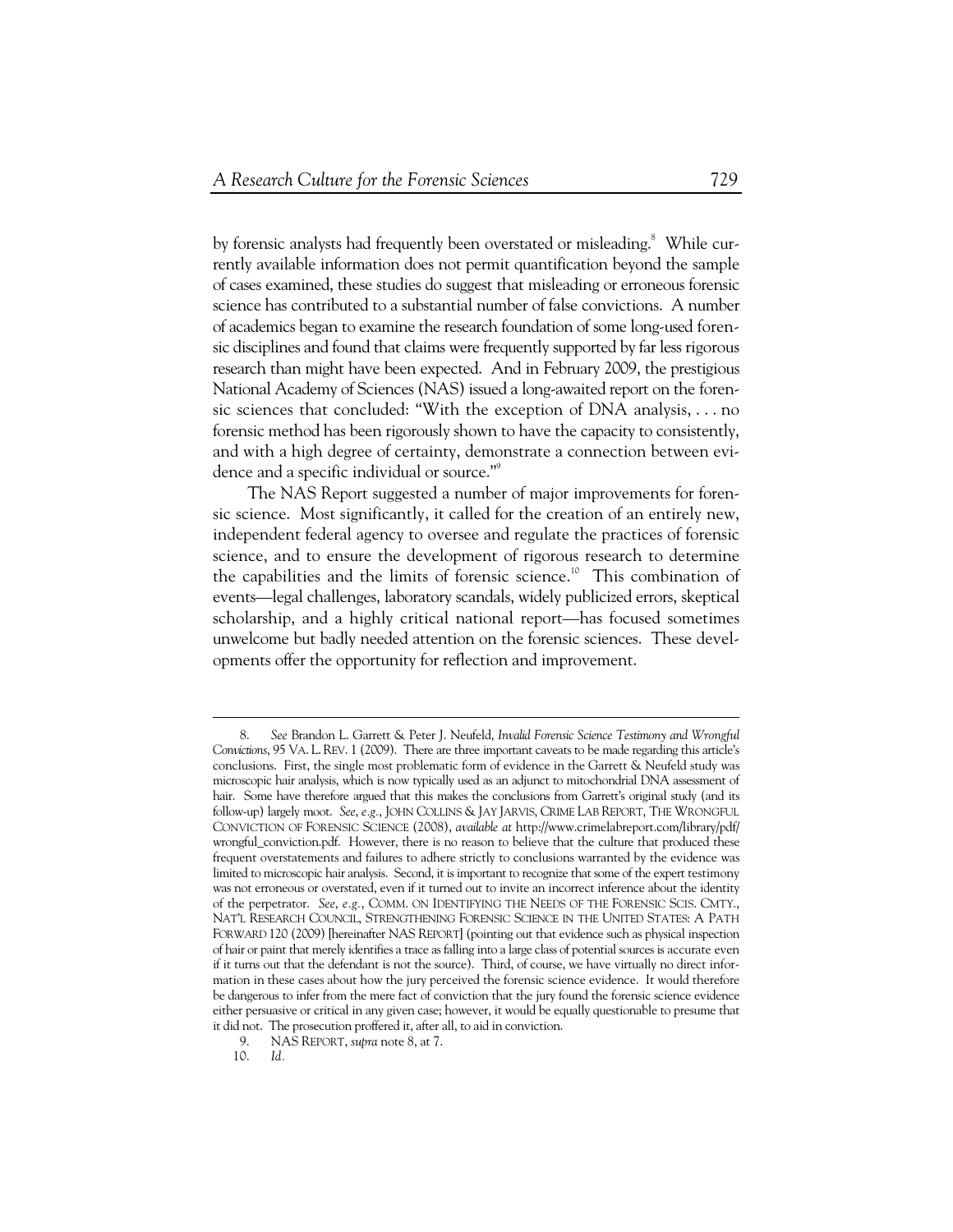Now, roughly two years after the publication of this major report, where do the pattern and impression disciplines and the forensic sciences more generally stand?<sup>11</sup> What are the ongoing problems in these fields? What ought to be the intellectually significant and yet practically realizable goals for improving forensic science evidence over the next decade or two? The purpose of this Article is to describe what we think forensic science most needs in order to best serve justice, the legal system, the public, and its own practitioners. Our central argument is that the pattern identification disciplines, and forensic science more generally, do not currently possess—and absolutely must develop—an adequate research culture. In what follows, we will outline the essential elements of a research culture, provide examples to support our claim that within these disciplines such a culture is weak or faltering, and offer some concrete suggestions for how a research culture might be created.

The authors of this Article are a diverse group. This group includes those who are quite regularly labeled critics of forensic science, as well as defenders, including some who toil in the fields of forensic science every day. It includes forensic analysts from several fields who regularly appear in court testifying to the reliability of forensic evidence, as well as those who have appeared in court criticizing such evidence. Some of us are pursuing empirical research about forensic science; others write more conceptually about its strengths and limitations; still others among us spend more time practicing forensic science than writing about it. One of us is a former director of a major crime laboratory. The academics in this group come from multiple fields and varying disciplinary backgrounds, including law, cognitive psychology, chemistry, molecular biology, forensic science, and the sociology of science. One member of the group was on the NAS Committee and helped write its report.

Given the breadth of backgrounds, disciplines, and points of view, and given the current controversies surrounding forensic science, it will come as

 <sup>11.</sup> Our primary focus is on pattern and impression evidence. These disciplines include fingerprint analysis, firearms and toolmark comparison, questioned document examination, shoeprint examination, microscopic hair comparison, tire tread comparison, blood spatter analysis, bite mark analysis, and other physical object comparisons. These disciplines have in common that they attempt to determine whether or not a particular pattern or impression—be it a shoeprint, a tire tread, a fingerprint, or a bullet—can be associated with a particular source. (Blood spatter analysis is an exception, as it attempts to use the pattern of blood to infer something about the physical events that gave rise to it). Although we focus primarily on pattern evidence, many of our arguments apply to forensic science more broadly. Tracing out with specificity where they do and do not fully apply across the broader range of forensic sciences—from DNA analysis to arson investigation to toxicology—is beyond the scope of this Article. We recognize that different portions of the forensic science landscape vary in the extent to which they already possess a robust research culture, but we believe that the forensic science enterprise, as a whole, would benefit from more focused efforts to develop the outlook and practices referred to in this Article as a research culture.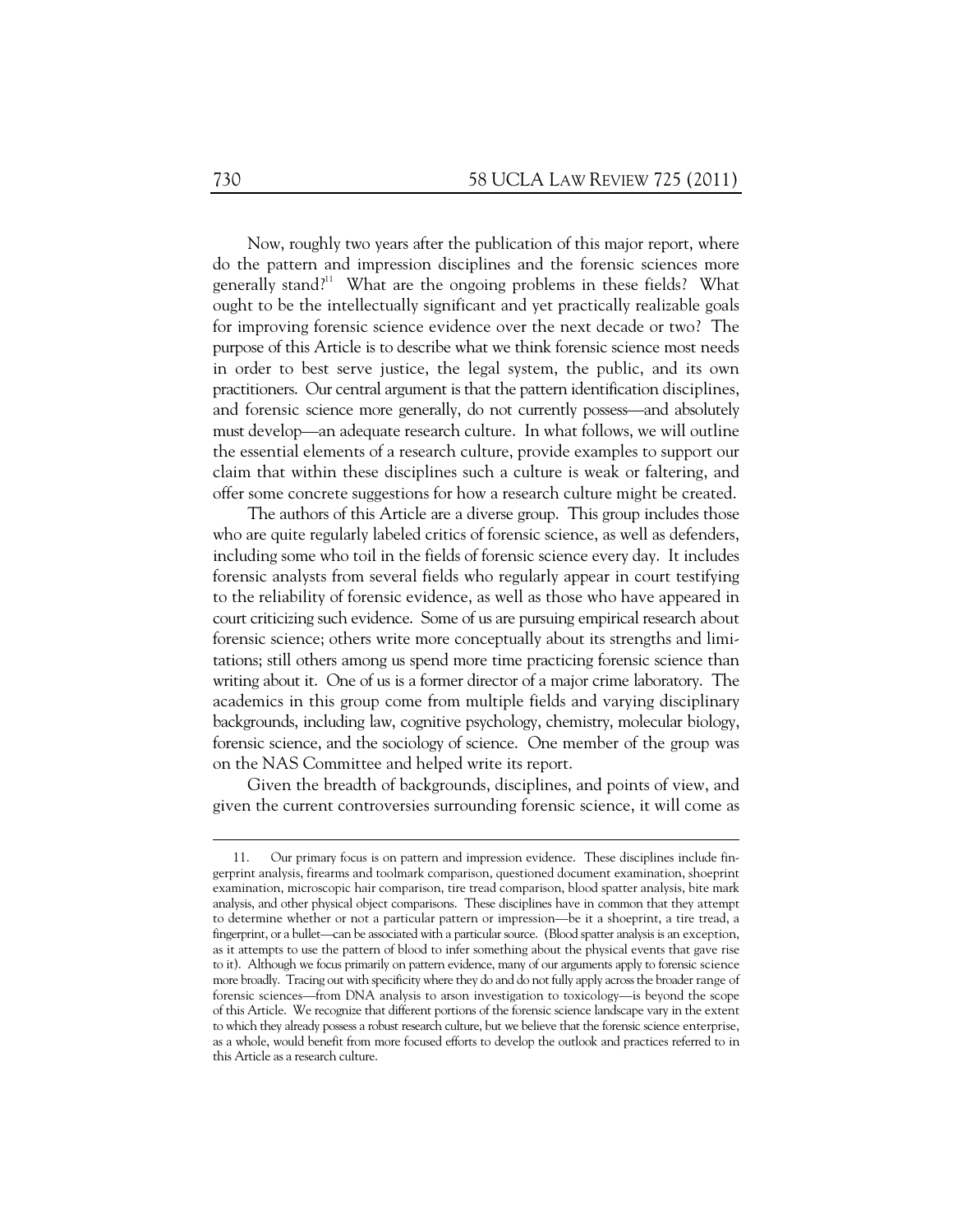no surprise that this diverse group of authors does not agree about everything. We cannot pretend to share a wholly unified vision for the future of forensic science. But what is striking—and what generated this Article—is that there is a good deal about which we do agree. The purpose of this Article is to focus on these substantial areas of agreement. We aim to lay out our shared understanding of some of the current problems in forensic science, and our consensus on how to improve the pattern identification fields, and the rest of the forensic science enterprise, so that they will rest on an appropriately secure foundation as they continue to provide valuable evidence to the criminal justice system into the twenty-first century.

Significantly, despite our diverse backgrounds and points of view, we agree on many aspects of both the diagnosis of current difficulties and a direction for a cure. In our collective opinion, the pattern identification disciplines, as well as other forms of forensic science evidence, must be placed on a more rigorous scientific foundation. More generally, we believe that a significant culture shift is required: Forensic science needs to focus more on science than on law, to shift from a quasi-adversarial perspective to a research orientation. In short, we call for the development and instantiation of what we will term a *research culture* within forensic science. The emergence of a research culture would affect how evidence is understood, change analysts' relationship to empirical data, and alter how evidence is reported. We do not delude ourselves that change comes easily or that a culture shift alone will immediately ensure that all forensic analyses are well founded.<sup>12</sup> But we believe that this transition is both necessary and, while difficult, genuinely feasible.

In what follows, we begin with a brief overview of the NAS Report, a watershed publication for the assessment of the current state of the forensic sciences. We use this report as a springboard to describe our consensus about what the forensic sciences need most in order to attain a solid footing over the next decades: to wit, the creation of a robust research culture, in which empirical evidence and careful scrutiny regarding the evidentiary warrant

 <sup>12.</sup> To be sure, scientists steeped in the research culture we describe in this Article also sometimes make claims that outstrip their data or promote methods before the application has been shown to be fully robust or before all its limitations are clear. *See*, *e.g.*, DAVID H. KAYE, THE DOUBLE HELIX AND THE LAW OF EVIDENCE 51–53 (2010) (describing the early claims of the developer of DNA profiling). Nevertheless, in a competitive research culture, any premature enthusiasm or dubious assertions are likely to be met with criticism from others in the community, leading in the long run to a much more secure foundation for the applications of the theory or procedure. *See id.* at 53–54, 117, 119–20, 123– 26, 138 (describing how the scientists who promoted or defended DNA identification responded to various published criticisms); *see also* Jennifer L. Mnookin, People v. Castro: *Challenging the Forensic Use of DNA Evidence*, *in* EVIDENCE STORIES 207 (Richard Lempert ed., 2006). *See generally* D. Michael Risinger, *The Irrelevance, and Central Relevance, of the Boundary Between Science and Non-Science in the Evaluation of Expert Witness Reliability*, 52 VILL. L. REV. 679, 700–12 (2007).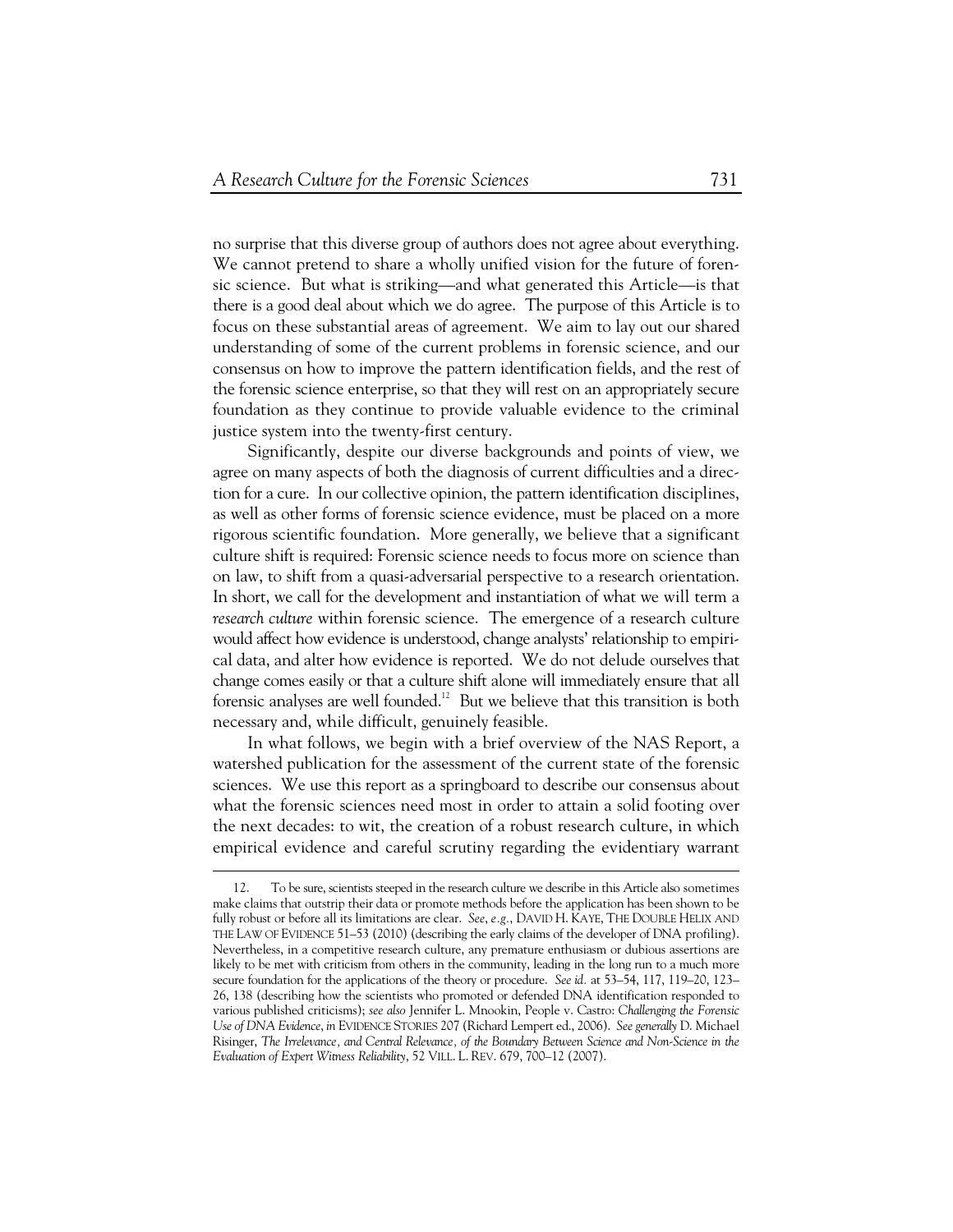for whatever claims are made become part of the ordinary way of thinking about forensic practices. In Part II, we describe what we see as the critical components of a research culture, including a focus on empirical evidence, transparency, and a consistently critical and reflective perspective on claims of knowledge. In Part III, we provide a number of examples and illustrations to show why we do not believe that the research culture within forensic sciences, and within pattern and impression evidence in particular, is presently either well developed or robust. In the final Part, we offer a variety of suggestions, some of them familiar and some of them more innovative, for creating and fostering a research culture for forensic science.

# I. THE NATIONAL ACADEMY OF SCIENCES REPORT

In February 2009, The National Academy of Sciences issued its major report on forensic science.<sup>13</sup> Congress commissioned the report late in 2005 at the behest of the forensic science community itself. The Academy appointed a panel of judges, scholars, and forensic and legal practitioners to write the report. This committee heard more than sixteen days of testimony—more than eighty witnesses in eight meetings over a two-year period—from a variety of leading forensic scientists and academic researchers.<sup>14</sup>

In addition to the major recommendation to create a National Institute of Forensic Science (NIFS), the committee put forward two other important structural recommendations: the removal of public forensic science laboratories from administrative control of law enforcement agencies or prosecutors' offices;<sup>15</sup> and the gradual abolition of state and local coroners' offices in favor of a medical examiner system.<sup>16</sup> Given the committee's key finding that an inadequate research basis existed for claims often made in forensic science, most of the recommendations were concerned with improving the science in forensic science. Specific recommendations included, among others:

> (1) Foundational research that would assess the validity and reliability of methods used in the analysis of evidence, especially pattern evidence.<sup>17</sup>

 <sup>13.</sup> NAS REPORT, *supra* note 8.

 <sup>14.</sup> Harry T. Edwards, Co-Chair, Committee on Identifying the Needs of the Forensic Science Community, The National Academy of Sciences Report on Forensic Sciences: What It Means for the Bench and Bar (May 6, 2010). For a close look at the committee and who was on it, see D. Michael Risinger, *The NAS/NRC Report on Forensic Science: A Path Forward Fraught With Pitfalls*, 2010 UTAH L. REV. 225.

 <sup>15.</sup> NAS REPORT, *supra* note 8, at 23–24.

 <sup>16.</sup> *Id.* at 29.

 <sup>17.</sup> *Id.* at 22–23.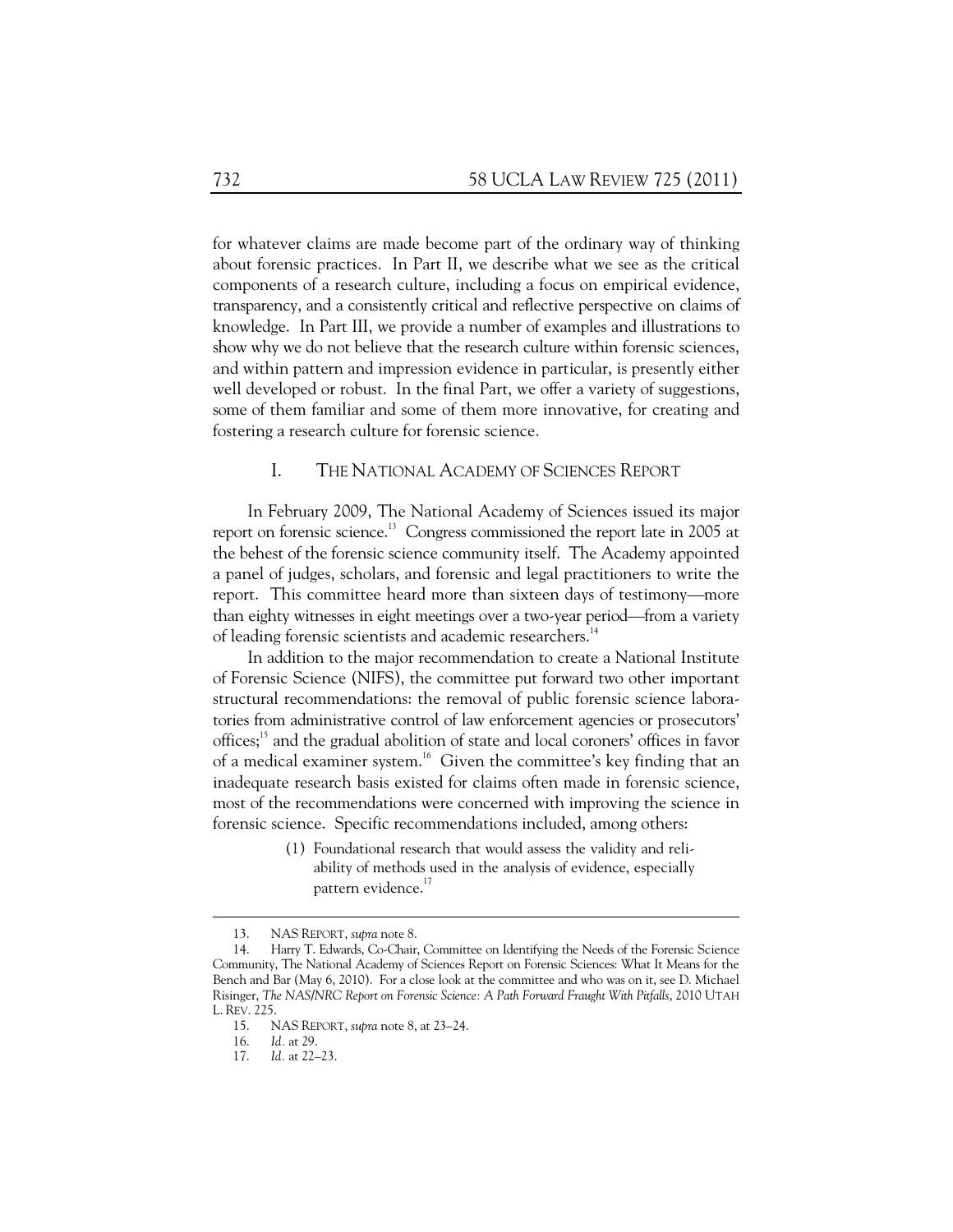- (2) Further research into the issues of cognitive bias and its effects on forensic decisionmaking. The committee recognized the significant need to investigate when contextual or confirmational bias might affect examiners' processes or their conclusions, and the need both to study its extent and to develop countermeasures.<sup>18</sup>
- (3) Standardization of laboratory reports and a standard definition of terms, especially those expressing the association between an item of evidence and a possible source.<sup>19</sup>
- (4) Mandatory accreditation of all forensic science laboratories that process evidence for court and mandatory certification of all forensic scientists who analyze evidence.<sup>20</sup>
- (5) A mandatory code of ethics that is tied to certification and makes possible the removal of serious ethical violators from the practice of forensic science. $21$

The NAS Committee was not charged specifically with examining the issues surrounding pattern and impression evidence, although the final report does emphasize these areas. This focus emerged as the committee heard testimony about the present state of research and the validity and reliability of forensic science methods. In testimony presented, various types of pattern evidence were cited as poster children for the lack of scientific foundation in forensic science and the need for more research to establish the validity (or lack of it) in forensic science's analytical methods.<sup>22</sup> Fairly or not, the report reflects this emphasis, and in this Article, we too focus primarily on the pattern and impression areas. Nevertheless, it is important to recognize that the pattern evidence areas are not alone in generating the concerns expressed in the NAS Report or in this Article. Every area of forensic science, including DNA typing, described by the NAS Committee as the "gold standard" of forensic science, suffers to some degree from the problems the report ascribed to pattern evidence. Most of the recommendations in the NAS Report are global in their reach; they are intended to apply to forensic science as a whole. Similarly, although we focus on pattern and impression evidence processed by human analysts using visual examination, many of our arguments apply beyond these domains. At the

 <sup>18.</sup> *Id.* at 24.

 <sup>19.</sup> *Id.* at 21.

 <sup>20.</sup> *Id.* at 25.

 <sup>21.</sup> *Id.* at 26.

 <sup>22.</sup> Chapter five of the NAS Report discusses and offers summary assessments of, for example, biological evidence, analysis of controlled substances, friction ridge analysis, shoeprints and tire tracks, toolmark and firearms identification, hair and fiber evidence, questioned document examination, paint and coating evidence, arson and explosives evidence, bitemark analysis, and bloodstain pattern analysis. *See id.* at 127–83. Chapter nine focuses entirely on medicolegal death analysis. *See id.* at 241–68.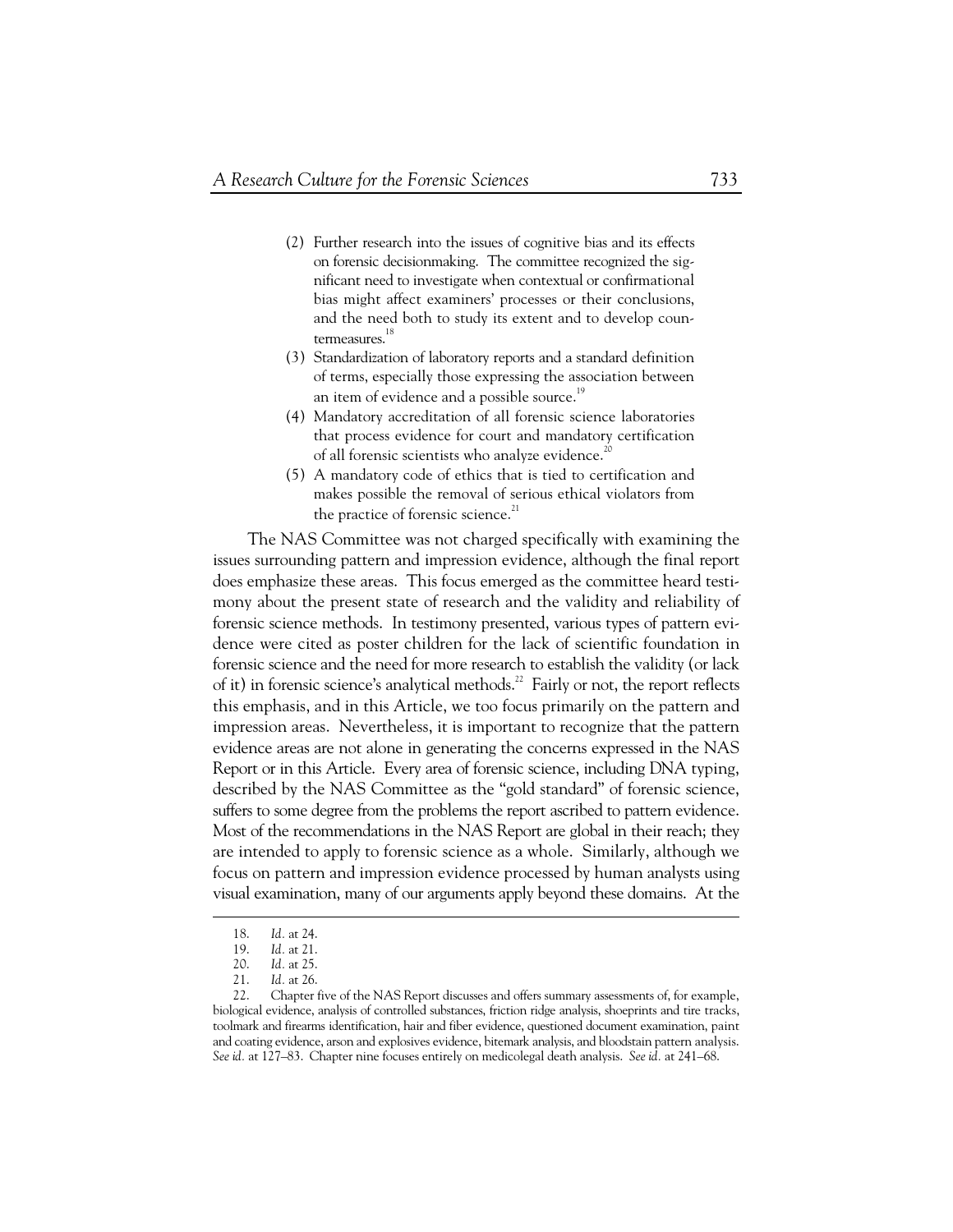same time, we recognize that forensic science culture is not monolithic or unitary. We hope that our remarks in the context of pattern and impression evidence will encourage further discussion and attention to the question of how to create, develop, or improve the research culture in other areas, including forensic chemistry, DNA analysis, fire investigation, and medicolegal death investigation.

We all agree that publication of the report was a watershed moment for the forensic sciences. The report continues to generate both attention and controversy. Already it has prompted, or at least spurred, some degree of change in forensic science practice.<sup>23</sup> It continues to influence practicing forensic scientists themselves, as well as those who interact with forensic disciplines, including lawyers and judges, government officials, and government regulatory and funding entities, such as the National Institute of Justice (NIJ), National Institute of Standards and Technology (NIST), and the National Science Foundation (NSF).<sup>24</sup>

We also agree with much of the content of the report.<sup>25</sup> Perhaps most significantly, we agree with the National Academy's central and important conclusion that the traditional forensic sciences are, at this point, inadequately supported by empirical data that would justify the strong claims analysts frequently make. We believe that numerous assertions made both in routine practice and in court are neither backed up by sufficient empirical data or

 <sup>23.</sup> *See*, *e.g.*, INT'L ASS'N FOR IDENTIFICATION, IAI RESOLUTION 2010–18, at 1 (2010) [hereinafter IAI RESOLUTION], *available at* http://onin.com/fp/IAI\_resolution\_2010-18.pdf (reflecting a "change [in] the official position of the Association related to Friction Ridge Examinations based on advances in the science and scientific research").

 <sup>24.</sup> The National Science Foundation recently funded a workshop at Northwestern Law School called "Cognitive Bias and Forensic Science" largely designed to encourage social and cognitive psychologists to conduct empirical studies to improve our understanding of factors that affect forensic science judgments and decisions. Similarly, the National Institute of Justice has solicited research proposals from social scientists to study, for example, "'context bias' and the need for a greater understanding of the scope of this issue in forensic laboratories." NAT'L INST. OF JUSTICE, U.S. DEP'T OF JUSTICE, SOLICITATION: SOCIAL SCIENCE RESEARCH IN FORENSIC SCIENCE 3 (2010).

 <sup>25.</sup> One author of this Article served on the NAS Committee, and several others gave invited presentations to the committee. Nonetheless, we do not agree with every sentence or every detail of every argument in this report. Certainly we each have both nits to pick as well as admiration for its strengths; indeed, several of us have already expressed both our criticism and our praise in print. *See*, *e.g.*, Simon A. Cole, *Who Speaks for Science? A Response to the National Academy of Sciences Report on Forensic Science*, 9 LAW, PROBABILITY & RISK 25 (2010); Itiel E. Dror, *How Can Francis Bacon Help Forensic Science? The Four Idols of Human Biases*, 50 JURIMETRICS J. 93 (2009); David H. Kaye, *The Good, the Bad, and the Ugly: The NRC Report on Strengthening Forensic Science in America*, 50 SCI. & JUST. 8 (2010); Jonathan J. Koehler, *Forensic Science Reform in the 21st Century: A Major Conference, a Blockbuster Report and Reasons to Be Pessimistic*, 9 LAW, PROBABILITY & RISK 1 (2010); Mnookin, *supra* note 4; D. Michael Risinger, *The NAS/NRC Report on Forensic Science: A Glass Nine-Tenths Full (This Is About the Other Tenth)*, 50 JURIMETRICS J. 21 (2009); Risinger, *supra* note 14. For a collection of responses from the forensic science community, see generally *id*.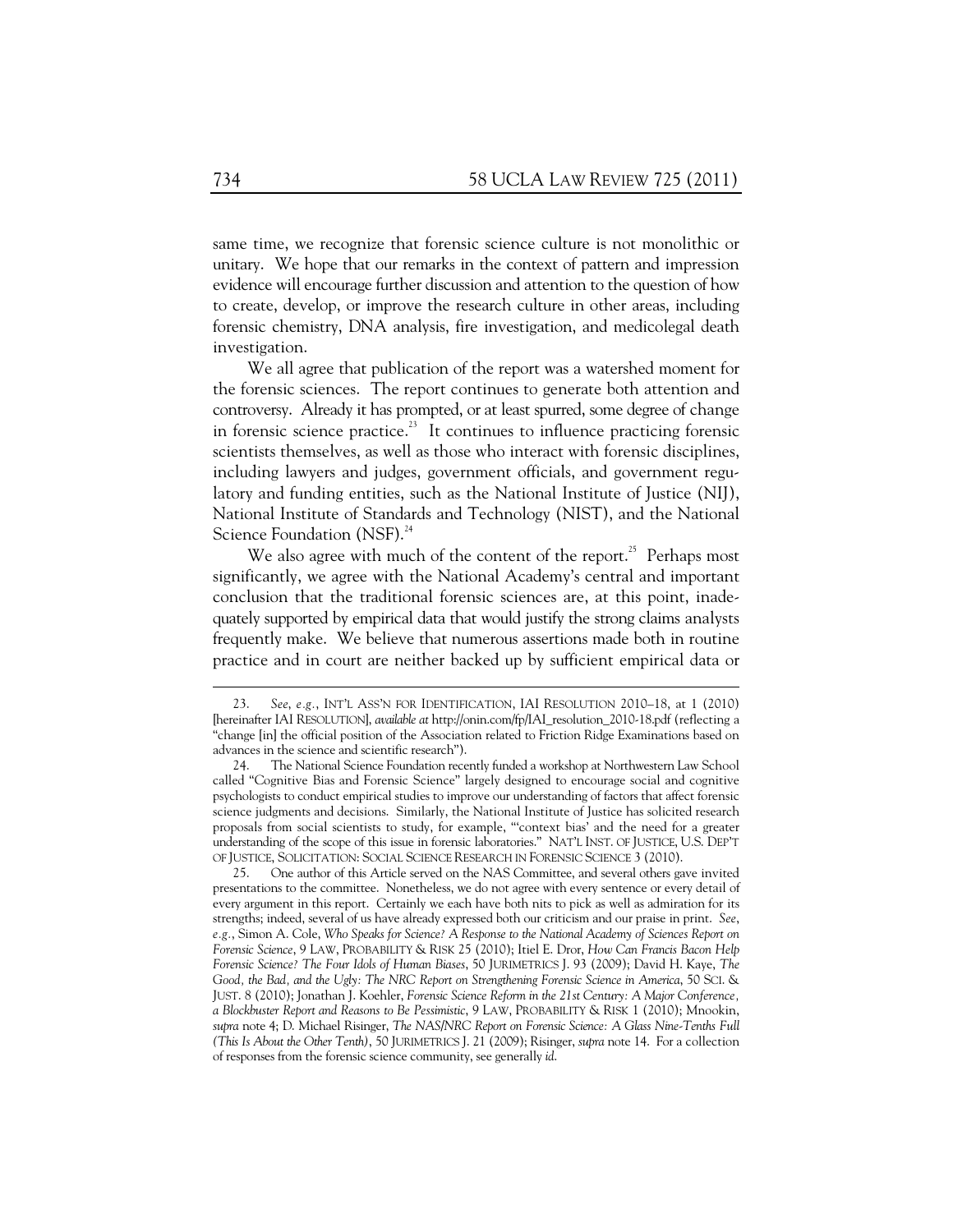-

research, nor are the kinds of claims that can be justified or validated simply by reference to longstanding experience.<sup>26</sup> We have in mind, for example, asserting an error rate of zero for the methodology of latent fingerprint identification; testifying that forensic practitioners have an adequate empirical and experiential basis for confidently determining in run-of-the-mill cases that two prints—or shoe marks or firearms or handwriting exemplars—share a common source to the exclusion of all other possible sources;<sup>27</sup> claiming confidence based on experience that analysts have taken adequate steps to counter the effects of bias and context; or averring that the techniques used by forensic pattern disciplines follow "the scientific method."<sup>28</sup>

We do recognize that experience, training, and longstanding investigatory and legal use can be sources of legitimate knowledge for pattern identification analysts. We also recognize that experience and training can give examiners,

 <sup>26.</sup> *See*, *e.g.*, Mark A. Acree, *What Is Science? The Dilemma of Fingerprint Science Revisited*, 14 PRINT 4 (1998); Michelle Reznicek et al., *ACE-V and the Scientific Method*, 60 J. FORENSIC IDENTIFICATION 87 (2010); Michele Triplett & Lauren Cooney, *The Etiology of ACE-V and Its Proper Use: An Exploration of the Relationship Between ACE-V and the Scientific Method of Hypothesis Testing*, 56 J. FORENSIC IDENTIFICATION 345 (2006); Norah Rudin & Keith Inman, *The Experience Fallacy*, CACNEWS, Fourth Quarter 2010, at 10, *available at* http://cacnews.org/news/4thq10.pdf.

 <sup>27.</sup> There may be rare instances when the strong claim of individualization could be warranted because both sides agree that the universe of potential suspects is small—such as, for example, in a situation where it is uncontested that a murder was committed by one of a small group of people in a locked house. But this inference is warranted in these circumstances because of the reduced size of the possible suspect population, not because of the prints' power to individualize to the exclusion of all others in the universe. *See* KAYE, BERNSTEIN & MNOOKIN, *supra* note 3, § 15.2; David H. Kaye, *Probability, Individualization, and Uniqueness in Forensic Evidence: Listening to the Academics*, 75 BROOK. L. REV. 1163, 1174–75 (2010) (arguing that testing most, but not all, of a closed set of suspects can justify the conclusion that the trace evidence originated from a single individual).

 <sup>28.</sup> To some extent, these specific rhetorical claims are being modified in the aftermath of, and in response to, the report. Indeed, the day after the report was issued, the president of the International Association of Identification (IAI) wrote the membership: "It is suggested that members not assert 100% infallibility (zero error rate) when addressing the reliability of fingerprint comparisons." Memorandum From Robert Garrett, President, Int'l Ass'n for Identification, to the Membership of Int'l Ass'n for Identification (Feb. 19, 2009), *available at* http://www.theiai.org/current\_affairs/nas\_memo\_20090219.pdf. In July 2010, the IAI also opened the door to probabilistic testimony regarding the likelihood of a fingerprint match and rescinded a 1979 resolution that limited such testimony to only three possible conclusions: individualization, exclusion, and unknown. For the recent resolution, see IAI RESOLUTION, *supra* note 23. In the summer of 2010, the chairman of the Scientific Working Group on Friction Ridge Analysis, Study and Technology (SWGFAST), a standard-setting organization for friction ridge analysis, issued a "clarification" asserting that the phrase "to the exclusion of all others" is likely to be removed from its Friction Ridge Examination Methodology materials. Letter From Leonard G. Butt, Chairman, Scientific Working Group on Friction Ridge Analysis, Study, and Tech., to Whom It May Concern (June 29, 2010), *available at* http://www.swgfast.org/Comments-Positions/SWGFAST\_NAS\_Position\_ Clarification.doc. While we believe that all of these terminological shifts are positive developments, they do not negate or eliminate our more general arguments about the continued lack of a research culture in much of the pattern identification sciences, nor do they solve the problem of how to responsibly characterize the probative value of the results of an analysis. On this latter difficulty, see generally KAYE, BERNSTEIN & MNOOKIN, *supra* note 3, § 15; Mnookin, *supra* note 4.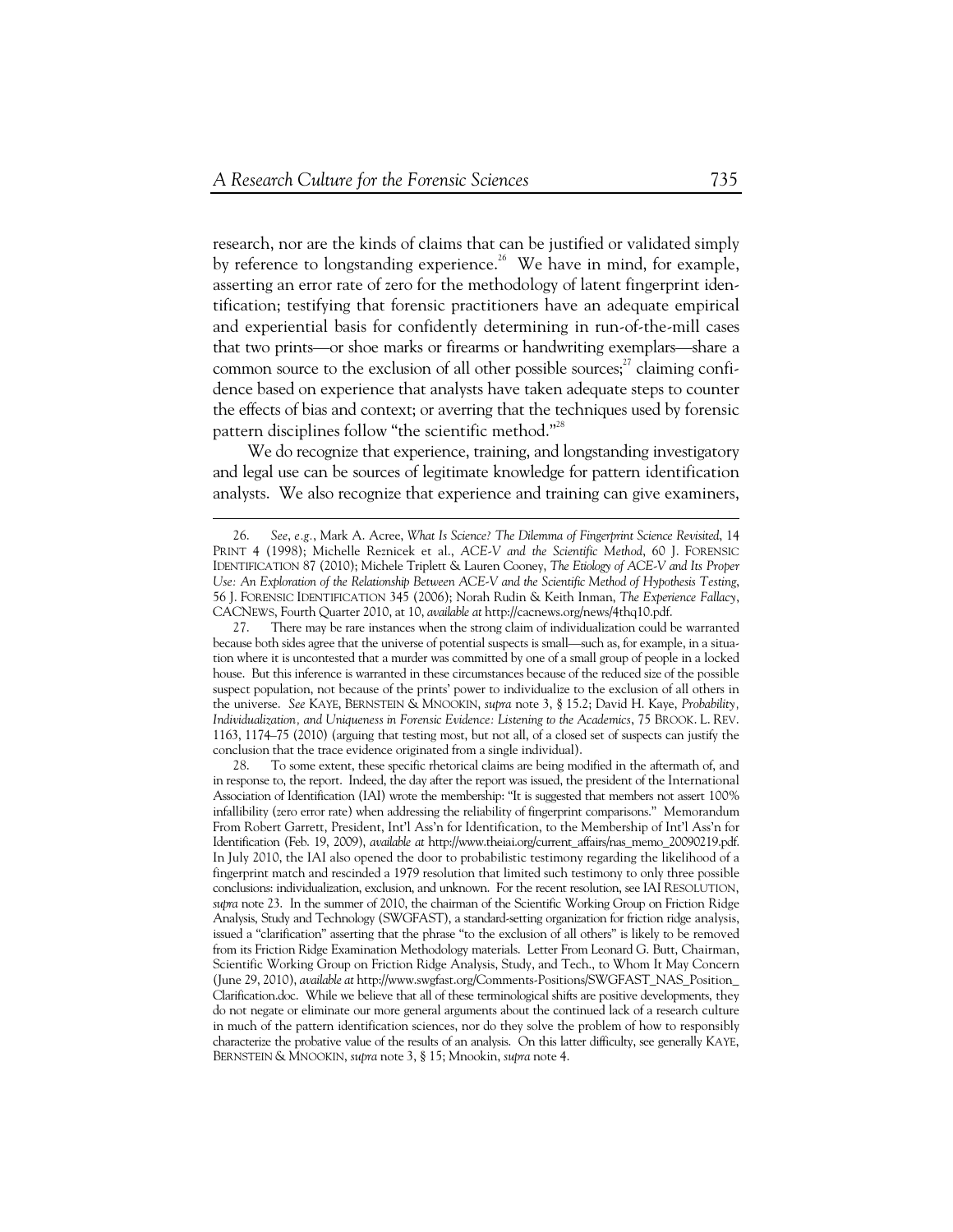from a subjective point of view, sincere and deeply held confidence about their ability to do what they claim to do. But we do not believe that experience and training alone can validate universalist claims, such as the claim that latent fingerprint identification experts can individualize the source of a print to the exclusion of all other possibilities, $29$  or the claim that document examiners' experience enables them to assess the entire range of differences between two handwriting exemplars that can still be consistent with authorship by the same hand. $30$ 

More generally, we believe that not enough is yet known about a significant range of important questions. Consider, for example, the following: Precisely what are the capabilities and limitations of any particular pattern discipline? How often do pattern identification analysts make mistakes? When these errors occur, what causes them? How should error be defined, $31$  and what circumstances tend to increase the risk of error? How prevalent is the effect of cognitive bias on the activity of forensic examiners? When might access to contextual information affect forensic examiners' cognitive processes, or even their final determinations? How frequently might a portion of two fingerprints—or striation marks on bullets, or toolmarks, or handwriting specimens—share any given degree of similarity even if they derive from different sources? How does the use of large databases or new imaging technologies help these disciplines, and what dangers may new technologies pose? Just how much visual information is sufficient to undertake an accurate analysis of a handwriting specimen, a latent fingerprint, or a firearm? To what extent does training improve examiner accuracy? What kind of training is most effective?

 <sup>29.</sup> For discussion of the dubious underpinnings of assertions of "global individualization," see KAYE, BERNSTEIN & MNOOKIN, *supra* note 3, § 15.

 <sup>30.</sup> *See*, *e.g.*, *What Is Forensic Document Examination?: Handwriting Examination*, SE. ASS'N OF FORENSIC DOCUMENT EXAMINERS, http://www.safde.org/whatwedo.htm (last visited Jan. 28, 2011):

Handwriting identification is based on the principle that, while handwriting within a language tends to be alike to the degree that we can meaningfully read it, there are individual features that distinguish one person's writing from that of another. Just as no two people are exactly alike, the handwritings of no two people are exactly alike in their combination of characteristics. There are, of course, natural variations *within* the handwriting of each individual. These variations must be closely and carefully studied by the examiner, so that he can distinguish between what is a "variation" and what is a "difference."

The examiner must also be cognizant of the differences between "class characteristics" and "individual characteristics." Class characteristics are those which are common to a group such as a particular writing system, family grouping, foreign language system, or professional group. Individual characteristics are those which are personal or peculiar letters or letter combinations, which, taken together, would not occur in the writing of another person.

 <sup>31.</sup> *See generally* KAYE, BERNSTEIN & MNOOKIN, *supra* note 3, § 7.3.2(c); D. Michael Risinger, *Whose Fault?:* Daubert*, the NAS Report and the Notion of Error in Forensic Science*, 49 FORDHAM URB. L.J. 519 (2010).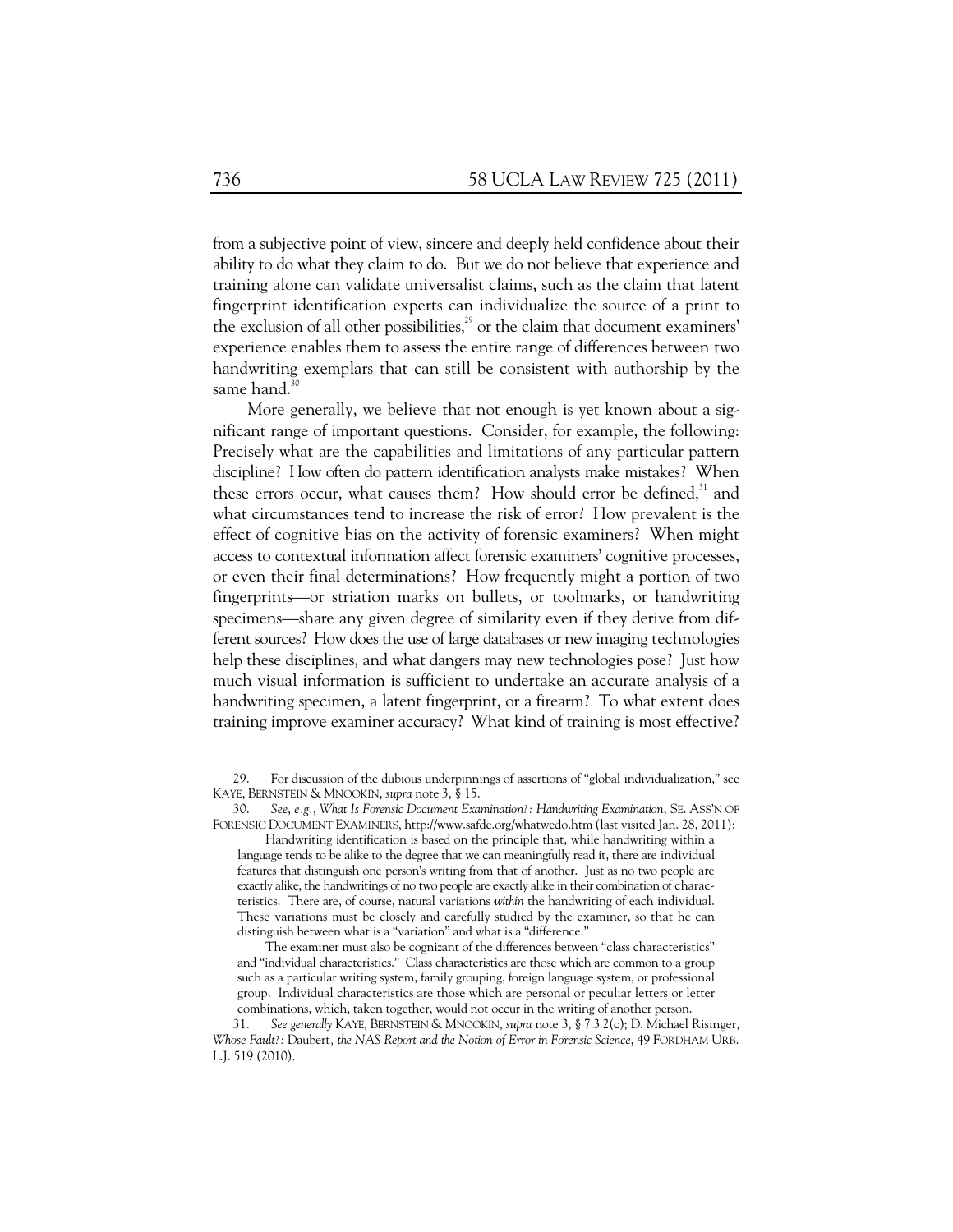-

The honest response to all of these questions is that we do not yet know. Suggestive research is emerging in some of these areas, including contributions from several co-authors of this Article.<sup>32</sup> But we all agree that as of yet, the research basis that would permit a satisfying scientific answer to any of the above questions does not exist.

To be sure, we also recognize that the absence of evidence is not necessarily evidence of absence.<sup>33</sup> Until recently, virtually no institution—not the courts,

 <sup>32.</sup> *See*, *e.g.*, Jan Beck, *Sources of Error in Forensic Handwriting Evaluation*, 40 J. FORENSIC SCI. 78 (1995); Silvia Bozza et al., *Probabilistic Evaluation of Handwriting Evidence: Likelihood Ratio for Authorship*, 57 J.ROYAL STAT. SOC'Y SERIES C: APPLIED STAT. 329 (2008); Stephen G. Bunch, *Consecutive Matching Striation Criteria: A General Critique*, 45 J. FORENSIC SCI. 955 (2000); Christopher Champed, *Edmond Locard—Numerical Standards & "Probable" Identifications*, 45 J. FORENSIC IDENTIFICATION 136 (1995); Christophe Champod et al., *Establishing the Most Appropriate Databases for Addressing Source Level Propositions*, 44 SCI. & JUST. 153 (2004); Itiel E. Dror et al., *Contextual Information Renders Experts Vulnerable to Making Erroneous Identifications*, 156 FORENSIC SCI. INT'L 74 (2006); Itiel E. Dror & Robert Rosenthal, *Meta-analytically Quantifying the Reliability and Biasability of Forensic Experts*, 53 J. FORENSIC SCI. 900 (2008); Itiel E. Dror & David Charlton, *Why Experts Make Errors,* 56 J. FORENSIC IDENTIFICATION 600 (2006); Adrian G. Dyer et al., *An Insight Into Forensic Document Examiner Expertise for Discriminating Between Forged and Disguised Signatures*, 53 J. FORENSIC SCI. 1154 (2008); Bryan Found & Doug Rogers, *The Probative Character of Forensic Handwriting Examiners' Identification and Elimination Opinions on Questioned Signatures*, 178 FORENSIC SCI. INT'L 54 (2008); Moshe Kam et al., *Signature Authentication by Forensic Document Examiners*, 46 J. FORENSIC SCI. 884 (2001); Moshe Kam & Erwei Lin, *Writer Identification Using Hand-Printed and Non-Hand-Printed Questioned Documents*, 48 J. FORENSIC SCI. 1391 (2003); Glenn Langenburg, *A Performance Study of the ACE-V Process: A Pilot Study to Measure the Accuracy, Precision, Reproducibility, Repeatability, and Biasability of Conclusion Resulting From the ACE-V Process*, 59 J. FORENSIC IDENTIFICATION 219 (2009); Glenn Langenburg et al., *Testing for Potential Contextual Bias Effects During the Verification Stage of the ACE-V Methodology When Conducting Fingerprint Comparisons*, 54 J. FORENSIC SCI. 571 (2009); D. Meuwly, *Forensic Individualisation From Biometric Data*, 46 SCI. & JUST. 205 (2006); Cedric Neumann et al., *Computation of Likelihood Ratios in Fingerprint Identification for Configurations of Any Number of Minutiae*, 52 J. FORENSIC SCI. 54 (2007); Beatrice Schiffer & Christophe Champod, *The Potential (Negative) Influence of Observational Biases at the Analysis Stage of Fingermark Individualisation*, 167 FORENSIC SCI. INT'L 116 (2007); Sargur N. Srihari et al., *Discriminability of Fingerprints of Twins*, 58 J. FORENSIC IDENTIFICATION 109 (2008); Sargur N. Srihari et al., *Individuality of Handwriting,* 47 J. FORENSIC SCI. 856 (2002); Kasey Wertheim et al., *A Report of Latent Print Examiner Accuracy During Comparison Training Exercises*, 56 J. FORENSIC IDENTIFICATION 55 (2006); Steve Gutowski, *Error Rates in Fingerprint Examination: The View in 2006*, FORENSIC BULL. (Nat'l Inst. of Forensic Sci., Austl.), Autumn 2006, at 18. This list is not exhaustive and should not be considered an endorsement of particular studies. While some of the research listed above is first rate, other studies may have significant flaws. But these works do at least constitute efforts to examine empirically relevant questions that have often been assumed rather than investigated.

 <sup>33.</sup> Carl Sagan appears to have originated the felicitous phrasing "absence of evidence is not evidence of absence." CARL SAGAN, THE DEMON-HAUNTED WORLD: SCIENCE AS A CANDLE IN THE DARK 213 (1996). The difficulty with this aphorism is that the absence of evidence supporting a theory following a search for it can be evidence of the falsity of the theory. *Cf.* Elliott Sober, *Absence of Evidence and Evidence of Absence: Evidential Transitivity in Connection With Fossils, Fishing, Fine-tuning, and Firing Squads*, 143 PHIL. STUD. 63 (2009). However, read in context, Sagan was criticizing as "impatience with ambiguity" both the notion that whatever has not been proved false must be true and the opposite, that what has not been proved true must be false. SAGAN, *supra*, at 213. Inferring validity from the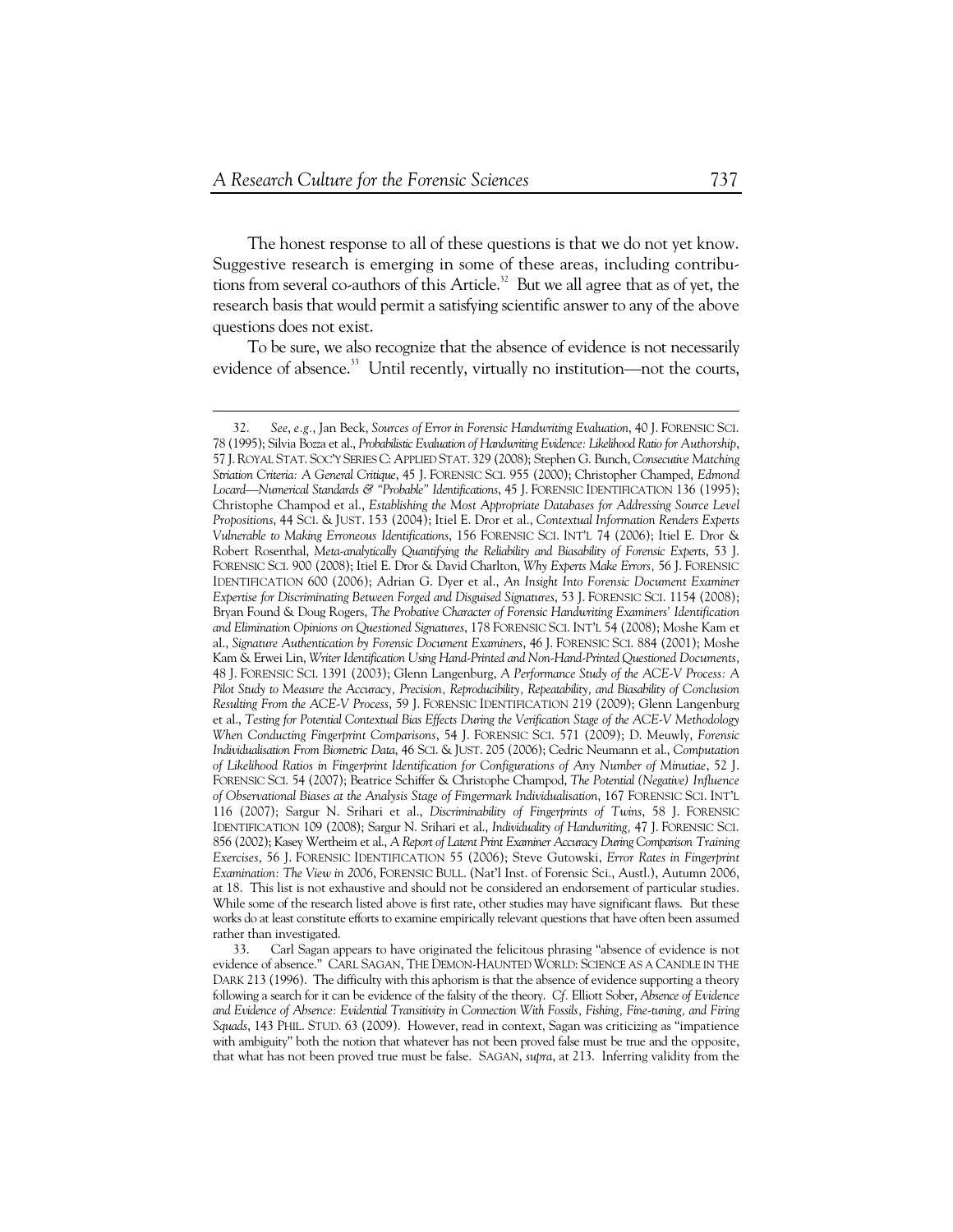not government funding agencies, very few research organizations or forensic science laboratories—was investing a great deal of time, energy, or resources into answering these questions.<sup>34</sup> We therefore lack any major body of published scientific research directed at empirically validating the conceptual claims and underpinnings of the pattern identification forensic disciplines.<sup>35</sup> As a body of research continues to emerge, and we learn more about the frequency and types of errors that do occur, we may well find that many current practices turn out to have tolerably low error rates. As we develop and validate methods for probabilistic assessments of fingerprints, documents, or firearms, we may learn that in many circumstances the chances of a coincidental match are extremely remote, and we will certainly learn more about how common or remote they truly are. It could turn out that analysts' experience-based intuitive judgments about the correspondence sufficient to declare a match, even if not presently quantified or formally specified, are generally quite accurate. It may be that the biasing effects of access to contextual information extraneous to the forensic analysis rarely impact an examiner's conclusion or ultimate judgment when the information contained within the pattern is sufficiently clear.

All of this is possible. But none of it is adequately established yet. While our collective hunches about what the expanding pool of research will reveal

fact that many kinds of forensic science have not been proved invalid, and inferring invalidity from the lack of scientific proof of validity are both dangers to avoid.

 <sup>34.</sup> There have been, to be sure, individuals engaged in some degree of research. *Seesupra* note 32. At the institutional level, there are also limited exceptions to these generalizations: The present research efforts emerging from the University of Lausanne and the period at the University of California, Berkeley in which several students under the tutelage of chemist and forensic scientist Paul Kirk pursued fundamental research in forensics are perhaps the most notable. On the current research program at Lausanne, see, for example, *School of Criminal Justice (ESC)*, UNIVERSITÉ DE LAUSANNE, http://www. unil.ch/central/page2904\_en.html (last visited Jan. 29, 2011).

 <sup>35.</sup> NAS REPORT, *supra* note 8, at 107–08 ("Much forensic evidence—including, for example, bite marks and firearm and toolmark identifications—is introduced in criminal trials without any meaningful scientific validation, determination of error rates, or reliability testing to explain the limits of the discipline."). There are, to be sure, a handful of researchers beginning to change this, but a substantial body of work points out the absence of an adequate scientific foundation or empirical basis for the forensic sciences. *See*, *e.g.*, SIMON A. COLE, SUSPECT IDENTITIES: A HISTORY OF FINGERPRINTING AND CRIMINAL IDENTIFICATION (2001); Simon A. Cole, *Is Fingerprint Identification Valid? Rhetorics of Reliability in Fingerprint Proponents' Discourse,* 28 LAW & POL'Y 109 (2006); David L. Faigman, *Anecdotal Forensics*, *Phrenology, and Other Abject Lessons From the History of Science,* 59 HASTINGS L.J. 979 (2008); Jennifer L. Mnookin, *Fingerprint Evidence in an Age of DNA Profiling*, 67 BROOK. L. REV. 13 (2001) [hereinafter Mnookin, *Fingerprint Evidence*]; Jennifer L. Mnookin, *The Validity of Latent Fingerprint Identification: Confessions of a Fingerprinting Moderate*, 7 LAW, PROBABILITY & RISK 127 (2008) [hereinafter Mnookin, *Confessions*]; D. Michael Risinger et al., *Exorcism of Ignorance as a Proxy for Rational Knowledge: The Lessons of Handwriting Identification "Expertise*", 137 U. PA. L. REV. 731 (1989); Michael J. Saks, *The Legal and Scientific Evaluation of Forensic Science (Especially Fingerprint Expert Testimony)*, 33 SETON HALL L. REV. 1167, 1186–87 (2003); David A. Stoney, *Measurement of Fingerprint Individuality*, *in* ADVANCES IN FINGERPRINT TECHNOLOGY 327, 329 (Henry C. Lee & R.E. Gaensslen eds., 2d ed. 2001).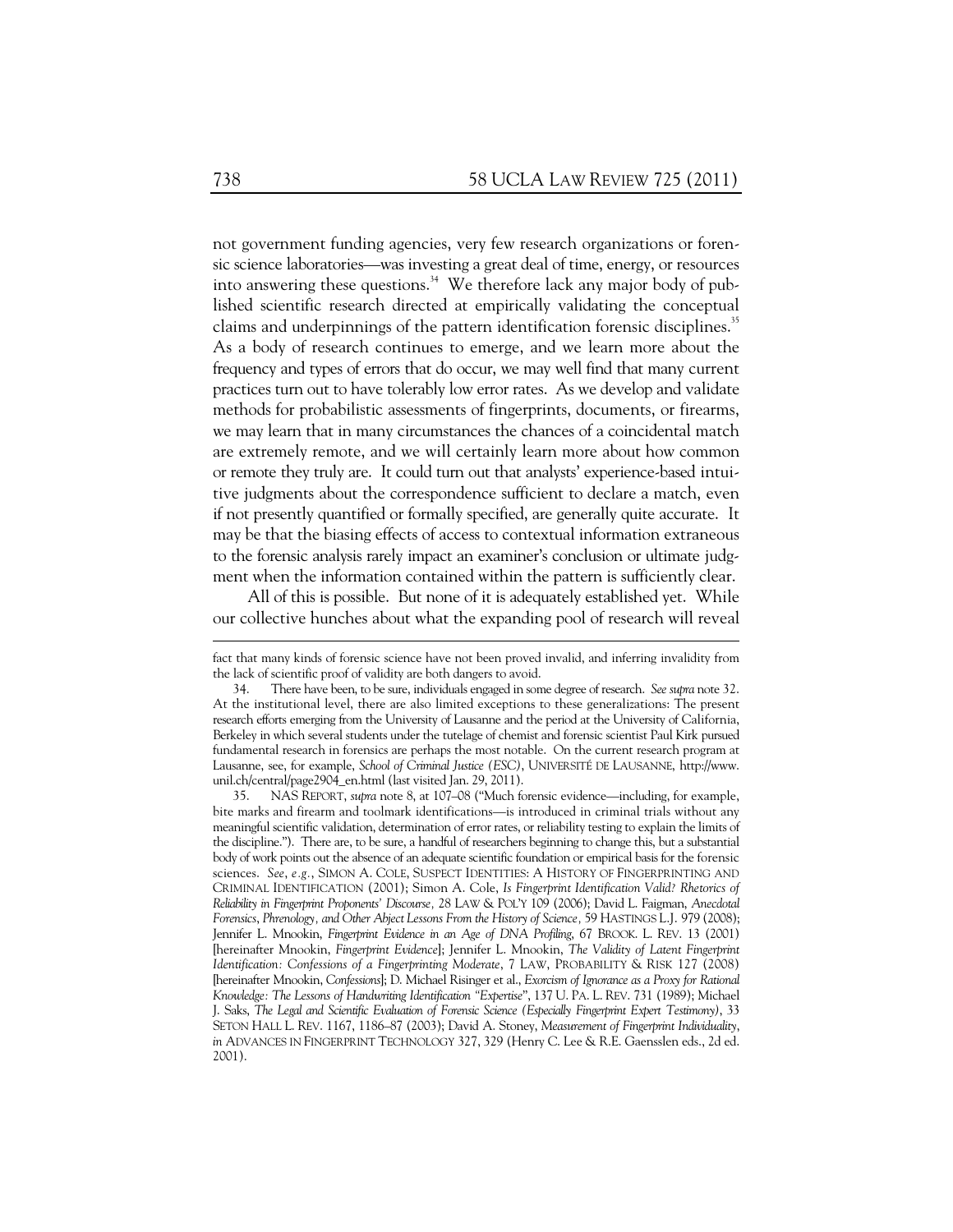vary, we all expect that additional, high-quality research will confirm that many forensic science techniques, including many kinds of pattern and impression evidence, do have a considerable degree of discriminatory power and that there exists significant variation in discriminatory power across fields and within any given field, depending upon particularized circumstances.<sup>36</sup> Furthermore, we all agree that we presently lack sufficient knowledge regarding the precise extent of this power or its limits.

Calling, therefore, for more research into these important questions, is both obvious and necessary. Here, again, we largely agree with the NAS Report's conclusion:

In most areas of forensic science, no well-defined system exists for determining error rates, and proficiency testing shows that some examiners perform poorly . . . .

In most forensic science disciplines, no studies have been conducted of large populations to establish the uniqueness of marks or features. Yet, despite the lack of a statistical foundation, examiners make probabilistic claims based on their experience. A statistical framework that allows quantification of these claims is greatly needed. These disciplines also critically need to standardize and clarify the terminology used in reporting and testifying about the results and in providing more information.

Little rigorous research has been done to validate the basic premises and techniques in a number of forensic science disciplines. The committee sees no evident reason why conducting such research is not feasible  $\ldots$ <sup>37</sup>

To be sure, calling for more research is hardly a radical or controversial suggestion. Indeed, in the aftermath of the NAS Report, calls for more research have been widespread. Despite the report's contentious reception, and notwithstanding the significant disagreements within forensic science, we cannot actually point to anyone who has argued that more research, in the abstract, is a bad idea. We have certainly heard it said that more research is not needed

 <sup>36.</sup> We all would predict, for example, that latent fingerprint identification will turn out to have a good deal more discriminatory power across a broader range of circumstances than forensic odontology (bitemark analysis). On bitemarks, see Mary A. Bush et al., *Statistical Evidence for the Similarity of the Human Dentition*, 56 J. FORENSIC SCI. (forthcoming 2011); D. Michael Risinger, *Navigating Expert Reliability: Are Criminal Standards of Certainty Being Left on the Dock?*, 64 ALB. L. REV. 99 (2000); Michael J. Saks, *Merlin & Solomon: Lessons From the Law's Formative Encounters With Forensic Identification Science*, 49 HASTINGS L.J. 1069 (1998). On the need to focus on the particularized task at hand rather than making global, field-wide admissibility judgments, see generally, D. Michael Risinger, *Defining the "Task at Hand": Non-Science Forensic Science After* Kumho Tire v. Carmichael, 57 WASH. & LEE L. REV. 767 (2000).

 <sup>37.</sup> NAS REPORT, *supra* 8, at 188–89.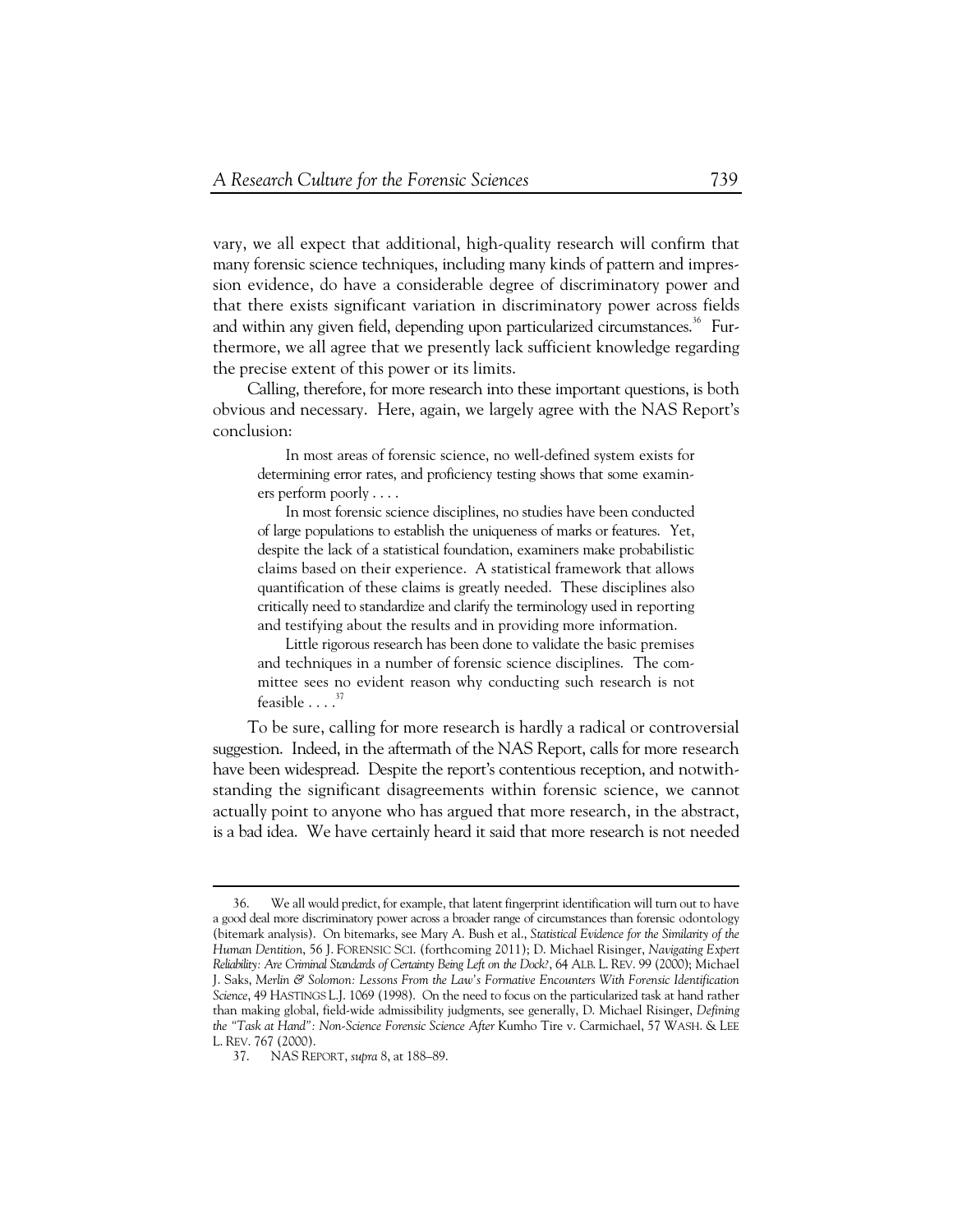for basic validation.<sup>38</sup> We have heard it said that the costs of research need to be balanced against other needs. And we have heard it said that forensic science laboratories are too busy to undertake, or even participate, in research. While not everyone views more research as imperative, we are not aware of anyone who, in print, or even in the hallways of conferences or crime labs, opposes the very idea of research in the abstract.

But "more research," imprecisely defined, is not enough. What forensic science needs is the creation and institutionalization of a research culture*.*

# II. WHAT IS A RESEARCH CULTURE?

What do we mean by a research culture? Put simply, we mean a culture in which the question of the relationship between research-based knowledge and laboratory practices is both foregrounded and central. We mean a culture in which the following questions are primary: What do we know? How do we know that? How sure are we about that? We mean a culture in which these questions are answered by reference to data, to published studies, and to publicly accessible materials, rather than primarily by reference to experience or craft knowledge, or simply assumed to be true because they have long been assumed to be true.

Before elaborating on the meaning of a research culture—and before presenting examples of the absence of a deep and robust research culture within forensic science together with suggestions for how to build it—it is critical to make one point: While we firmly believe that a research culture needs to become both more central and more entrenched within forensic science more generally, and within the pattern and impression disciplines specifically, this does not—and should not—mean that all forensic practitioners should henceforth

 <sup>38.</sup> *See* AFTE Comm. for the Advancement of the Sci. of Firearm and Tool Mark Identification, *The Response of the Association of Firearm and Tool Mark Examiners to the February 2009 National Academy of Science Report "Strengthening Forensic Science in the United States: A Path Forward"*, 41 AFTE J. 204, 205 (2009) ("There is an extensive body of research, extending back over one hundred years, which establishes the accuracy, reliability, and validity of conclusions rendered in the field of firearm and toolmark identification."); Jeffrey G. Barnes, *History*, *in* THE FINGERPRINT SOURCEBOOK 1–17 (2010), *available at* http://www.ncjrs.gov/pdffiles1/nij/225321.pdf ("Study, research, and experimentation have led to and supported fingerprints as a means of individualization and a forensic tool of incalculable value. The research and practical knowledge accumulated over the course of many centuries well support the science."); Memorandum From Robert J. Garrett, *supra* note 28 ("There is no research to suggest that properly trained and professionally guided examiners cannot reliably identify whole or partial fingerprint impressions to the person from whom they originated."); *SWGGUN Systemic Requirements/Recommendations for the Forensic Firearm and Toolmark Laboratory*, SCIENTIFIC WORKING GROUP FOR FIREARMS & TOOLMARKS, http://www.swggun.org/guidelinedocs/SWGGUN%20Systemic%20Requirements.pdf (last modified Apr. 23, 2010) ("The reliability of the science has been demonstrated and supported through proficiency tests and validity studies over many decades.").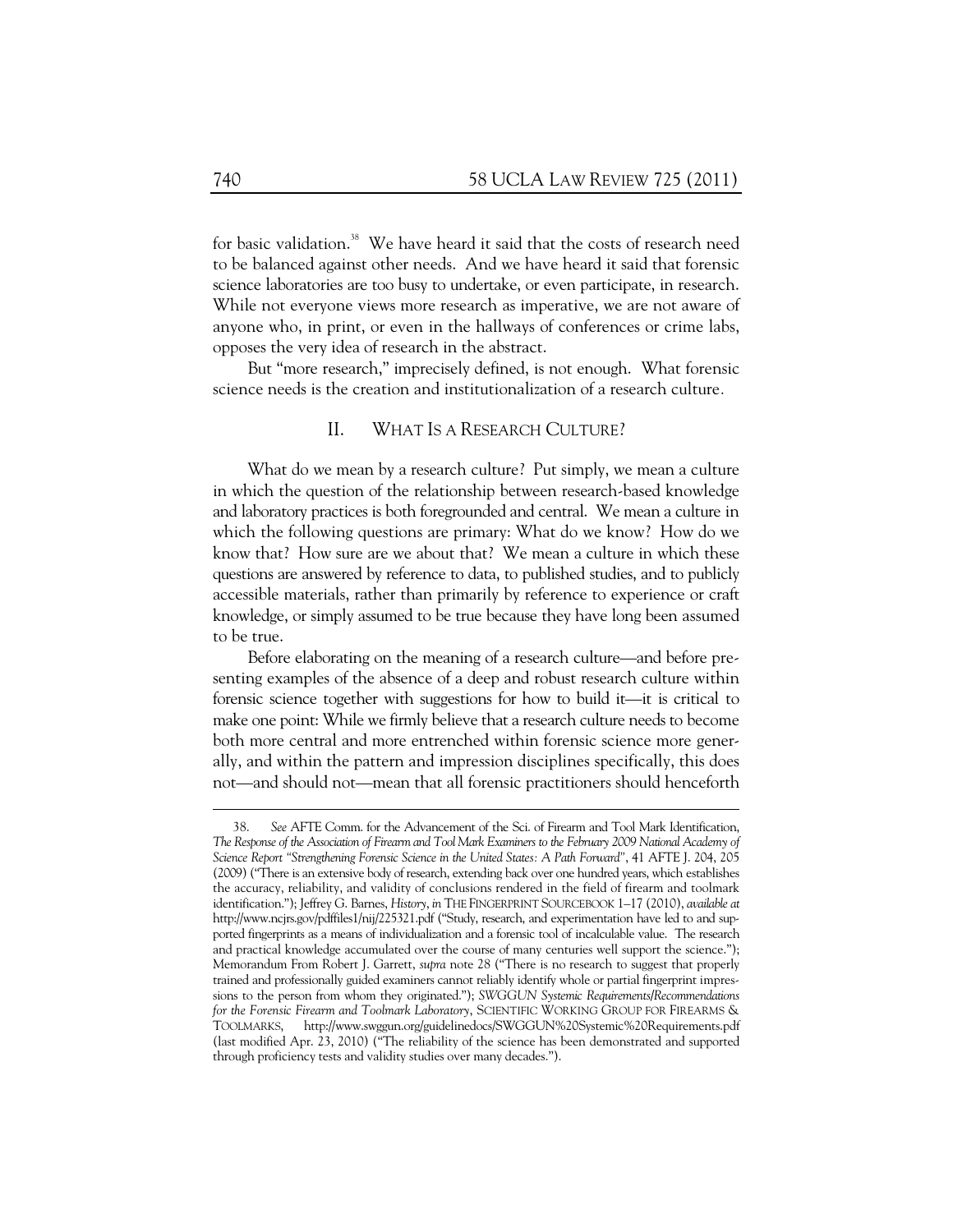be doing research. To the contrary. Even with a research culture in place, most forensic practitioners will continue simply to practice forensic science. Some forensic practitioners might be "test subjects" for researchers—the objects of research study to help achieve a better understanding of the strengths and limitations of their methods and techniques. They might sometimes partner with researchers to develop projects, or to evaluate the practical feasibility of a given research design; on other occasions, they might assess what research needs they deem especially significant. But even these practitioners need not, and indeed often should not, be the primary producers of the research themselves.<sup>39</sup>

Medicine provides an instructive analogy. Modern medicine is a product of both craft knowledge and structured research. Whether medicine incorporates more of a research culture than forensic science is perhaps debatable, but certainly evidence-based medicine coexists with a more experience-based, clinical practice orientation still widely influential among doctors.<sup>40</sup> The point for our purposes, however, is that many more physicians make use of research than produce it. Some physicians certainly do pursue research alongside clinical practice,41 but large numbers of physicians make regular use of empirical research in selecting their diagnoses and treatment regimes without participating in its production. Their training may enable them to be intelligent consumers of medical research, but this does not mean they have the skills or the motivation to conduct it on their own.

Similarly, our hope for a more robust research culture in forensic science would not turn every forensic scientist into a scientific researcher. Some practicing forensic scientists would no doubt participate in conducting research and, as we shall argue below, there ought to be greater incentives in place to create a larger pool of "two-hat" forensic practitioners—individuals who

 <sup>39.</sup> On the ways that forensic scientists may feel "role ambiguity" that makes them uncomfortable with the idea of being research subjects, see Simon A. Cole, *Comment on 'Scientific Validation of Fingerprint Evidence Under* Daubert*'*, 7 LAW, PROBABILITY & RISK 119, 122 (2008).

 <sup>40.</sup> *See* Simon A. Cole, *Toward Evidence-Based Evidence: Supporting Forensic Knowledge Claims in the Post-*Daubert *Era,* 43 TULSA L. REV. 263 (2007). On evidence-based medicine, see, for example, DAVID L. SACKETT ET AL., EVIDENCE-BASED MEDICINE: HOW TO PRACTICE & TEACH EBM (1997); WILLIAM A. SILVERMAN, WHERE'S THE EVIDENCE? DEBATES IN MODERN MEDICINE (1998); STEFAN TIMMERMANS & MARC BERG, THE GOLD STANDARD: THE CHALLENGE OF EVIDENCE-BASED MEDICINE AND STANDARDIZATION IN HEALTH CARE (2003); Evidence-Based Medicine Working Group, *Evidence-Based Medicine—A New Approach to Teaching the Practice of Medicine*, 268 JAMA 2420 (1992); David L. Sackett et al., *Evidence-Based Medicine: What It Is and What It Isn't*, 312 BRIT. MED. J. 71 (1996); Stefan Timmermans & Aaron Mauck, *The Promise and Pitfalls of Evidence Based Medicine*, 24 HEALTH AFF. 18 (2005). For a classic reflection on the sometimes strained relationship between science, research, and the clinical practice of medicine, see LEWIS THOMAS, THE YOUNGEST SCIENCE: NOTES OF A MEDICINE-WATCHER (1983).

 <sup>41.</sup> Many biomedical researchers have both PhDs and MDs, but there are also many research physicians with MDs alone.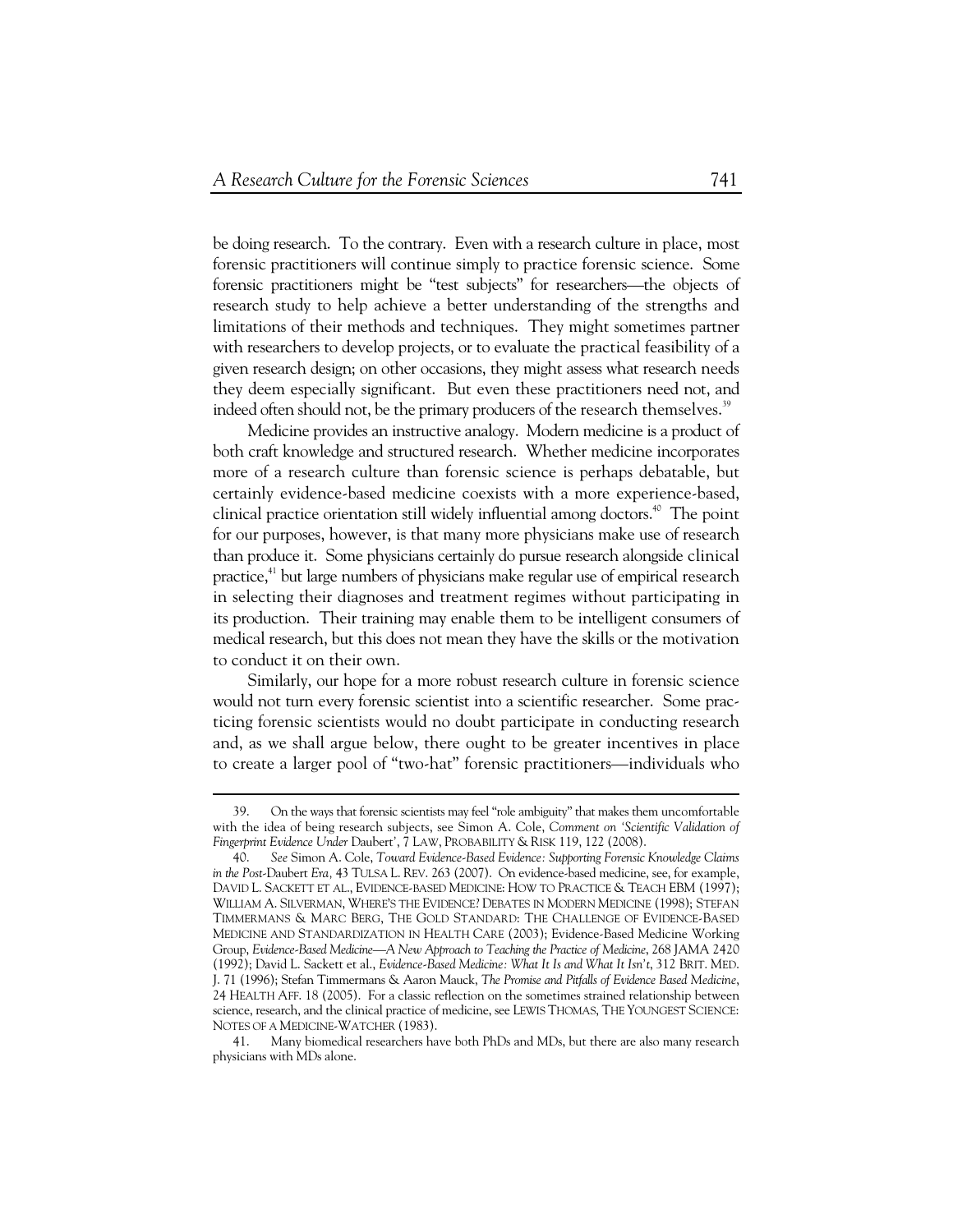are well trained in a forensic discipline and who have also received substantial formal training in research methodologies. More generally, rank-and-file forensic practitioners without special research-oriented training should be taught through both training and laboratory practice to have respect for research findings. Through appropriate hiring and training, forensic practitioners can understand the value of a research culture and apply research findings in practice. But just as a novice ought not to walk into a forensic science laboratory and begin analyzing casework, neither should forensic practitioners—even those with a bachelor's degree in a scientific discipline and a master's degree in forensic science—be expected, or even necessarily encouraged, to develop or execute a research program on their own. Many practitioners can certainly assist with research—not only by being test subjects, but also by helping to generate research agendas regarding the questions that would help them do their job more effectively, and by partnering with statisticians, psychologists, computer scientists, physical scientists, and research-oriented forensic scientists. But to reiterate: A research culture in forensic science would not turn most practicing forensic scientists into researchers.

What, then, is a research culture? We cannot succeed in providing a robust and complete definition of a research culture, nor shall we attempt to do so. But we can usefully describe core constellations of values that are necessary pieces of a well-functioning research culture in any discipline. We believe these core values are empiricism, transparency, and an ongoing critical perspective; we elaborate on each below.

#### A. Empiricism

A research culture should have a deep and fundamental respect for the ideal of empirical support. Claims, both about a field and about particulars, should be expected as a matter of course to be data-driven. Moreover, thoughtful attention should focus on the degree to which the body of available data supports any given claim, and on the relationship between research results, the claim made, and the degree of confidence expressed. Hunches—or claims based on anecdote or personal experience—ought not have the same status as knowledge justified by a substantial body of rigorously produced data. Research that is deeply methodologically flawed should be given no credence. Moreover, research that is methodologically sound should not be touted as offering support for propositions that extend beyond the reach of the research design. In short, the extent of sound empirical support for claims should guide practices in the laboratory, conclusions in reports, and testimony in the courtroom.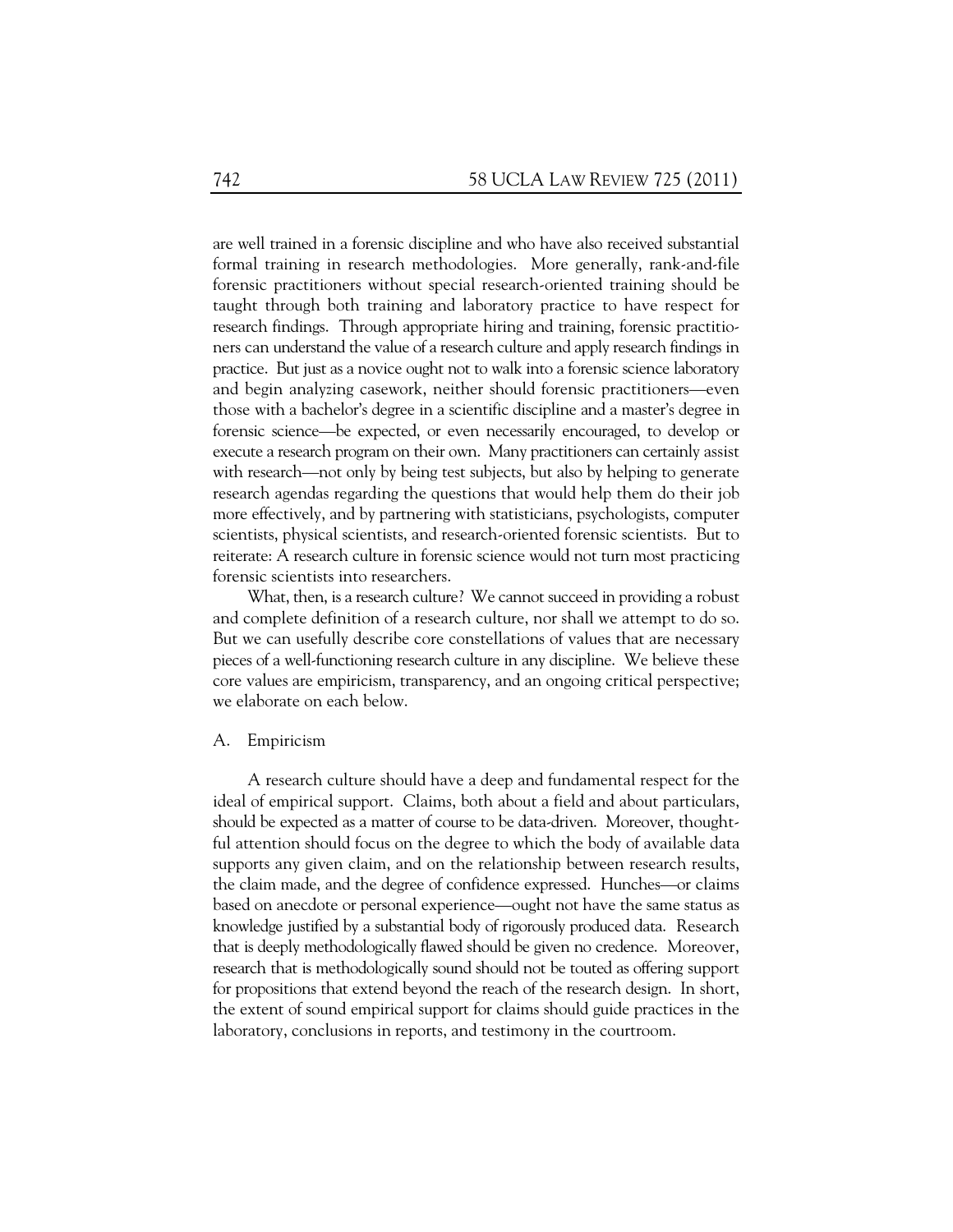### B. Transparency

A research culture maximizes transparency, both in the production of knowledge and in internal practices and procedures. Researchers should be encouraged to make data sets available to other researchers, both to share the particular basis for their own claims and to encourage further research. To the extent feasible, laboratories should assist in the production of data sets that can help address key research inquiries, and laboratory personnel should be willing to participate in research projects both as collaborators and as test subjects. To be sure, laboratories may need to delimit access for practical or legal reasons, and laboratory personnel may need to participate as research subjects only to the degree it does not interfere with ongoing operations. But access to data and to examiners as test subjects ought not to depend on being a practicing forensic scientist (as opposed to a researcher from another discipline), nor should it require giving a laboratory veto power or control over publication or dissemination of the results. More generally, information about ordinary laboratory practices, procedures, and protocols should be publicly available.

In addition, errors should be recognized as an inevitable part of any human enterprise. Errors should be acknowledged rather than swept under the carpet. Both the individual and the community should take the opportunity to learn from them. We do recognize that forensic laboratories and forensic examiners work within an adversarial legal system. Certainly the us-versus-them mentality that adversarialism generates can discourage disclosure beyond what is legally mandated. The dynamics of cross-examination, in which ordinary human limitations and innocent inconsistencies may be leveraged by opposing counsel into challenges to credibility, can exacerbate this tendency. These forces may combine to create significant pressures opposing transparency. While we do understand this tension—and in the final Part of this Article, we offer some suggestions for managing it<sup>42</sup>—we reiterate that transparency is a critical value of a functioning research culture.

### C. Ongoing Critical Perspective

Claims of knowledge should be taken as provisional and subject to revision in the face of new information. Dogma should be resisted. Research is not one thing, or one study, or once done, never reexamined. Research is an ongoing, incremental process. Research problems should be approached with an open mind. While it is certainly appropriate to have a hypothesis, or preliminary

 <sup>42.</sup> *See, infra,* Part IV.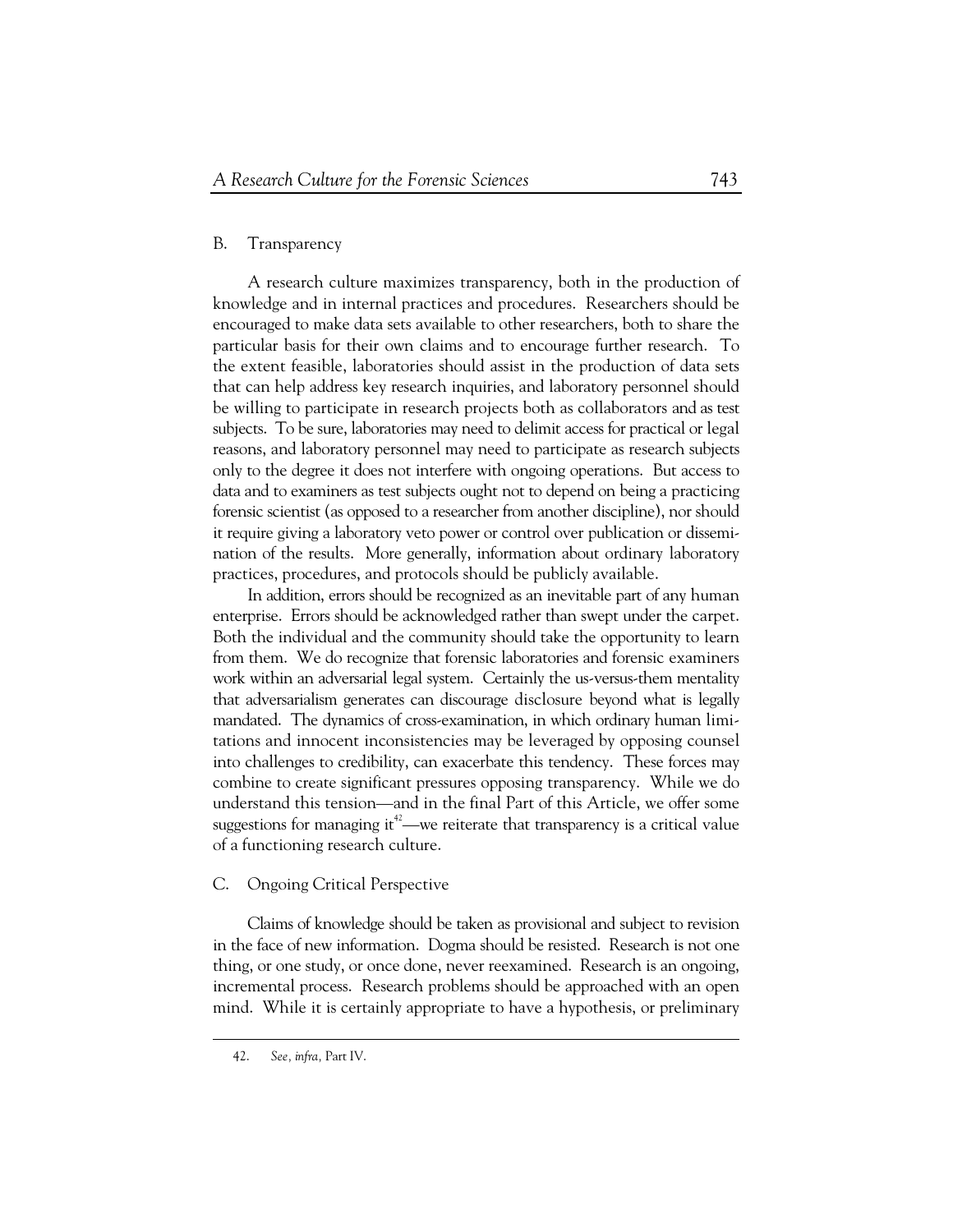expectation, about what any given research study will show, investigators should follow the data whether or not it supports their original hypothesis, and whether or not it legitimates current practices. Research projects should be designed according to the norms of relevant academic fields. They should not be designed defensively, to produce, or to increase the chances of producing, a particular outcome.<sup>43</sup> Publication and peer review should occur as a matter of course, and a commitment to publication should not depend on the results. At the same time, we must recognize that the questions that scientific research attempts to answer and the questions that must be answered in a courtroom during a trial are very different. Science is a moving target; answers are always provisional and can be updated as research produces new information or challenges accepted findings. But in a trial, the judge or jury must make pragmatic use of the best available answers to scientific questions at that given moment in time. As a result, the legal system may quite legitimately accept evidence, even scientific evidence, that is good enough rather than perfect.<sup>44</sup> Waiting for the next study, or postponing a decision, is typically not an option. But these determinations, while decisive in a particular case, should remain epistemically provisional, subject to critical inquiry and revision in a future case if the research warrants it.

# III. THE PRESENT LACK OF A RESEARCH CULTURE IN FORENSIC SCIENCE

A growing number of individuals within the pattern identification disciplines and other forensic fields do fundamentally embrace the values associated with a research culture. Nonetheless, at present, these values are not sufficiently widespread within the pattern identification communities. In this Part, we provide a variety of examples that illustrate the ways in which a research culture is still weak or absent in these disciplines.

 <sup>43.</sup> For an example of a recent research study that was criticized along these lines, see Lisa J. Hall & Emma Player, *Will the Introduction of an Emotional Context Affect Fingerprint Analysis and Decision-Making?,* 181 FORENSIC SCI. INT'L 36 (2008). For the criticisms, see Itiel E. Dror, *On Proper Research and Understanding of the Interplay Between Bias and Decision Outcomes*, 191 FORENSIC SCI. INT'L e17 (2009); Michael J. Saks, *Concerning L.J. Hall, E. Player, "Will the Introduction of an Emotional Context Affect Fingerprint Analysis and Decision-Making?"*, 191 FORENSIC SCI. INT'L e19 (2009). For the study authors' response to these criticisms, see Lisa J. Hall & Emma Player, *The Value of Practitioner Research in the Field of Fingerprint Analysis*, 191 FORENSIC SCI. INT'L e15 (2009) (responding to Dror's criticism); Lisa J. Hall & Emma Player, *The Value of Practitioner Research in the Field of Fingerprint Analysis*, 191 FORENSIC SCI. INT'L e21 (2009) (responding to Saks's criticism).

 <sup>44.</sup> *See*, *e.g.*, Jennifer L. Mnookin, *Of Black Boxes, Instruments, and Experts: Testing the Validity of Forensic Science*, 5 EPISTEME 343 (2008); Dale A. Nance, *Reliability and the Admissibility of Experts*, 34 SETON HALL L. REV. 191 (2003).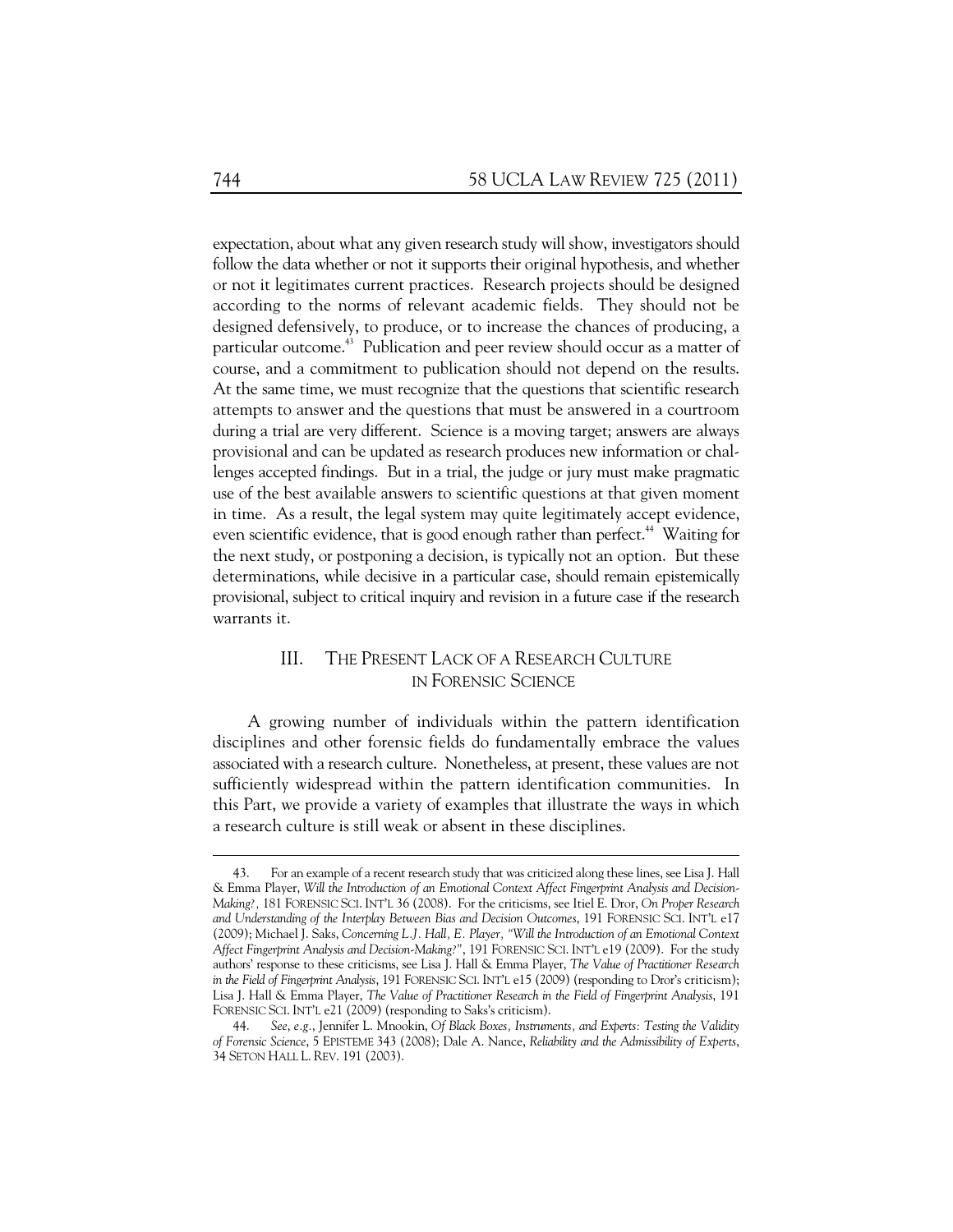-

In court, forensic analysts asked about the bases for their claims frequently refer to experience and training rather than providing any systematic data. Experience is a legitimate basis for certain kinds of knowledge, but it is deeply problematic for experience alone to be the basis for sweeping claims like individualization.<sup>45</sup> Moreover, without robust feedback mechanisms to detect and provide information about any possible mistake, experience cannot be a sound warrant for reaching valid conclusions.<sup>46</sup> If, for example, a document examiner generally has no independent knowledge of whether or not her conclusions in any given case are actually correct, how can she learn from her experience? If she never knows when or if she makes an error, how can she adjust her practices to increase accuracy? At present, the efforts to create these kinds of feedback mechanisms are minimal. For example, no laboratory of which we are aware regularly conducts blind proficiency tests that are given in the stream of casework in a pattern or impression discipline, or, for that matter, in any other forensic discipline. Airport security staff, by contrast, are frequently

 <sup>45.</sup> Individualization is the assertion that an item can be identified to a unique, specific source that a print can be identified to a particular finger, to the exclusion of every other finger in the universe, or that a handwriting specimen can be identified as belonging to one and only one particular author out of the entire human population. Because no individual examiner can ever examine every possible specimen in the universe, experience alone cannot justify a claim of individualization, assuming that the potential population of the source is substantial. *See*, *e.g.*, KAYE, BERNSTEIN & MNOOKIN, *supra* note 3, § 7.3.2(c)(2), at 324 ("The least useful measures of errors are self-congratulatory statements by the practitioners of a technique. In the absence of systematic, unbiased efforts to root out errors, these estimates amount to little more than reports of the 'I don't remember being proved wrong' variety."). Whether individualization might ever be a plausible claim is a far more difficult question and one upon which the authors of this Article do not all agree. *See*, *e.g.*, Simon A. Cole, *Forensics Without Uniqueness, Conclusions Without Individualization: The New Epistemology of Forensic Identification*, 8 LAW, PROBABILITY & RISK 233 (2009); Kaye, *supra* note 27; Jonathan J. Koehler & Michael J. Saks, *Individualization Claims in Forensic Science: Still Unwarranted*, 75 BROOK. L. REV. 1187 (2010); Michael J. Saks & Jonathan J. Koehler, *The Individualization Fallacy in Forensic Science Evidence*, 61 VAND. L. REV. 199 (2008). But we do agree that experience examining latent prints—even extensive experience looking at tens of thousands of prints—does not provide an adequate warrant for the assertion of individualization.

 <sup>46.</sup> KAYE, BERNSTEIN & MNOOKIN, *supra* note 3, § 10.3.3 ("Numerous studies have found that without quick and accurate feedback on correct and incorrect judgments, experience does not produce expertise and experts routinely overestimate their skills. . . . Casework in forensic handwriting analysis, latent fingerprint identification, toolmark identification, and other patterns and impression evidence comparisons rarely involve . . . feedback based on ground truth. The argument that the judgments of these analysts are valid merely because the practitioners have had specialized training or ample experience therefore is unimpressive."); *see* D. Michael Risinger & Michael J. Saks, *Science and Nonscience in the Courts:* Daubert *Meets Handwriting Identification Expertise*, 82 IOWA L. REV. 21, 33–34 (1996); Mnookin, *supra* note 44. Even outside forensic science, other disciplines vary with regard to the extent of feedback provided by experience. Physicians, for example, get more feedback than forensic examiners via patient outcomes, but this is a noisy signal—patients sometimes recover despite care rather than because of it, and even effective therapies may be ineffective in a given instance either due to bad luck or confounding issues. Mechanics, for example, have better access to feedback than either forensic scientists or doctors: Automobiles are not self-healing and their mechanisms are less complex than bodies.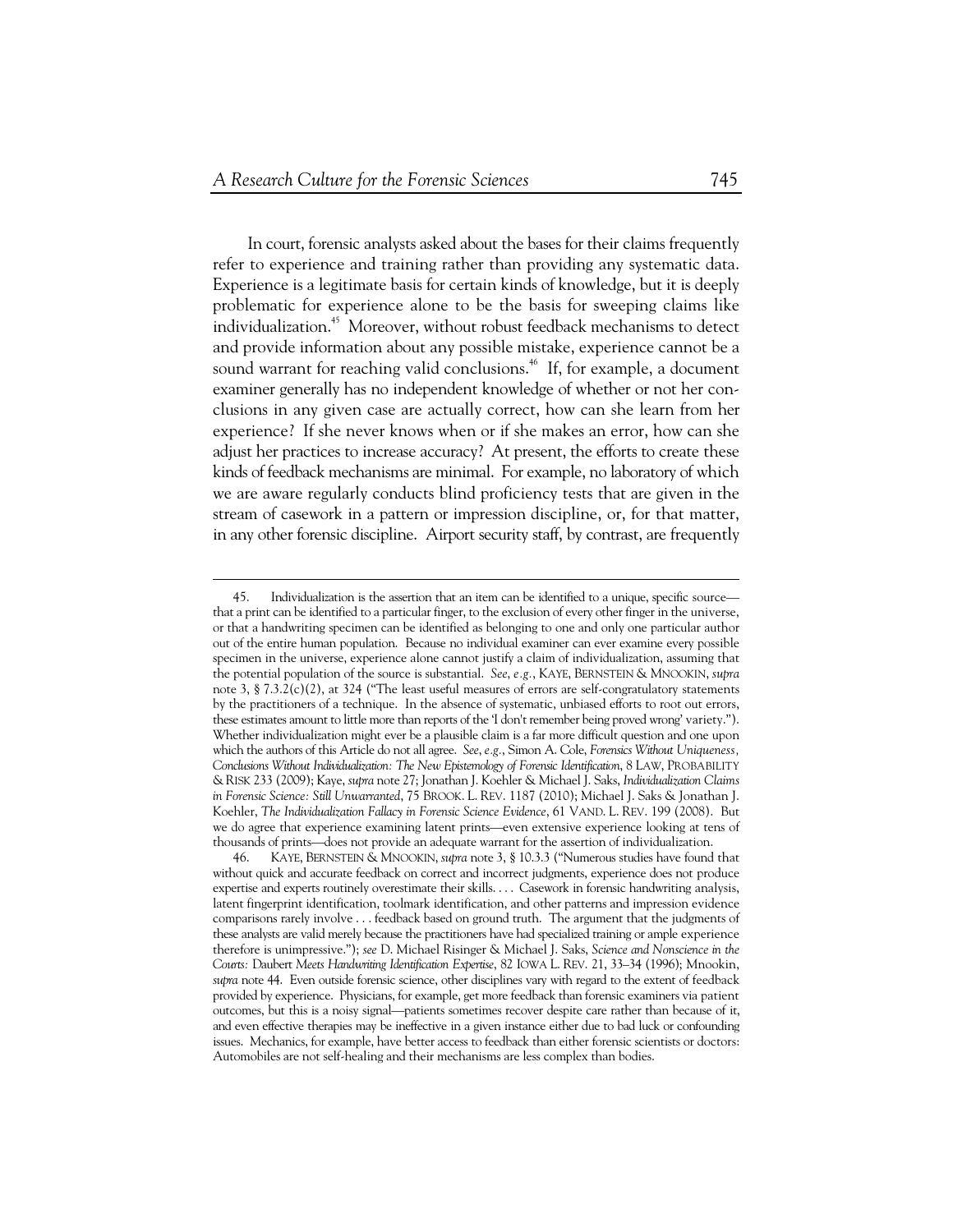tested covertly in a variety of ways as part of their ordinary workstream.<sup>47</sup> In one scheme, electronic images of dangerous materials are superimposed onto actual passengers' carryons. Other testing, conducted independently by several agencies, includes no-notice testing of inert bomb parts, weapons, and other prohibited materials. The TSA explains on its website, "Covert testing is a critical element of the aviation security system. It measures effectiveness, identifies vulnerabilities, constantly adapts to challenge officers while incorporating intelligence in a useable way. Simply put, without adopting difficult, covert testing, the aviation security system would not be as effective as it is."<sup>48</sup> Would forensic science not also benefit from covert testing? Another potentially beneficial technique for assessing strengths and vulnerabilities is randomly selected case audits to seek out mistakes or assess the quality of analyses conducted. Some laboratories do carry out such audits, but neither standard practice nor accreditation requirements insist upon it. Institutionalizing procedures like these would serve to check the quality and effectiveness of examiners' experience and would provide critical information about accuracy.<sup>49</sup>

 <sup>47.</sup> The variety of tests employed are briefly described on the website of the Transportation Security Administration. *Covert Testing: Security Screening*, TRANSPORTATION SECURITY ADMINISTRA-TION, http://www.tsa.gov/what\_we\_do/screening/covert\_testing.shtm [hereinafter TSA] (last visited Feb. 11, 2011); *see also* Dror, *supra* note 25, at 103.

 <sup>48.</sup> TSA, *supra* note 47.

 <sup>49.</sup> There are, to be sure, some proficiency tests currently in use. But they are not conducted blindly, nor are they necessarily performed by individual examiners working alone, without collaboration or assistance from colleagues. Nor, for the most part, does their difficulty level mirror actual casework. On the problems with the current proficiency tests in use in the pattern identification field and the potential for using proficiency tests as a method for assessing accuracy, see Simon A. Cole, *More Than Zero: Accounting for Error in Latent Fingerprint Identification,* 95 J. CRIM. L. & CRIMINOLOGY 985 (2005); Lyn Haber & Ralph Norman Haber, *Error Rates for Human Fingerprint Examiners, in* AUTOMATIC FINGERPRINT RECOGNITION SYSTEMS 339 (Nalini Ratha & Ruud Bolle eds., 2004); Lyn Haber & Ralph Norman Haber, *Scientific Validation of Fingerprint Evidence Under* Daubert, 7 LAW, PROBABILITY & RISK, 87 (2008); Jonathan J. Koehler, *Fingerprint Error Rates and Proficiency Tests: What They Are and Why They Matter*, 59 HASTINGS L.J. 1077 (2008); Mnookin, *Confessions*, *supra* note 35; D. Michael Risinger et al., *The* Daubert/Kumho *Implications of Observer Effects in Forensic Science: Hidden Problems of Expectation and Suggestion*, 90 CALIF. L. REV. 1 (2002); Jonathan J. Koehler, Proficiency Tests to Estimate Error Rates in the Forensic Sciences 1–5 (Sept. 19, 2010) (unpublished manuscript) (on file with Northwestern University School of Law).

As for auditing, although the American Society of Crime Laboratory Directors Laboratory Accreditation Board (ASCLD-LAB) does audit some cases as part of its accreditation process, this review takes place only once every five years, and cases reviewed are not selected at random. For a recent instance in which an accredited laboratory had significant problems in its blood analysis not found through the accreditation process, see Locke & Neff, *supra* note 5. On ASCLD-LAB Accreditation Requirements, see ASCLD/LAB-INTERNATIONAL, ASCLD/LAB, INC., INTERNATIONAL ACCREDITATION PROGRAM: PROGRAM OVERVIEW (2006).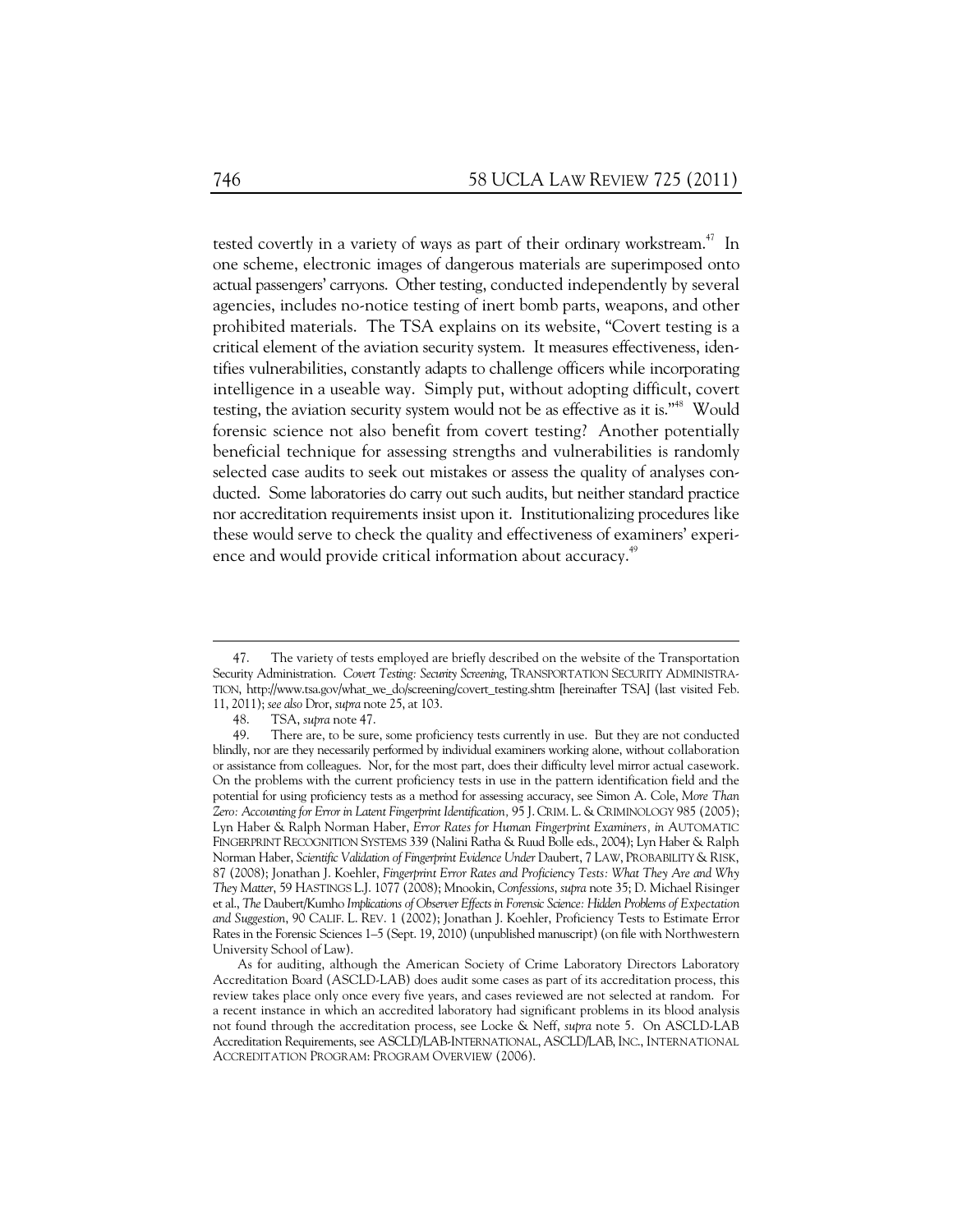Many forensic scientists, as well as many judges, are too willing to infer scientific validity from the fact of longstanding use.<sup>50</sup> It is true that some of these forensic techniques have been in use for a substantial period.<sup>51</sup> It is also true that the number of proven errors for some of these techniques is small relative to the frequency of use (though certainly greater than zero).<sup>52</sup> And it is true that those pieces of information, combined, provide a degree of support for the claim that latent fingerprint identification, for example, likely has a substantial degree of accuracy (though this evidence obviously does not permit quantification of the precise degree of accuracy). Furthermore, whenever a pattern analyst matches an exemplar to a source, and highly probative, independent evidence of guilt subsequently emerges (or already existed but was unknown to the examiner), this corroborating information provides some indication that the identification technique works, notwithstanding that case information alone can never provide absolute assurance about ground truth. Moreover, if these techniques were being widely used but misidentifying sources

 <sup>50.</sup> *See* United States v. Llera Plaza, Nos. CR. 98-362-10, CR. 98-362-11, CR. 98-362-12 (E.D. Pa. Jan. 7, 2002) ("[T]he ACE-V process and the experts' conclusions have been tested empirically over a period of 100 years . . . ."); United States v. Havvard, 117 F. Supp. 2d 848, 854 (S.D. Ind. 2000) ("[T]he methods of latent print identification can be and have been tested. They have been tested for roughly 100 years. They have been tested in adversarial proceedings with the highest possible stakes liberty and sometimes life."); Transcript of Trial, Day Three at 114–15, United States v. Mitchell, No 96-407 (E.D. Pa. July 9, 1999) ("[E]mpirical studies is when you roll up your sleeves, you do observational analysis. The idea of taking prints, comparing them to other prints to seeing how often things are similar or dissimilar, is empirical studies. The 100 years of fingerprint employment has been empirical studies.") (testimony of Bruce Budowle); David L. Grieve, *Simon Says*, 51 J. FORENSIC IDENTIFICATION 85, 95 (2001) ("The testability of fingerprint individuality has been conducted for nearly a century, perhaps not in one grand empirical study that captivated the [*Daubert*] defense, but in the countless smaller studies performed daily in all parts of the globe."); WillIam F. Leo, *Fingerprint Identification: Objective Science or Subjective Opinion?*, 17 PRINT 1, 2 (2001) ("A fingerprint examiner's knowledge and ability can be and is tested, is documented and can be verified, and is evaluated by the courts and juries every time the examiner takes the witness stand."); *60 Minutes*: *Fingerprints* (CBS television broadcast Jan. 5, 2003) ("We're winning 41 times out of 41 [admissibility] challenges. I think that says something. We have 100 years of experience; let's make sure that that's clearly out there. And if it wasn't reliable, this certainly would have been discovered many, many years ago."). *But see* Bruce Budowle et al., *A Perspective on Errors, Bias, and Interpretation in the Forensic Sciences and Direction for Continuing Advancement,* 54 J. FORENSIC SCI. 798, 799 (2009) ("[F]or many years the forensic science community has pointed to successful admissibility of its science findings, and the opportunity to cross examine expert witnesses, as support of a technique's 'general acceptance' and 'reliability'. . . . [P]hilosophically we do not advocate successful admissibility as demonstrating good science.").

 <sup>51.</sup> For an example of the early history of fingerprint evidence, see generally COLE, *supra* note 35; Mnookin, *Fingerprint Evidence*, *supra* note 35. For the history of handwriting identification evidence, see generally Jennifer L. Mnookin, *Scripting Expertise*: *The History of Handwriting Identification Evidence and the Judicial Construction of Reliability*, 87 VA. L. REV. 1723 (2001) [hereinafter Mnookin, *Scripting Expertise*]; Risinger et al., *supra* note 35; D. Michael Risinger, Mark Denbeaux & Michael J. Saks, *Exorcism of Ignorance as a Proxy for Rational Knowledge: The Lessons of Handwriting Identification "Expertise"*, 137 U. PA. L. REV. 731 (1989).

 <sup>52.</sup> Cole, *supra* note 49.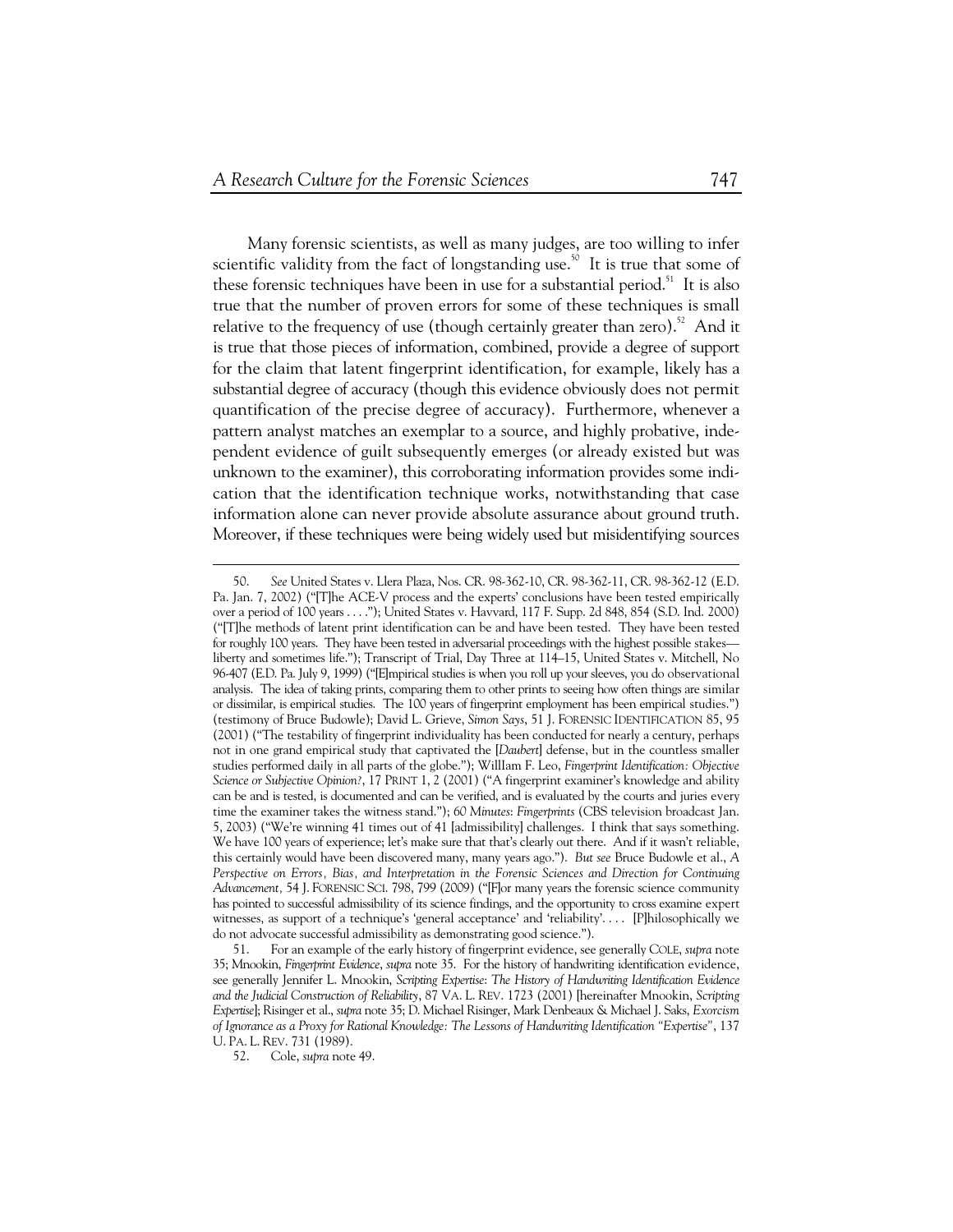at an extremely high rate, one might expect that in some of these cases, powerful contrary evidence supporting innocence would emerge and throw the identification technique's general accuracy into doubt.<sup>53</sup>

While we do therefore grant that this longstanding use establishes something, it establishes less than its advocates suggest. First, the very fact that many kinds of pattern evidence are believed to be especially powerful and persuasive proof makes inferring validity from its success dangerous. If a fingerprint error leads to a misidentification, might the identified individual nonetheless be convicted, or even plead guilty to avoid a stronger sanction at trial, in the face of evidence that seems virtually indisputable? Convictions, therefore, do not necessarily establish the accuracy of the evidence undergirding them. To argue otherwise is a form of rhetorical bootstrapping. Further support of this point is provided by numerous failures to uncover errors until well after conviction and sometimes only through highly fortuitous circumstances.<sup>54</sup> Moreover, the growth of searchable databases with millions of latent fingerprints may create significant new dangers because a large database increases the chances of finding prints from different sources with a high degree of coincidental similarity.<sup>55</sup> In addition, defense challenges to fingerprint evidence, firearms comparison, and other pattern evidence, have been, until recently, very unusual;<sup>56</sup> as a result, these techniques have operated in court almost as if they were self-proving.<sup>57</sup>

The key point is that longstanding use leads some forensic scientists (and many judges) to treat questions of scientific and systematic validation as moot, or at a minimum, not terribly important.<sup>58</sup> A research culture would care

 <sup>53.</sup> We make this last point with caution, because strong evidence can likely only be beaten by equally strong evidence. If, for example, fingerprints are widely seen as dispositive, the emergence of other evidence strongly suggesting innocence may be brushed aside as erroneous in the face of the fingerprint evidence.

 <sup>54.</sup> Cole, *supra* note 49, at 1020–23*.*

 <sup>55.</sup> Itiel E. Dror & Jennifer L. Mnookin, *The Use of Technology in Human Expert Domains: Challenges and Risks Arising From the Use of Automated Fingerprint Identification Systems in Forensic Science*, 9 LAW, PROBABILITY & RISK 47, 58 (2010). Databases also play a role in firearms comparison, though the scale of images in the database is significantly smaller than the largest automated fingerprint identification systems.

 <sup>56.</sup> To be sure, in some cases defense counsel may consult with defense experts in fingerprint identification but elect not to present any defense challenge. While we have no data on the frequency of such consultations, our point is that the testimony has typically been presented to the factfinder unchallenged. *See generally* COLE, *supra* note 35; Mnookin, *Fingerprint Evidence*, *supra* note 35.

 <sup>57.</sup> In the early history of handwriting cases, and at present, in civil disputes, document examination has tended to have competing experts on both sides. But this has not generally extended to criminal disputes, especially in modern times. *See* Mnookin, *Scripting Expertise*, *supra* note 51, at 1730; Risinger et al., *supra* note 35; Risinger & Saks, *supra* note 46.

 <sup>58.</sup> *See*, *e.g.*, United States v. Havvard, 117 F. Supp. 2d 848 (S.D. Ind. 2000), *aff'd*, 260 F.3d 597 (7th Cir. 2001); United States v. Crisp, 324 F.3d 261 (4th Cir. 2003). For criticism of this approach as unfaithful to *Daubert*'s call for scientific validation, see KAYE, BERNSTEIN & MNOOKIN, *supra* note 3,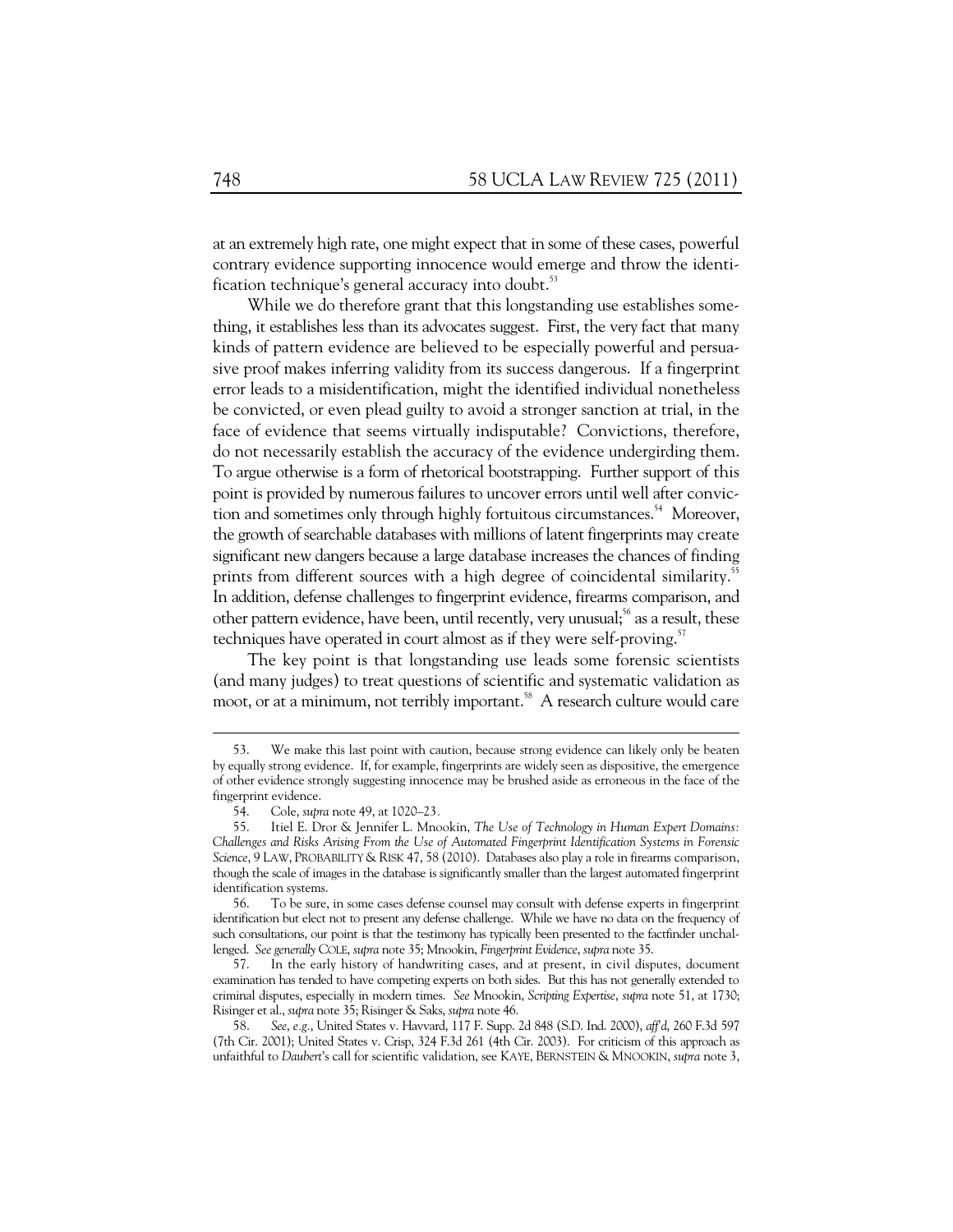about, and be willing to invest in, rigorous empirical validation even of those matters widely thought to be obvious by practicing forensic scientists.

In addition, a research culture would realize that casework is not research. To be sure, researchers may introduce research questions into the stream of what looks to an analyst like ordinary casework. Covert research of this sort can provide some of the most ecologically valid data about actual practices. Research could also entail examining casework in a structured manner. But an analyst engaged in ordinary casework is not herself conducting research.<sup>59</sup> Casework may suggest research problems worth exploring. It may lead to hypotheses worth developing. Unusual case findings may be worth discussing at professional meetings or publishing as food for thought. Indeed, the International Association of Identification (IAI) routinely publishes such materials in its journal, and they may provide useful platforms for discussion and expand the experiential basis available to practitioners. But case findings ought not to be mistaken for structured research or empirical data that goes beyond the anecdotal, whether or not such findings are published. $60$  Unlike planned research, casework does not permit the development of careful controls, defined independent variables, or structured and directed focus. Also, and critically, in casework, ground truth is not known and cannot simply be inferred by a conviction, a confession, or the consensus judgment of experts.

However, we do not mean to set up an unrealistically idealized vision of real research. Legitimate research can vary in its degree of formality and ecological validity. Often, very good research necessarily simplifies some aspects of the real world to focus attention on the matter at issue and to limit potentially confounding variables. Good research can, and usually does, involve both hard questions of design and imperfect compromises. But research does, and must, involve explicit study design.And research reports and publications, comporting with the research culture value of transparency, must be as explicit as is feasible about the nature of the study design. $61$ 

<sup>§ 7.3.2(</sup>a)(4) (arguing that adversarial testing is not scientific testing); *see also* Mnookin, *supra* note 4, at 36–37.

 <sup>59.</sup> Simon A. Cole, *"Implicit Testing": Can Casework Validate Forensic Techniques?*, 46 JURIMET-RICS J. 117 (2006).

 <sup>60.</sup> For examples of the publication of such case studies from fingerprint identification, see Michael H. Kershaw, *Laterally Reversed*, 50 J. FORENSIC IDENTIFICATION 138 (2000); Robert D. Reneau, *Unusual Latent Print Examinations*, 53 J. FORENSIC IDENTIFICATION 531 (2003); Dana Shinozuka, *Fingerprints on a Banana Leaf*, 50 J. FORENSIC IDENTIFICATION 441 (2000).

 <sup>61.</sup> Transparency does of course have its limits. Among other reasons, confidentiality concerns and maintaining the integrity of the project—which may mean, for example, that examiners do not necessarily know when they are being studied—may require a degree of secrecy. For discussions of the importance of study design, see, for example, KAYE, BERNSTEIN & MNOOKIN, *supra* note 3, § 12.5 (discussing the importance of the design of studies); HANS ZEISEL & DAVID H. KAYE, PROVE IT WITH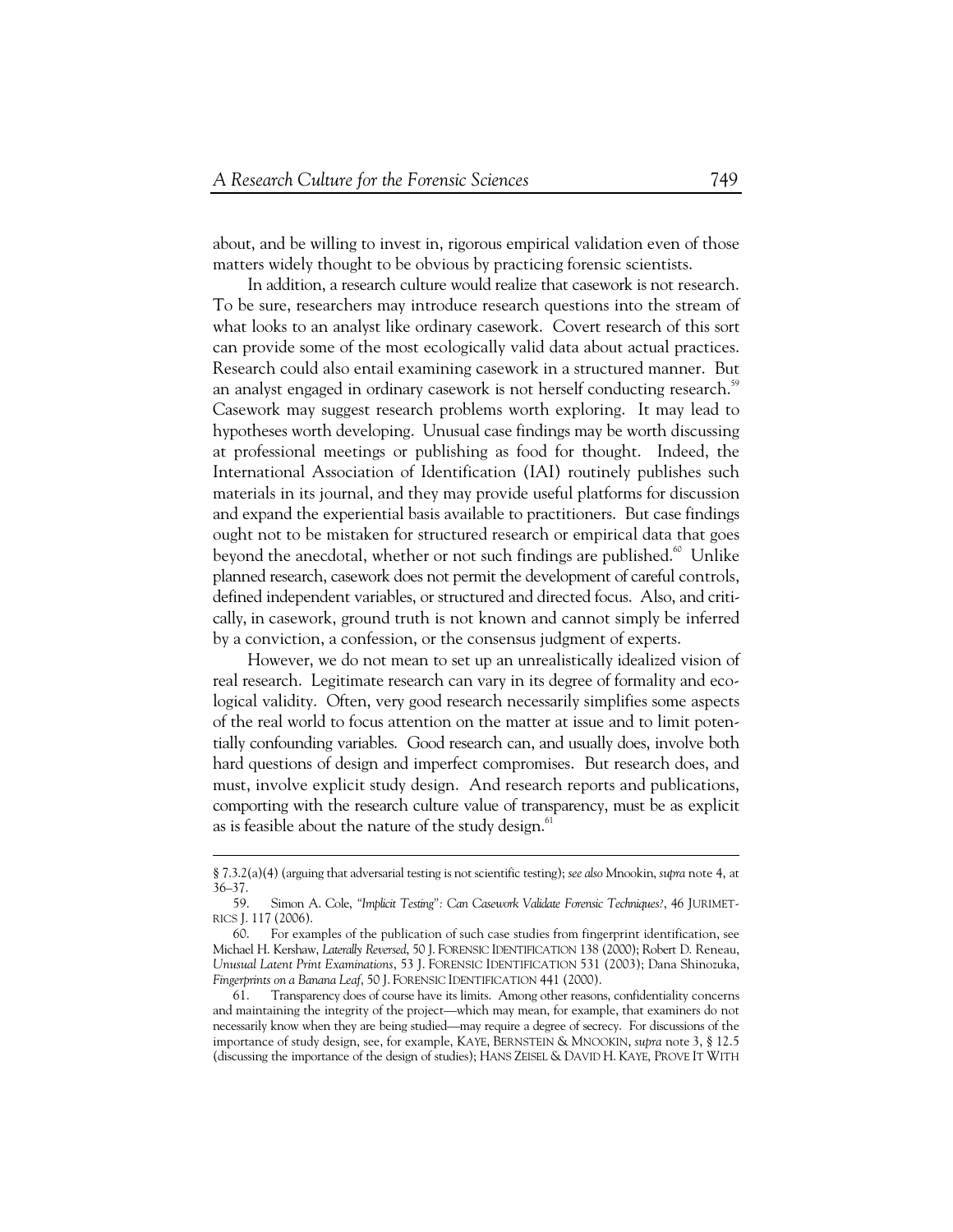Forensic analysts have often failed to recognize the limits of what conclusions are actually warranted by a given research result. Research is sometimes used to support conclusions that the data in question simply do not establish. For example, in fingerprint analysis, evidence that supports wide variation in human friction ridge detail is frequently offered to support the examiner's ability to match unknown prints to a source. $62$  While the assertion that every fingerprint is different is an inductive claim that cannot definitively be proven empirically (because it is impossible to look at every fingerprint that has ever existed or will exist), the available empirical evidence does support the claims that a high degree of variation in human friction ridge detail exists and that an individual's friction ridges persist to a substantial degree over a lifetime.<sup>63</sup> Most of us would even be willing to infer, based on what is known, that every human being has prints observably distinguishable from those of every other at some "scale of detection."<sup>64</sup>

But this claim of variability of rolled or digitized fingerprints<sup>65</sup> does not establish that fingerprint examiners can therefore individualize prints recovered from crime scenes to a particular source or even that the techniques of fingerprint comparison necessarily "work." The right question is not whether

FIGURES: EMPIRICAL METHODS IN LAW AND LITIGATION 11 (1997) (discussing compromises such as "half-a-loaf" experiments to design workable studies); David H. Kaye & David A. Freedman, *Reference Guide on Statistics, in* REFERENCE MANUAL ON SCIENTIFIC EVIDENCE 83 (Federal Judicial Ctr. ed., 2d ed. 2000).

 <sup>62.</sup> For a variety of examples of this rhetorical move, see those discussed in Cole, *supra* note 45, at 235–40. For a recent example of an analysis that makes use of this argument, see, for example, Peter E. Peterson et al., *Latent Prints: A Perspective on the State of the Science*, 11 FORENSIC SCI. COMM. (2009), *available at* http://www2.fbi.gov/hq/lab/fsc/backissu/oct2009/review/2009\_10\_review01.htm. This Article does recognize in passing that latent examiners "do not compare friction ridge skin directly" but rather examine two-dimensional representations that may introduce additional interpretive concerns. *Id*. But while numerous citations are offered in support of the premises of persistence and individuality of friction ridge skin, the only citation offered to support the claim that latent impressions "translate reliably as a true and accurate representation of what appears on the friction ridge skin" is an untitled FBI laboratory manuscript listed as "in preparation." *Id*.

 <sup>63.</sup> *See*, *e.g.*, Christopher Champod & Pierre A. Margot, *Computer Assisted Analysis of Minutiae Occurrences on Fingerprints*, *in* PROCEEDINGS OF THE INTERNATIONAL SYMPOSIUM ON FINGERPRINT DETECTION AND IDENTIFICATION 305–18 (Joseph Almog & Eliot Springer eds., 1996); Anil K. Jain et al., *On the Similarity of Identical Twin Fingerprints*, 35 PATTERN RECOGNITION 2653 (2002); Neumann et al., *supra* note 32, at 54–64; Nicole M. Egli, Interpretation of Partial Fingermarks Using an Automated Fingerprint Identification System (Mar. 10, 2009) (unpublished Ph.D. dissertation, University of Lausanne) (on file with author); PROCEEDINGS OF THE INTERNATIONAL SYMPOSIUM ON FINGERPRINT DETECTION AND IDENTIFICATION: JUNE 26–30, 1995, NE'URIM, ISRAEL (Joseph Almog & Eliot Springer eds., 1996).

 <sup>64.</sup> *See* KEITH INMAN & NORAH RUDIN, PRINCIPLES AND PRACTICE OF CRIMINALISTICS: THE PROFESSION OF FORENSIC SCIENCE 128 (2001).

 <sup>65.</sup> A rolled fingerprint is an impression made with ink—usually black ink on white paper where the individual rolls his inked finger to create a visible impression. Digitized fingerprints involve scanning the friction ridge impression electronically rather than using ink.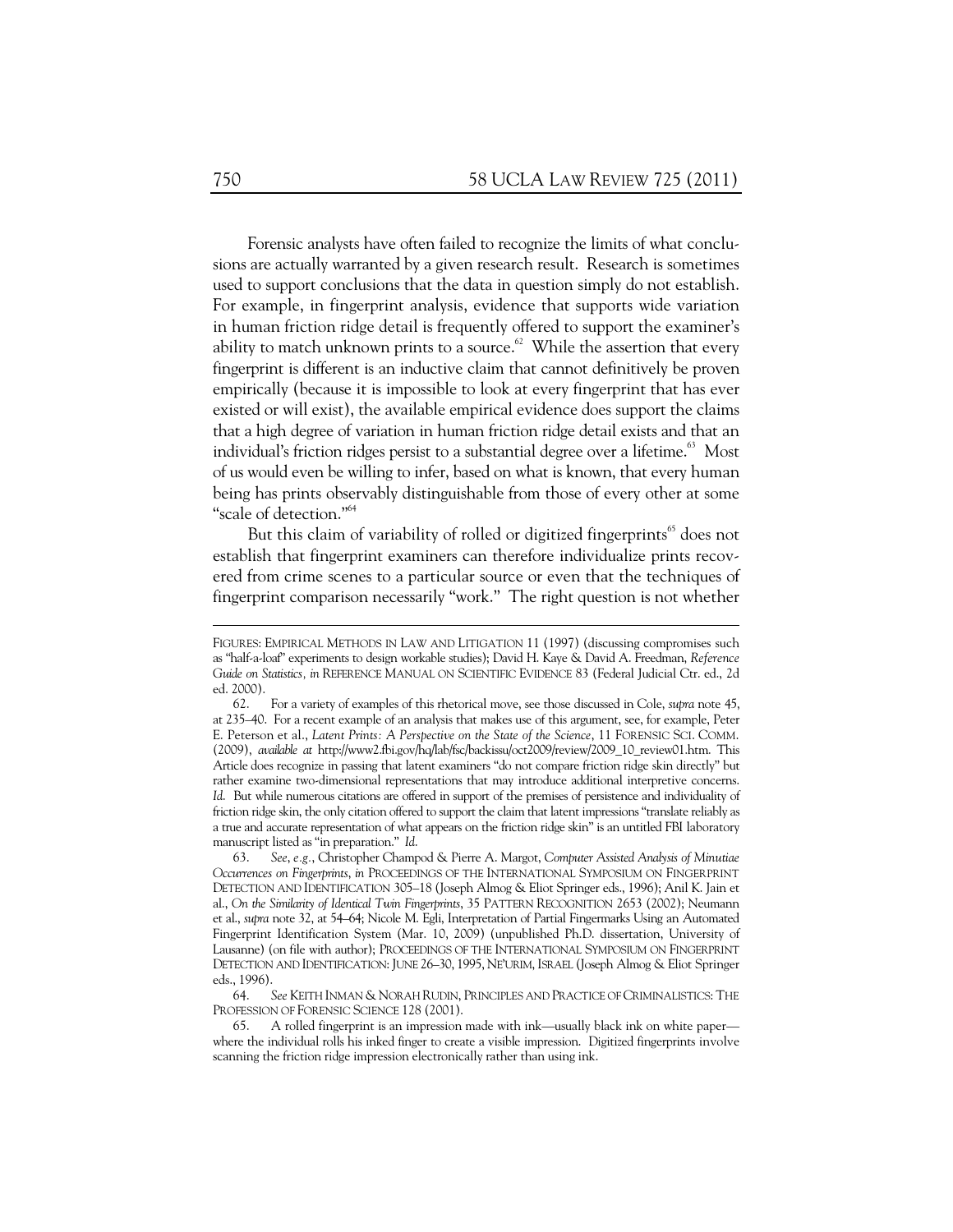all fingerprints actually differ from each other, but rather what conclusions the methods of fingerprint comparison permit, and in what circumstances. Even if every set of ten prints is different from every other, two specific portions of two prints from different individuals might be extraordinarily similar to one another. And even if every area of friction ridge skin is different from every other individual's inked or scanned print, that does not answer whether two such prints from different sources might share enough similarity that an examiner, even if competently using the techniques of the field, might nonetheless mistakenly attribute them to the same unique source.

Moreover, latent print analysis involves difficulties often not present in the analysis of ten prints: Latent images are frequently smaller in surface area than the full print, they are possibly distorted, and they often contain artifacts resulting from the processes necessary to make a latent print visible.<sup>66</sup> So, the right question is whether, competently using the tools and techniques of latent fingerprint identification, two impressions from two different sources might ever be mistaken as coming from the same source (or, conversely, whether two impressions from the same finger might erroneously be said to come from different sources). Whether the actual ridge patterns on the two fingers in question are or are not "truly" the same is not the critical question. These are significantly different inquiries. The point is to recognize that the claim that friction ridge patterns are highly variable might be a necessary precondition for fingerprint identification, but it does not establish fingerprint analysts' ability to make a match. To suggest otherwise reflects a failure to think carefully and critically about the relationship between an empirical warrant and the claim that is being made.

Numerous examples within the forensic sciences reveal dogma or ideology trumping academic inquiry. For example, in 2001, two forensic science researchers, one of whom was a trained and qualified fingerprint examiner in Switzerland, published a commentary on fingerprint identification. In it, they called for abandoning "absolute conclusions."<sup>67</sup> The authors recognized the inherently probabilistic nature of fingerprint evidence; they allowed that the key question was not the uniqueness of friction ridge skin but rather the analyst's ability to recognize sufficient information from very limited information; and they advocated replacing experience-and-tradition-based approaches with more transparent and empirically justified practices.<sup>68</sup> At least one commentator

 <sup>66.</sup> To be sure, not all fingerprint comparisons involve latent prints. Sometimes prints found in crime scenes are patent prints—left in ink, blood, or otherwise visible without dusting or processing.

 <sup>67.</sup> Christophe Champod & Ian W. Evett, *A Probabilistic Approach to Fingerprint Evidence*, 51 J. FORENSIC IDENTIFICATION 101 (2001).

 <sup>68.</sup> *Id*.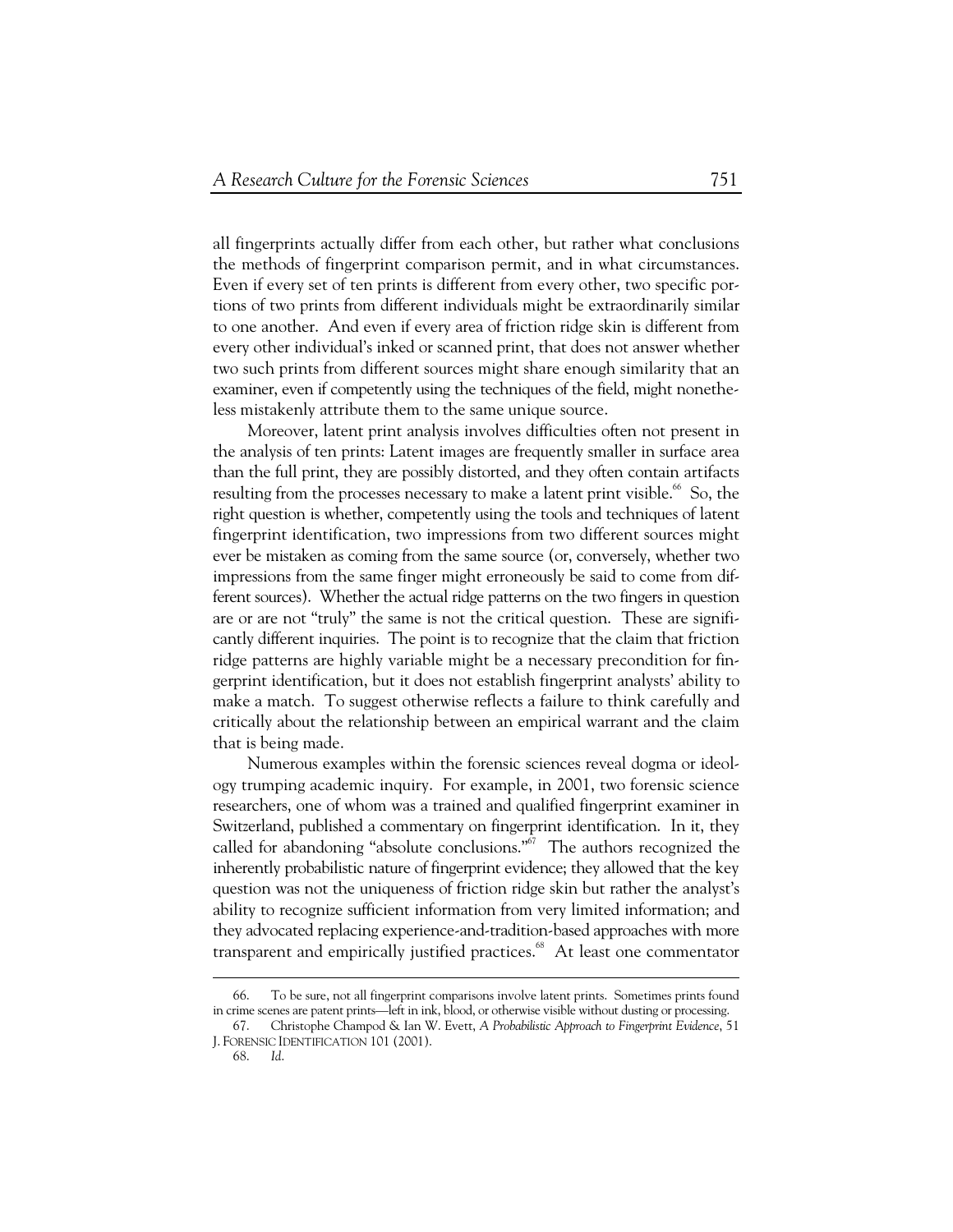responded in print with explicit hostility at the notion that interloping statisticians would dare upset the apple cart. $69$  This angry critic wrote:

Once again, identification science is under attack, this time from a shotgun blast by statisticians. They come not to bury fingerprints but to praise it. But as with Shakespeare's Mark Antony, they actually come to incite a riot. Although their main point is relatively simple, it is mired deeply in rhetoric. One might describe it as opaque rather than transparent.<sup>70</sup>

The author later asserts:

This commentary is indeed a vicious attack and any identification expert who does not see it as such has not read it closely enough. Surely the authors cannot expect that this will cause the scales to fall from the eyes of examiners everywhere and that the errors of the last hundred years will be revealed at last . . . . What then can be their motive for putting this forward at this time? $71$ 

He finally adds:

As with most propaganda, it is masked, although not particularly well in this instance . . . . Although this article may be intended to demonstrate that identification specialists do not know enough about statistics, what it has clearly demonstrated is that statisticians do not know enough about  $id$ entification.<sup>72</sup>

It is not clear which is more worthy of note: the vitriol and sarcasm of the response, or the fact that the journal published it notwithstanding this tone.

More recently, in the face of evidence presented in another article that contextual information may bias the decisions of fingerprint analysts, $^{73}$  one commentator responded with the following statements in a letter to the editor:

*[A]ny* fingerprint examiner who comes to a decision on identification and is swayed either way in that decisionmaking process under the influence of stories and gory images is either totally incapable of performing the noble tasks expected of him/her or is so immature that he/she should seek employment at Disneyland. . . . And I do find it rather unsavoury that those within our own ranks, who ought to know better and are aware just how reliable the fingerprint system is, continue to provide fuel for

(2001).

 <sup>69.</sup> *See* Steve McKasson, *I Think Therefore I Probably Am*, 51 J. FORENSIC IDENTIFICATION 217

 <sup>70.</sup> *Id.* at 217 (citation omitted). 71. *Id.* at 221.

 <sup>72.</sup> *Id.*

 <sup>73.</sup> The study under discussion was Dror & Charlton, *supra* note 32.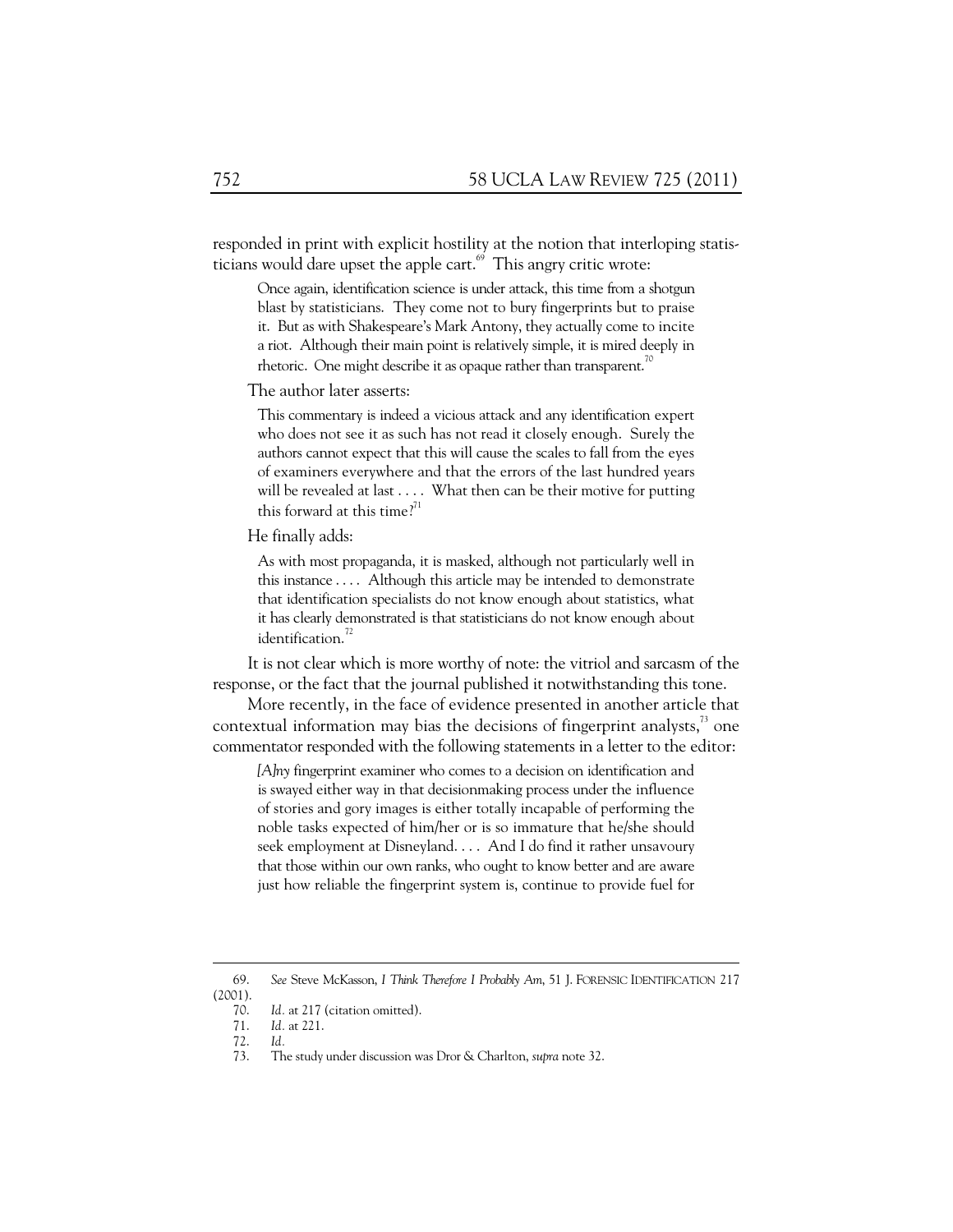those within the media and Press who seem to relish attacking what is the most valuable tool in the investigating officer's armoury.<sup>74</sup>

Rather than discuss the merits of the research, the letter writer attacks those test subjects who showed themselves to be susceptible to biasing information as incompetent or immature. Given that psychological research shows that all humans are potentially susceptible to the effects of biasing information, this letter writer essentially proposed that fingerprint examiners might best make a mass exodus to Disneyland.

To be sure, these examples of blustery responses to unwelcome points of view obviously do not represent the views and attitudes of all forensic practitioners. But neither response provoked any apparent public outrage from the forensic science community. Not a single follow-up letter was published criticizing these authors for their sputtering and dogmatic responses to thoughtful research and analysis.

Admittedly, human endeavors are quite frequently dotted with examples of resistance to new theories that challenge the status quo.<sup>75</sup> Nonetheless, a sign of a mature discipline with a well-entrenched research culture is a willingness to engage respectfully with opposing viewpoints; it is a commitment to focusing on the merits of proposed theories, the adequacies of research methodologies, and the assessments of the data rather than resorting to inflated rhetoric or personal attacks. Forensic scientists have sometimes found it too easy to respond with a personal attack instead of—or layered on top of—substantive assessment of critics' arguments. Even one of the authors of this Article regrets portions of one of his early publications that now seem to him to have taken too derisive a tone toward some of the critics of forensic science (including, indeed, other authors of this Article).<sup>76</sup> In a research culture, participants should, ideally, learn from disagreements rather than fear them. We believe it is a significant step forward that those who have found themselves (literally) on opposite sides of the courtroom are now, by coauthoring this Article, not only willing to engage with one another, but are finding many shared views. But the development of a research culture in these areas still has a long way to go.

 <sup>74.</sup> Martin Leadbetter, Letter to the Editor, FINGERPRINT WHORLD, Sept. 2007, at 231, 231. 75. Consider, for example, Thomas Kuhn's famous book, *The Structure of Scientific Revolutions*, and his arguments and examples detailing how "normal science" frequently proceeds even in the face of anomalous findings, and how most researchers in any given paradigm remain bound to it notwithstanding contradictory evidence. THOMAS S. KUHN, THE STRUCTURE OF SCIENTIFIC REVOLUTIONS (1962). For further examples, see Bernard Barber, *Resistance by Scientists to Scientific Discovery*, 134 SCIENCE 596 (1961). Given these attitudes, even in areas with robust commitments to a research culture, it is not surprising to find similar dynamics in an area where the research culture commitment remains weak.

 <sup>76.</sup> Glenn Langenburg, *Defense Against the Dark Arts*, CHESAPEAKE EXAMINER, Spring 2003, at 1, 5–6, 12.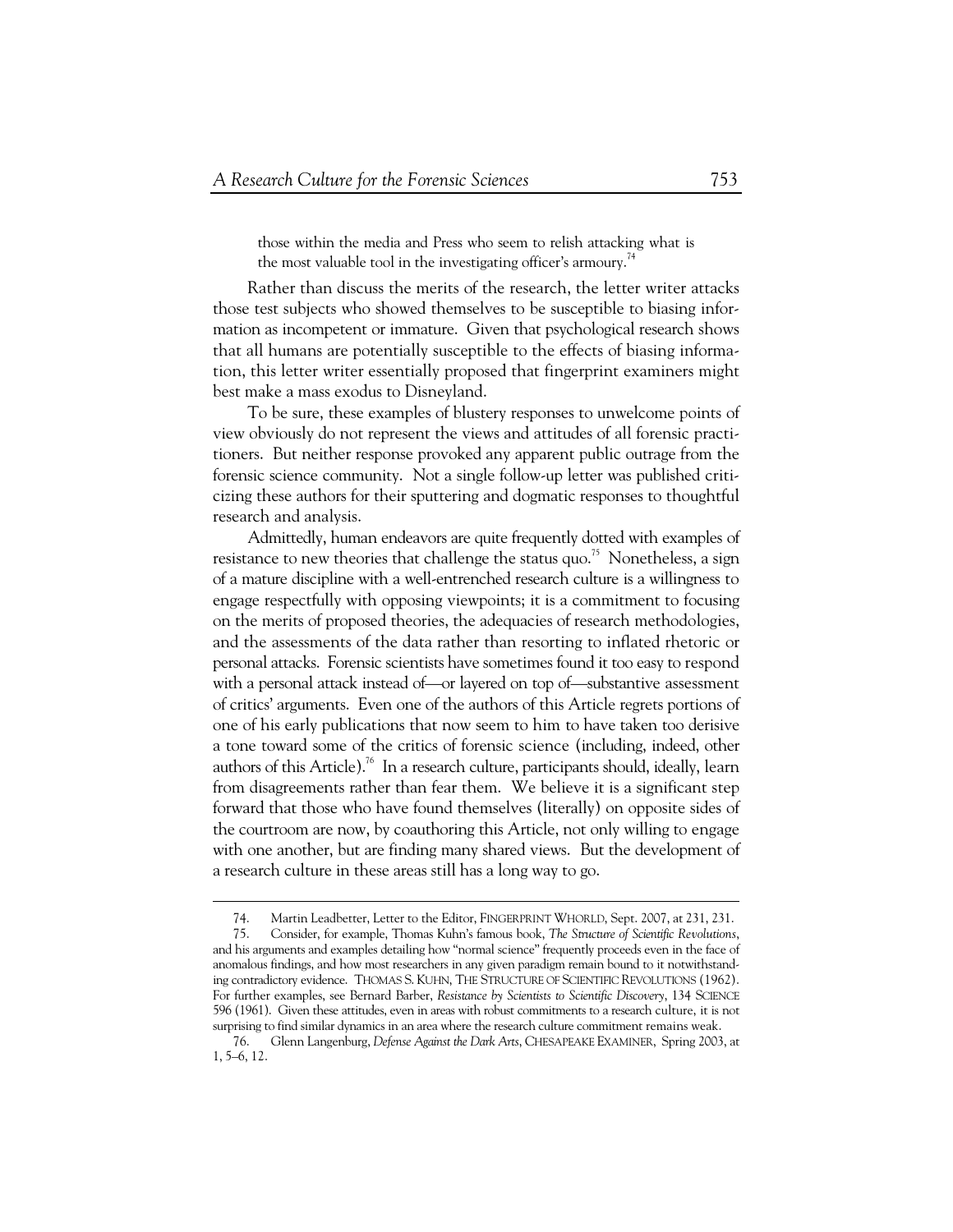When accused of being insufficiently research-based, or insufficiently linked to academia, practitioners in the pattern identification fields have sometimes responded by invoking the scientific foundations articulated by the pioneers of their fields. Whatever the qualifications of these early practitioners, in a healthy research culture, the scientific bona fides of a profession would be unlikely to depend on these pioneers of the distant past. For example, one published response to an article criticizing the lack of adequate scientific foundation in the forensic sciences emphasized the academic credentials of forensic pioneers like Calvin Goddard, J. Howard Mathews, and Sir Francis Galton.<sup>77</sup> Goddard (1891–1955) trained as a physician, spent his career partly in the military and substantially contributed to the establishment of forensic firearms comparison as a field. J. Howard Mathews (1881–1970) published a major firearms treatise in 1962,<sup>78</sup> ten years after retiring from an academic position in chemistry. Sir Francis Galton (1822*–*1911) was a significant scientific intellectual of the Victorian era, with interests as diverse as meteorology, eugenics, heredity, statistical analysis, and fingerprints.<sup>79</sup> Without belittling the significant intellectual contributions of these pioneers, a robust research culture should be continuous and current. Century-old work and the credentials of pioneers, however impressive, have little direct relevance to questions of present-day scientific legitimacy.<sup>80</sup>

Another major limitation of the current forensic science culture relates to several of the publication venues for the pattern identification field. Several of the most significant journals focused on publishing pattern identification research simply do not comport with broader norms of access, dissemination, or peer review typically associated with scientific publishing. For example, the *AFTE Journal*, a quarterly publication of the Association of Firearm and Toolmark Examiners, has published numerous articles on firearms identification.<sup>81</sup> WorldCat—the largest online catalog of library materials, which includes

 <sup>77.</sup> CRIME LAB REPORT, FORENSIC PATTERN IDENTIFICATION: A HISTORY LESSON, AND SOME ADVICE, FOR SAKS AND FAIGMAN 4 (2009), *available at* http://www.crimelabreport.com/library/pdf/1- 09.pdf.

<sup>78. 1</sup> J. HOWARD MATHEWS, FIREARMS IDENTIFICATION (2d ed. 1973).<br>79. See generally MICHAEL BULMER, FRANCIS GALTON: PIONEER OF HEREI

 <sup>79.</sup> *See generally* MICHAEL BULMER, FRANCIS GALTON: PIONEER OF HEREDITY AND BIOMETRY (2003).

 <sup>80.</sup> For similar observations concerning handwriting identification, see *id.* The handful of formal studies on the "black box" reliability of signature authentication has not changed the almost exclusive practical reliance on century-old sources. *Id.* at 773.

 <sup>81.</sup> Many of the articles claimed by firearms analysts to validate their practices have been published in AFTE. *See*, *e.g.*, Ronald G. Nichols, *Defending the Scientific Foundation of the Firearms and Tool Mark Identification Discipline: Responding to Recent Challenges*, 52 J. FORENSIC SCI. 586 (2007). We take no position here on whether these publications and research bases provide an adequate foundation for the claims of firearms identification. Our point is that this journal is deemed by members of the community to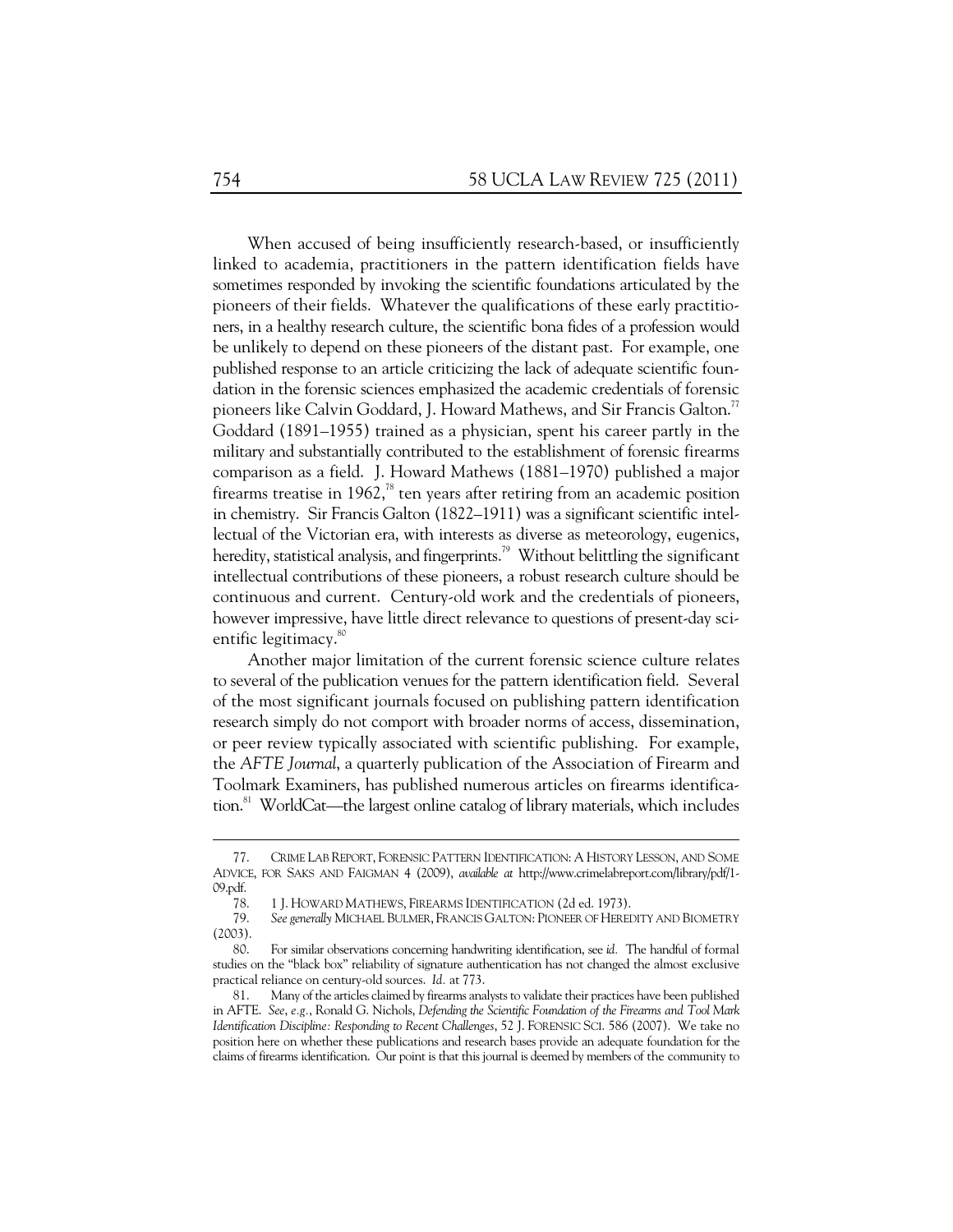-

the holdings of 72,000 libraries worldwide, including virtually every universitybased library in the United States—lists only eighteen libraries with a copy of this journal in their holdings.82 Furthermore, the *AFTE Journal* does not appear to be indexed or included in any major indexing service anywhere.<sup>83</sup> The only available index to AFTE was created by an individual firearms examiner on his own initiative and was not continued past 2005.<sup>84</sup> Moreover, peer review of submissions to AFTE is not blind; the author and the reviewer are both aware of each other's identity.<sup>85</sup> In addition, the peer reviewers appear to come entirely from the editorial board, which consists entirely of AFTE members, and therefore includes no members from outside the toolmark and firearms practitioner community.<sup>86</sup> This journal therefore appears to have extremely limited dissemination beyond the members of AFTE itself; completely lacks integration with any of the voluminous networks for the production and exchange of scientific research information; and engages in peer review that is neither

be a critical publication venue. For a view critical of the research basis of firearms comparison claims, see Adina Schwartz, *A Systemic Challenge to the Reliability and Admissibility of Firearms and Toolmark Identification*, 6 COLUM. SCI. & TECH. L.REV. 1 (2005).

 <sup>82.</sup> WorldCat lists a total of nineteen libraries in three separate file listings. However, the Library of Congress is listed twice. The American libraries that subscribe to AFTE are, in full: Cal State, Sacramento; Case Western Law School; George Mason University; George Washington University; Grambling State University; John Jay College of Criminal Justice; the Library of Congress; Mercyhurst College Hammermill Library; Ogeechee Technical College; Stetson University College of Law; Truman State University; and the Virginia Commonwealth University. To be sure, WorldCat's listings may to a certain degree understate access. First, despite its extensive inclusions, we recognize that some libraries are not in WorldCat. Second, we recognize that at some institutions, if an individual faculty member has a subscription, the library may elect not to pay for institutional access. However, this issue should have a potential effect on all journals associated with membership organizations, not simply forensic science journals; and by any standard, the number of research libraries subscribing to AFTE is remarkably small. Moreover, a faculty member with access significantly limits broader dissemination to those outside the individual faculty member's ambit.

 <sup>83.</sup> This information comes from Ulrichsweb, an authoritative source of information on periodicals. *See generally* ULRICHSWEB—THE GLOBAL SOURCE FOR PERIODICALS, http://www.ulrichsweb.com/ ulrichsweb/ (last visited Jan. 28, 2011).

 <sup>84.</sup> This index can be downloaded at *AFTE Journal Keyword Index,* ASS'N OF FIREARM & TOOL MARK EXAMINERS (Oct. 24, 2005), http://www.afte.org/ExamResources/journalindex.htm. It appears to be the individual work of an Albuquerque Police Department firearms examiner.

 <sup>85.</sup> See the description at *AFTE Peer Review Process*, ASS'N OF FIREARM & TOOL MARK EXAMINERS (Aug. 2009), http://www.afte.org/Journal/PeerReviewProcess.htm; *see also* Dominic J. Denio, *The History of the AFTE Journal, the Peer Review Process, and* Daubert *Issues*, AFTE J., Spring 2002, at 210, 210–14.

 <sup>86.</sup> Indeed, AFTE membership is, for the most part, open only to practicing firearms and toolmark examiners (or those in training for the profession). For membership categories, see *AFTE Membership Information,* AFTE, http://www.afte.org/Membership/membership.htm (last visited Jan. 26, 2011). For a list of the editorial review panel, see *AFTE Journal Editorial Panel,* AFTE, http://www.afte.org/Journal/ EditorsCommittee.htm (last visited Jan. 26, 2011).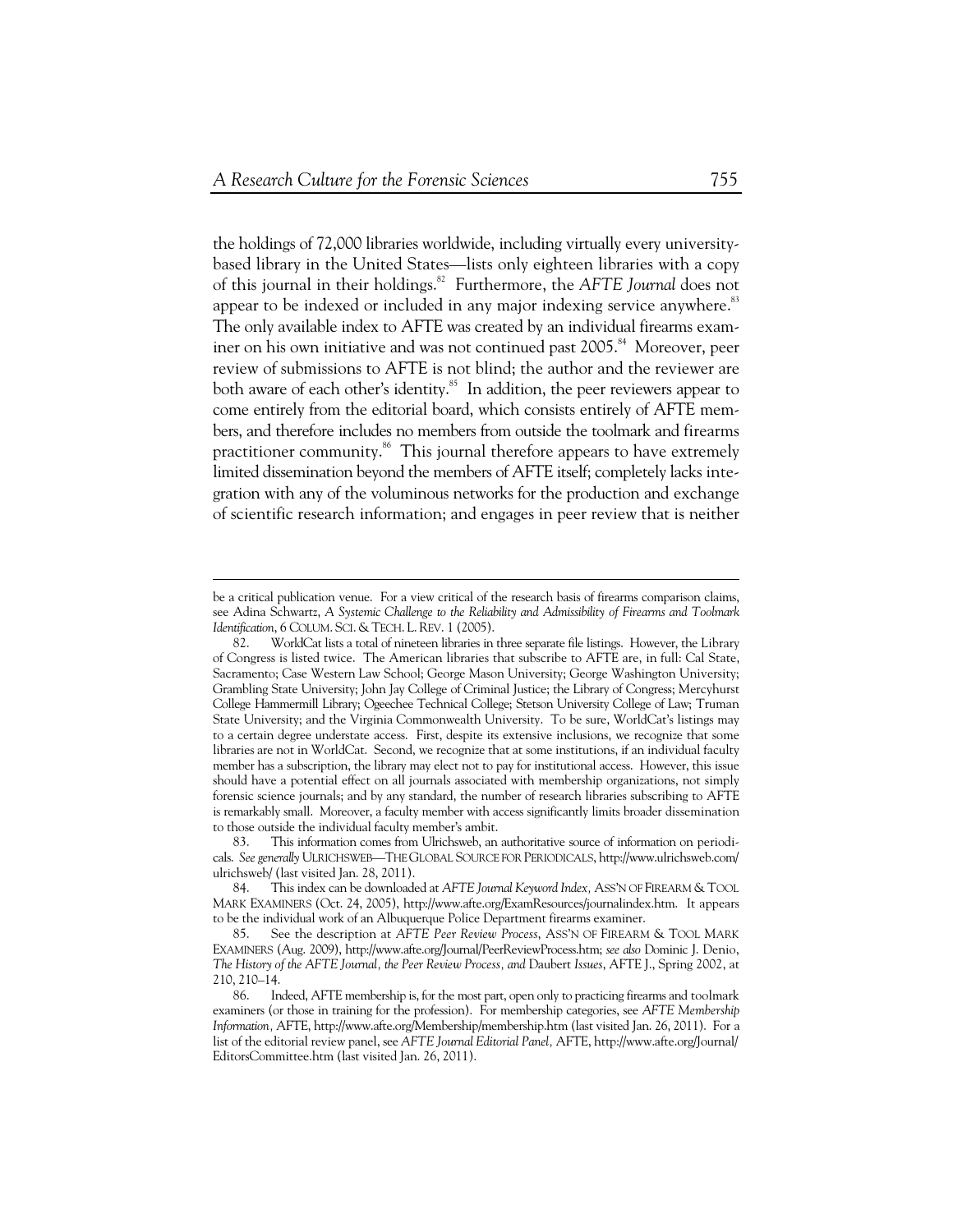blind nor draws upon an extensive network of researchers. None of this is compatible with an accessible, rigorous, transparent culture of research.<sup>87</sup>

The *Journal of Forensic Identification* (*JFI*), the journal of the International Association of Identification, suffers from similar limitations, though to a slightly lesser degree. WorldCat reports seventy-two libraries that contain print holdings of the journal and 123 that subscribe to the electronic version through ProQuest.88 The *JFI* is included in a few major indexes, including ProQuest and SCOPUS. This quantum of accessibility may be adequate to permit an intrepid researcher to locate materials published within *JFI*. But it still fails to meet conventional standards of research access.<sup>89</sup> Indeed, the *JFI* is not even listed in the Web of Science, a large collection of more than ten thousand journals over a wide range of areas. Like the *AFTE Journal*, it is not analyzed in the databases assessing journal impact.90 The *JFI* also gives its authors plaques

 <sup>87.</sup> For a discussion of the nature of scientific peer review, see KAYE, BERNSTEIN & MNOOKIN, *supra* note 3, § 7.3.2(b).

 <sup>88.</sup> *JFI* does come in an electronic version, but it is available to libraries only with purchase of a large and expensive criminal justice periodicals package, rather than by itself. This also suggests that some of the electronic holders were not specifically choosing the *JFI* but received it along with whatever sources led them to the aggregate database. Whatever their motivation, access is access, and the subscribers to the larger database are providing access to those with access to that library. Some institutions subscribe to both the electronic and the print versions, so the total number of libraries providing access to the journal is slightly fewer than adding the two numbers would suggest. However, it appears that WorldCat likely understates electronic access, as not every library that lists with WorldCat lists every electronic holding they receive as part of a package. A call to ProQuest confirmed that *JFI* is not available for subscription alone but is a part of the Criminal Justice Periodicals Index. The ProQuest representative indicated that there are more than two hundred subscribers to this database but was unable to provide any more exact figures. Assuming that this number is accurate, it suggests either that some subscribers are not members of WorldCat, some subscribers are not listing their electronic access on WorldCat, or, as is most likely, a combination of both. Therefore WorldCat's numbers for electronic access need to be taken with a grain of salt. However, this electronic access subscription number for *JFI* can still be loosely compared with that of other journals. There is no reason to believe that libraries would be less likely to report this specific holding as opposed to other electronic holdings, so relative comparisons are likely meaningful, even if the specific number cannot be trusted.

 <sup>89.</sup> It would be unfair to compare *JFI* to the major publishing venues of a broad scientific or social scientific discipline, as pattern identification is a subfield of forensic science. A more reasonable comparison might be, for example, *Social Studies of Science*, the journal published by an academic association (the Society for the Social Study of Science) with many fewer members than the IAI and associated with an extremely small academic subfield (sociology of science). This journal is listed on WorldCat as having 543 subscribers to the print version and 712 to the internet version. Like the *JFI* numbers, this electronic number likely understates access, probably even more substantially than *JFI*. *Social Studies of Science* is available as a package through its publisher, Sage. It is not clear that libraries providing access through Sage, or through the widely available JSTOR, would list such access on WorldCat, or that those libraries that provide both print and electronic access would include two separate listings in the catalog.

 <sup>90.</sup> Impact ratings are an effort to evaluate how much scholarly "impact" specific journals or individual articles may have. Impact ratings, which focus on how often journal articles are cited, are imperfect proxies for journal influence and quality. Nonetheless, it is fair to conclude that an unrated journal has a low impact.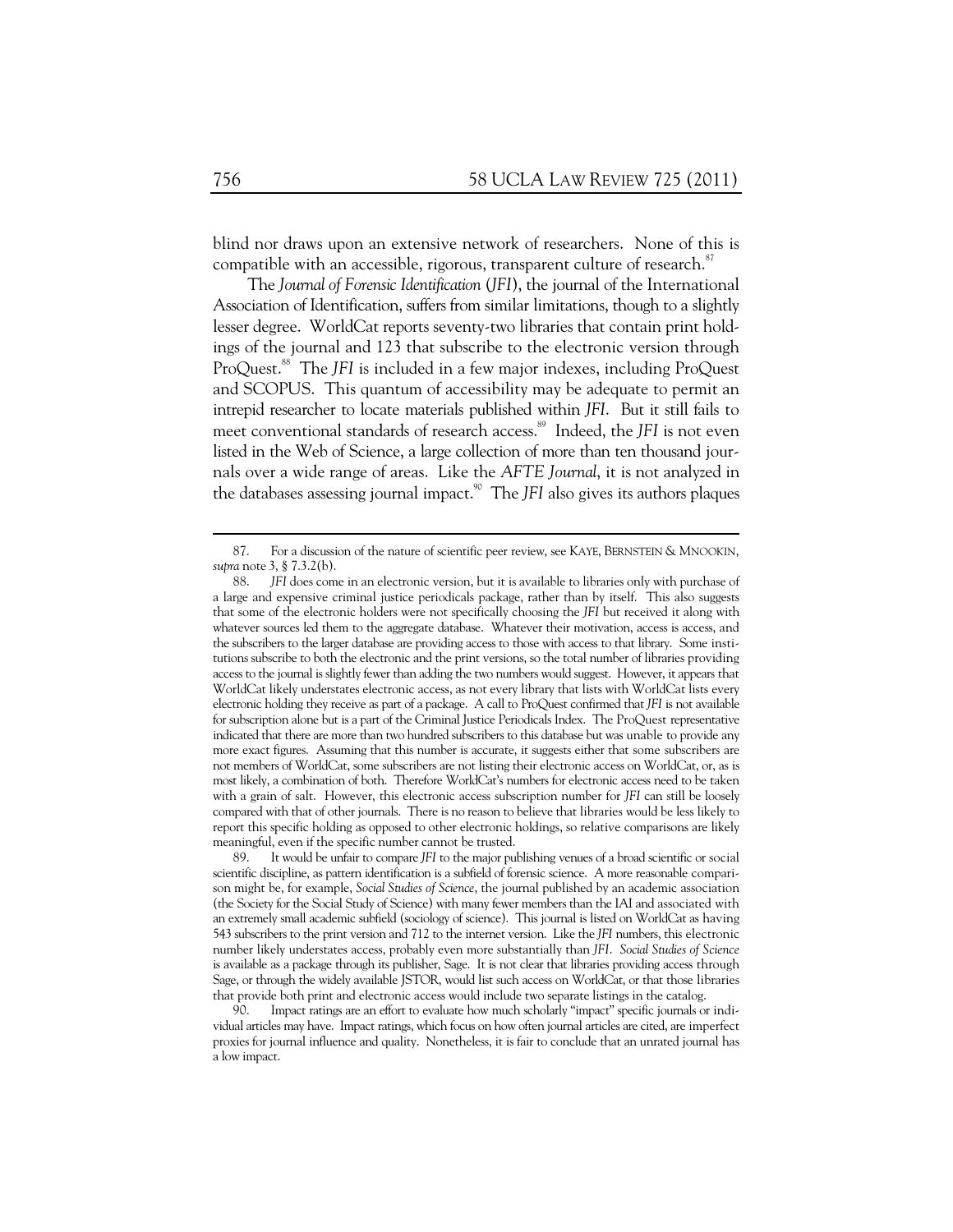to mark the fact of publication. While this could be viewed as a nice gesture to recognize an author's efforts and to spur submissions, it is certainly not a practice widely seen in other disciplines, and it implicitly treats publication as an unusual accomplishment, rather than an expected consequence of engaging in research. *Fingerprint Whorld*, a quarterly United Kingdom−based journal that provides another important source of information to fingerprint examiners, is similarly difficult to acquire through libraries.

Several other publications include pattern-identification-related articles*,*  most notably the American Academy of Forensic Sciences' *Journal of Forensic Sciences* (*JFS*);<sup>91</sup> and *Forensic Science International* (*FSI*) (published in Europe). These journals have a significantly greater degree of library dissemination and meet more of the typical indicia expected for research journals. They are widely indexed (including in SCOPUS, Pubmed, Medline, Web of Science, and numerous other locations), and they are included among the 7300 scientific journals that are assessed for impact by the ISI/Web of Knowledge. However, it is perhaps worth noting that none of the top fifty most cited articles in either *JFS* or *FSI* relates to pattern identification.<sup>92</sup> This does not discredit those articles in pattern identification that do appear in *JFS* and *FSI*. It illustrates, however, both that pattern identification disciplines make up only a small portion of the journals' overall focus and that none of the journals' most wellknown and widely cited articles come from these fields.<sup>93</sup> While the *JFS* is both peer reviewed and adequately disseminated to a broad research and practitioner community, from the perspective of generating a robust research culture in the forensic sciences, one aspect of the AAFS policy is troubling: Presenting new research at the AAFS annual meeting obligates the presenter to give the *JFS* a right of first refusal (albeit unenforceable) on the relevant material.<sup>94</sup>

 <sup>91.</sup> WorldCat has 919 listings for the print version and 301 for the electronic version of *JFS*. The same caveats about these numbers apply. Note also that the journal is listed multiple times, and these numbers derive from adding the various listings without cross-checking for possible duplicate listings. Note also that many print subscribers likely also have electronic access.

 <sup>92.</sup> This was established by searching the ISI/Web of Knowledge by journal title and sorting by times cited. For a broader (but slightly dated) analysis of what topics in forensic science are highly cited, see Alan W. Jones, *Which Articles and Which Topics in the Forensic Sciences Are Highly Cited*, 45 SCI.&JUST. 175 (2005). In Jones's analysis, the topics garnering the most citations came from toxicology, criminalistics (almost entirely DNA-related), and pathology. *Id.* at 178–80. Whether these disparities are solely the result of population differences across different forensic specialties, or also reflect meaningful differences in the quantum of research engagement, cannot be determined without further study.

 <sup>93.</sup> To be fair, pattern identification fields make up a relatively small portion of the total membership of the AAFS. However, this underscores the value of having a serious, well-disseminated journal focusing on these areas in particular.

 <sup>94.</sup> *See Info for Authors*, AM. ACAD. OF FORENSIC SCIS., http://www.aafs.org/info-authors-0 (last visited Jan. 28, 2011) ("*JFS* reserves the right of first consideration for publication of any work accepted for presentation at an annual meeting of the AAFS, and authors must not submit their work elsewhere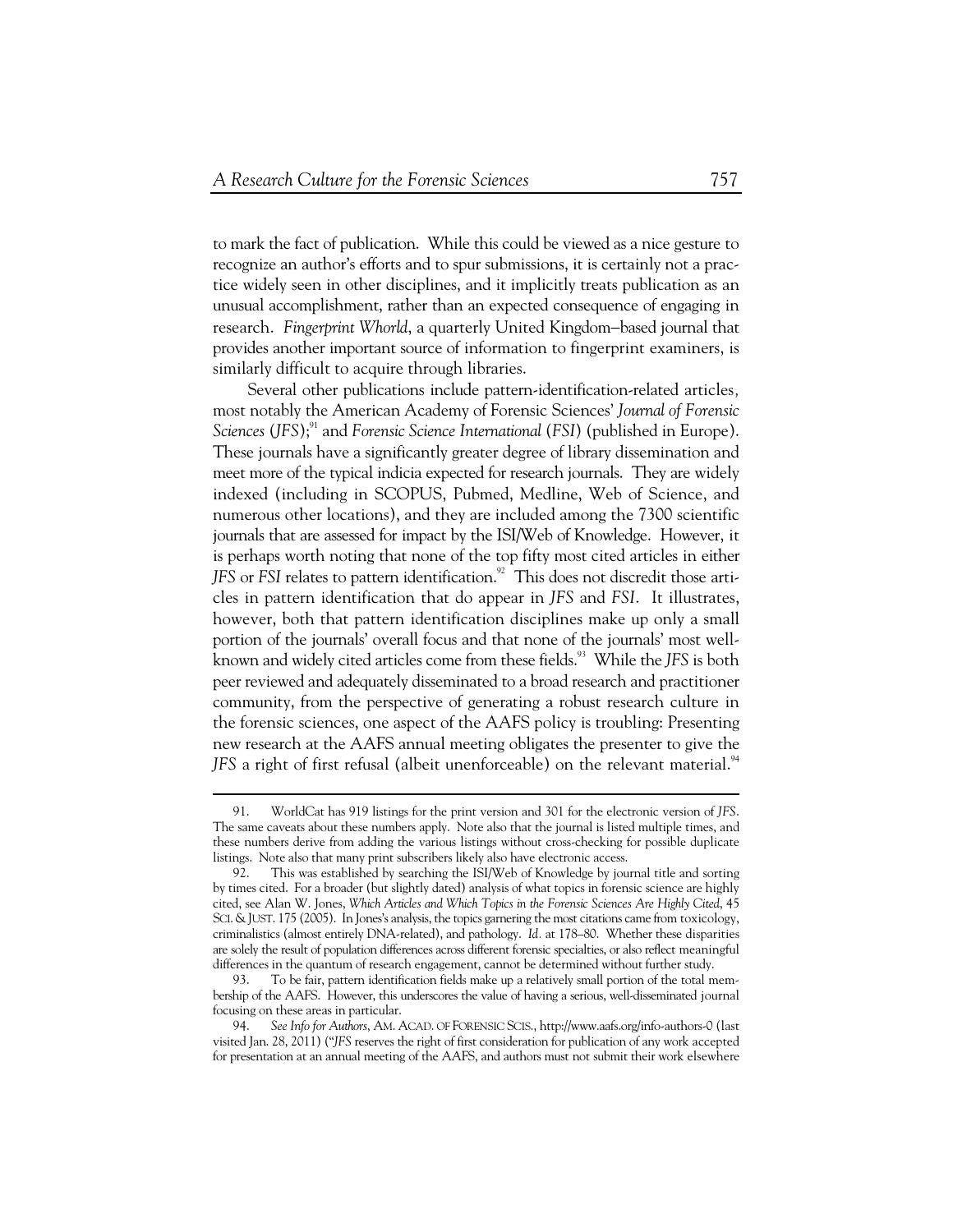While the *JFS* is a reputable journal, a researcher's publication options should not be restricted because of presentation to the forensic science community. Forensic science would benefit from broader dissemination and more frequent publication in high-impact journals that are not geared exclusively to the forensic sciences.<sup>9</sup>

While we firmly believe that an adequate research culture does not yet exist in the pattern and impression evidence disciplines, and is distressingly weak throughout many areas of forensic science, we are more interested in thinking constructively about how to remedy this situation than in pointing fingers and assessing blame. To prevent misunderstanding, it is worth making several points explicit. First, in our view, this lack of a research culture is not forensic scientists' fault. The two most significant causes are a dearth of funding and the fact that prosecutors, investigators, and the courts are the primary clients of forensic science. Until recently, very little federal grant money was available for non-DNA forensic science research.<sup>96</sup> This lack of funding, combined with the general paucity of resources in triage-driven, overworked laboratories, made research an exceedingly unlikely central priority. In addition, few practitioners had the background skills to develop substantial research programs even if the institutional climate had supported it.

Equally significant, even after *Daubert v. Merrell Dow Pharmaceuticals, Inc.*<sup>97</sup> emphasized the need for judicial gatekeeping to assure the validity of expert evidence in court, most judges confronted with pattern identification evidence have continued to admit it without restriction.<sup>98</sup> If courts are not going to insist

for a period of six months following the annual meeting at which the work was presented. If a manuscript has not been accepted for publication, or is not under active consideration by *JFS*, at the end of the six-month period, the interest of *JFS* in the manuscript automatically terminates.").

 <sup>95.</sup> Given this rule, it is not surprising that one recent study found that a majority of those papers presented at the AAFS that were later published in a peer-reviewed journal were published in the *JFS*. Silvia Tambuscio et al., *From Abstract to Publication: The Fate of Research Presented at an Annual Forensic Meeting*, 55 J. FORENSIC SCI. 1494, 1496 (2010). The same study also found that, in the annual meeting studied, only 16.4 percent of research presentations led to publication, a lower number than the vast majority of presentation-to-publication ratios that have been studied. *Id*. This unusually low publication ratio is yet another indicator of the lack of a robust research culture.

 <sup>96.</sup> Max M. Houck, *A Vicious Cycle*, 1 FORENSIC SCI. POL'Y & MGMT. 123, 124 (2009).

<sup>97. 509</sup> U.S. 579 (1993).<br>98. For discussion of thes

 <sup>98.</sup> For discussion of these admissibility challenges, see FAIGMAN ET AL., *supra* note 3. Some recent cases evincing more skepticism, though generally still admitting the evidence, are discussed in KAYE, BERNSTEIN & MNOOKIN, *supra* note 3, and Mnookin, *supra* note 4, at 1212–13, 1241–65. For an interesting procedural order from one district court judge, see Procedural Order: Trace Evidence, No. 1:08-cr-10104-NG (D. Mass. Mar. 8, 2010), *available at* http://www.swgfast.org/Resources/100310- GertnerProceduralOrder.pdf (making clear that in the wake of the NAS Report, admissibility of such forensic science evidence "ought not to be presumed; that it has to be carefully examined in each case, and tested in the light of the NAS concerns, the concerns of *Daubert*/*Kumho* case law, and Rule 702 of the Federal Rules of Evidence," and describing pretrial procedures to govern any such challenges).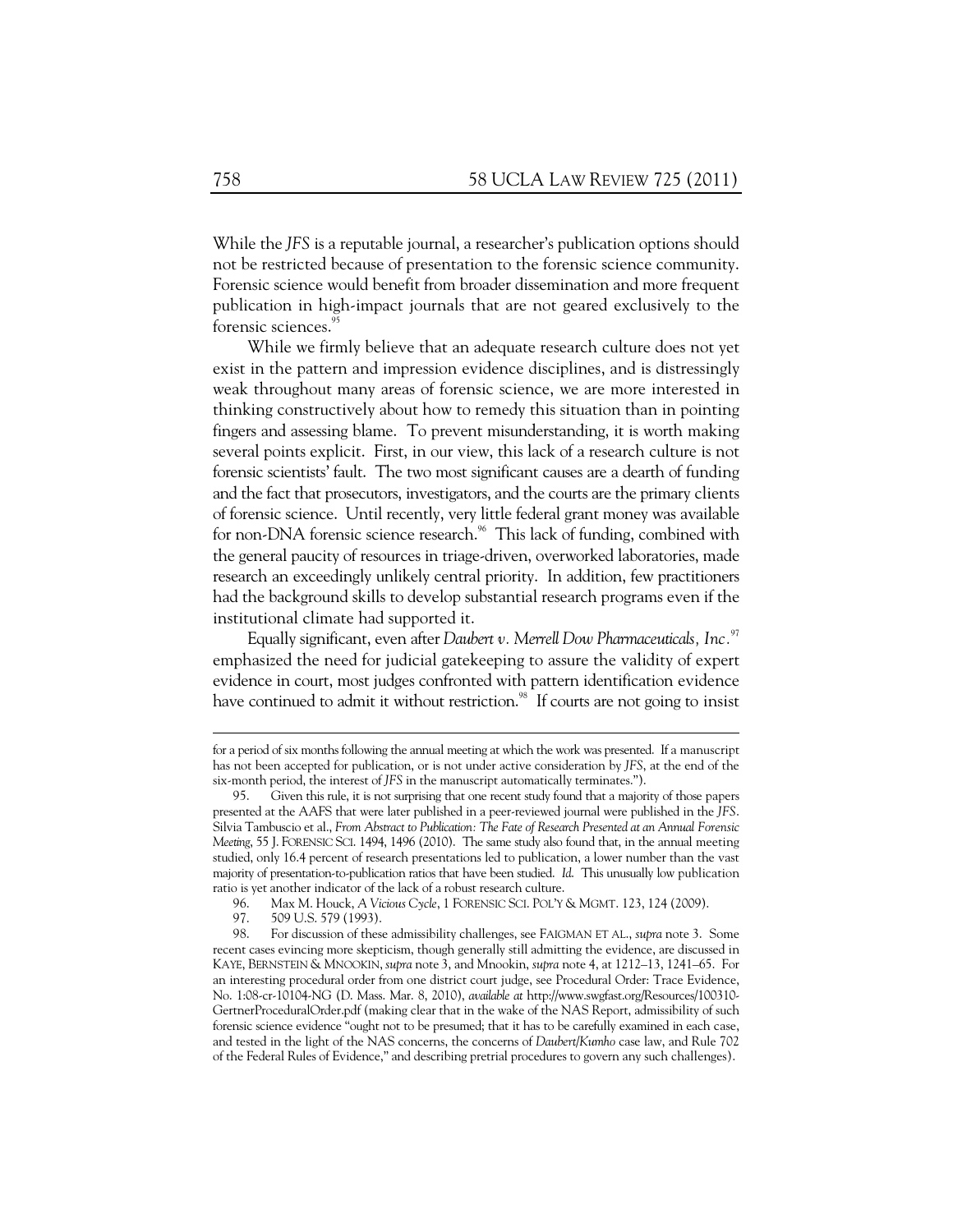-

upon better evidence of validity, if they are instead going to continue to permit forensic scientists to reach extremely strong conclusions about their own abilities to make identifications, and if legal challenges remain both relatively rare and generally unsuccessful, then why should the forensic science community consider changing its practices? If an examiner is permitted, indeed expected, to express extremely high confidence about an individualization, what incentives exist to pursue research that would, at best, justify this confidence, and at worst, reveal hitherto unrecognized limitations? The judicial response to these identification techniques has therefore been a powerful force both enabling and preserving this status quo. If a few more brave judges had required additional evidence to support the claims being made and mandated a closer fit between claims made and the research supporting them, the forensic science community would have had an extremely strong incentive to develop and provide precisely this information.<sup>99</sup>

Moreover, most practicing forensic scientists in pattern and impression evidence, and in most other forensic disciplines as well, are not actually qualified to pursue the necessary research. Until recently, many laboratories did not necessarily require a college degree or any formal science training.<sup>100</sup> Even those with a BS in forensic science or some other scientific discipline have not typically received significant training in the development of research design. Experience may provide the basis for determining what questions to ask, but most pattern identification analysts, even with entirely noble intentions, would not be qualified to design or develop sophisticated research projects to answer those questions. We neither fault these practitioners for failing to do so, nor do

 <sup>99.</sup> *See* Mnookin, *supra* note 4; Risinger & Saks, *supra* note 46, at 65–66; D. Michael Risinger, *Goodbye To All That or a Fool's Errand, by One of the Fools: How I Stopped Worrying About Court Responses*  to Handwriting Identification (and "Forensic Science" in General) and Learned to Love Misinterpretations of Kumho Tire v. Carmichael, 43 TULSA L. REV. 447, 471–75 (2007). Some judges have evinced genuine concern about whether some pattern identification passes *Daubert*, and some have restricted the evidence (for example, by permitting descriptions of similarities but no conclusion regarding identity, or by prohibiting claims of absolute certainty about identity to the exclusion of all others) or occasionally excluded it. For examples of these approaches, see United States. v. Taylor, 663 F. Supp. 2d 1157 (D.N.M. 2009); United States v. Green, 405 F. Supp. 2d 104 (D. Mass. 2005); United States v. Llera Plaza, 179 F. Supp. 2d 492 (E.D. Pa. 2002), *vacated*, 188 F. Supp. 2d 549 (E.D. Pa. 2002); United States v. Hines, 55 F. Supp. 2d 62 (D. Mass. 1999); Maryland v. Rose, No. K06-0545 (Md. Cir. Ct. 2007). However, most admissibility challenges have resulted in the admission of the pattern evidence without restriction.

 <sup>100.</sup> Peterson et al., *supra* note 62 (noting that while in the past "examiners were required to have, at a minimum, a high school diploma," many labs are increasing educational requirements). The Scientific Working Group on Friction Ridge Analysis, Study and Technology (SWGFAST) recommends that new entrants to the field have a minimum of a college degree from an accredited institution that included scientific coursework. *See* SCIENTIFIC WORKING GROUP ON FRICTION RIDGE ANALYSIS, STUDY & TECHNOLOGY, STANDARDS FOR MINIMUM QUALIFICATIONS AND TRAINING TO COMPETENCY FOR FRICTION RIDGE EXAMINER TRAINEES (2010), *available at* http://www.swgfast.org/ documents/qualifications-competency/100310\_Qualifications\_Training\_Competency\_FR\_1.0.pdf.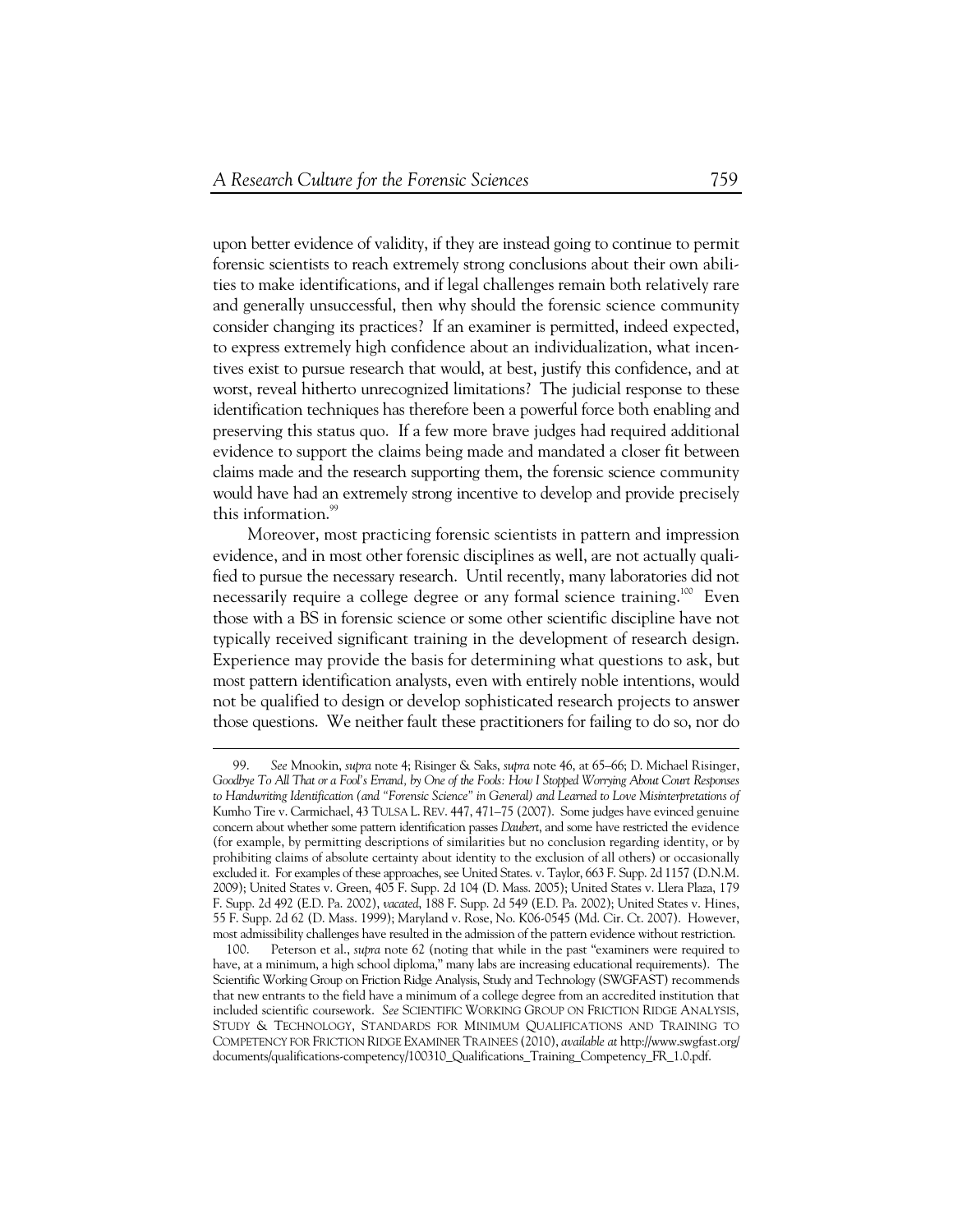we expect them to become primarily focused on research themselves. We do, however, expect them to become more sophisticated in thinking about data and the legitimacy of inference. Expecting most practicing pattern analysts to become PhD-level researchers is not realistic, nor is it even a good idea. If, however, practitioners at all levels operated within a research culture, they would hone their critical thinking skills and regularly question what basis supports their claim to knowledge, both in an individual case and more broadly in a given discipline. Moreover, while all laboratory personnel need not, and indeed should not, be researchers themselves, it would not be unrealistic to require certain key personnel—perhaps the lead technical worker in a unit, and whoever is authorized to approve standard operating procedures—to have some minimum research qualification and experience.

# IV. CREATING A RESEARCH CULTURE: SOME POSSIBLE STEPS TOWARD CHANGE

Culture is sticky. We fully recognize that cultural change does not come easily, and we do not mean to assume naively that the culture of pattern identification can be modified with ease. We do believe that the current controversies, the NAS Report, and its aftermath create the opportunity for both greater self-reflection and cultural change. We already see a number of positive developments and glimmers of future changes on the horizon.<sup>101</sup>

In this final Part of the Article, we wish to describe briefly a variety of steps that could help to create and institutionalize a research culture within the pattern identification sciences. Is every one of these necessary? Taken together, would they be sufficient? We are not certain of the answer to either of these

 <sup>101.</sup> For a few examples of interesting developments, see Procedural Order: Trace Evidence, *supra* note 98 (a procedural order by a district court judge signaling a clear willingness to take the issues raised by the NAS Report seriously); IAI RESOLUTION, *supra* note 23 (reflecting a "change [in] the official position of the Association related to Friction Ridge Examinations based on advances in the science and scientific research" by no longer prohibiting fingerprint examiners from testifying in probabilistic language); the current NIST/NIJ working group on Human Factors in Friction Ridge Identification, which has brought together a broad range of perspectives and signals a welcome willingness of leaders of the fingerprint community to engage with academics ranging from statisticians to law professors; Cognitive Bias and Forensic Science Workshop: Northwestern University Law School, http://www. law.northwestern.edu/faculty/conferences/workshops/cognitivebias/ (last visited Jan. 14, 2011) (detailing an NSF-funded workshop at Northwestern bringing together cognitive psychologists not previously involved in forensic inquiries with forensic science practitioners); NAT'L SCI. & TECH. COUNCIL, COMM. ON SCI., SUBCOMM. ON FORENSIC SCI., http://www.forensicscience.gov (last visited Jan. 28, 2011) (describing the creation by the White House's Office of Science and Technology Policy of a Subcommittee on Forensic Science, "to assess the practical challenges of implementing recommendations in the 2009 National Research Council (NRC) report," and to advise the White House regarding how to achieve the report's goals).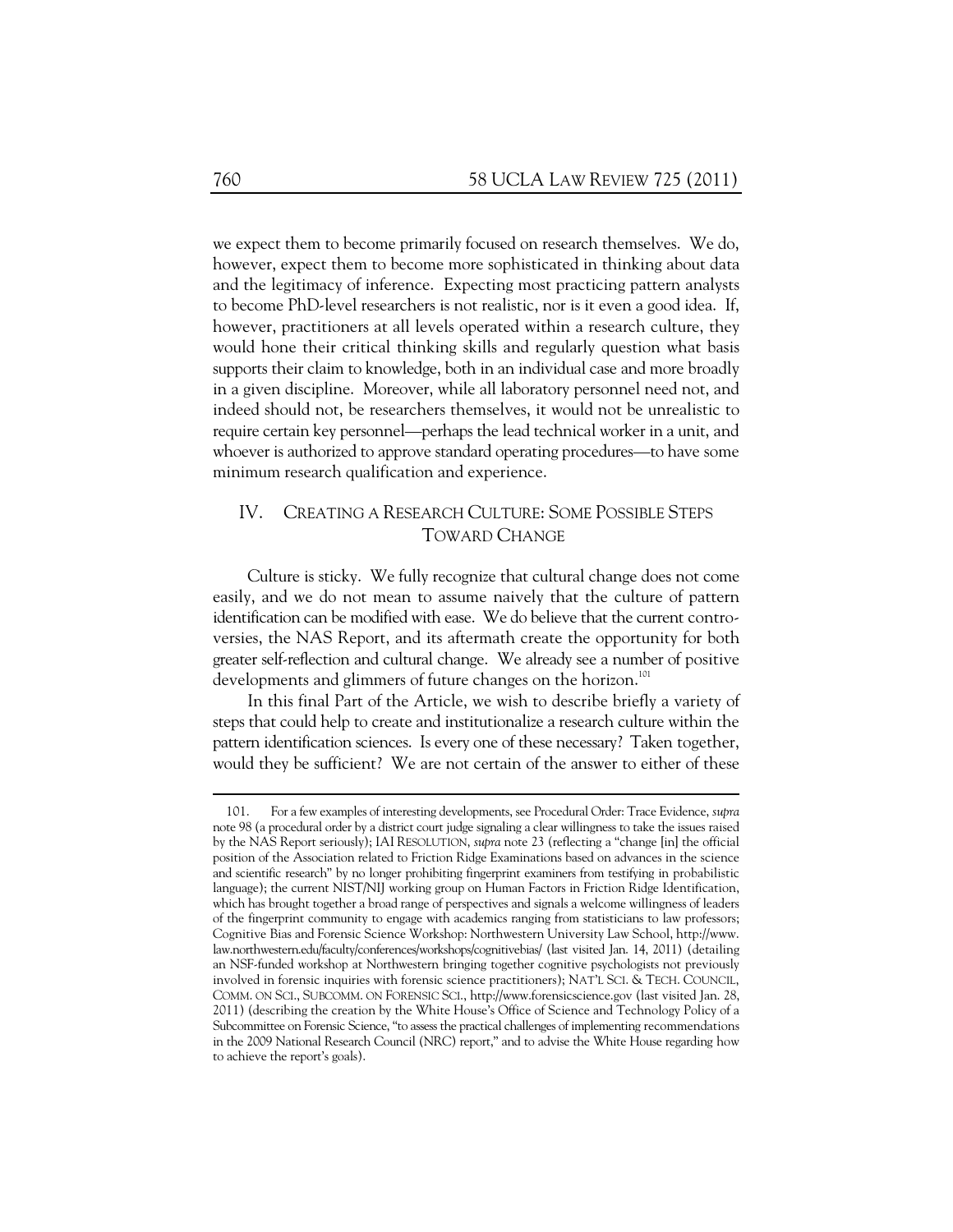questions, but we do believe that these suggestions would offer meaningful and constructive steps toward positive change.

Our suggestions also reflect an effort to be realistic about what is possible. For this reason, we are not calling for the courts to transform their approach to the admissibility of forensic science. Many (though not all) of us believe that this would be intellectually appropriate and, while potentially disruptive in the short run, could also have beneficial cultural effects in the medium term. If, for example, courts insisted on better error-rate information as a precondition for admissibility, the incentives for its production would dramatically increase. Given that the legal system is the major client for forensic science, the requirements courts impose will naturally, and perhaps inevitably, influence what quantum and what kinds of research are deemed necessary by the community itself. Indeed, to a significant degree, the current state of affairs is the direct product of the courts' nearly nonexistent gatekeeping for these forms of evidence. Had the courts applied *Daubert v. Merrell Dow Pharmaceuticals*, Inc.<sup>102</sup> with an intensity in the forensic sciences similar to that seen in, say, the toxic torts arena, there is little doubt that the forensic science community would have become forceful advocates for whatever research seemed necessary to justify admissibility.<sup>103</sup> Instead, while some judges have engaged in a certain degree of hand wringing, few have actually insisted upon empirical data to support forensic examiners' claims. Unfortunately, given their responses to forensic science challenges over the past few years, the *Daubert* test's fuzziness and flexibility, and the limited appellate review that an 'abuse-of-discretion' standard provides, there is little reason to believe that the judiciary will become a force that spurs cultural transformation in the forensic sciences.

Most of us support the idea of creating an independent entity (such as the National Institute of Forensic Science (NIFS) recommended by the NAS) that supports and governs the forensic science community, including its research activities. We believe that the major reforms that we and others have called for would best be accomplished via a corresponding structural change and through the leadership and oversight that a new agency, if carefully conceived and implemented, could provide. But while the Senate Judiciary Committee is considering a legislative proposal that may create an independent entity within the National Institute of Justice to pursue some of what NIFS might have

 <sup>102. 509</sup> U.S. 579 (1993).

 <sup>103.</sup> *But see* Joseph Sanders, *Applying* Daubert *Inconsistently?: Proof of Individual Causation in Toxic Tort and Forensic Cases*, 75 BROOK. L. REV. 1367 (2010).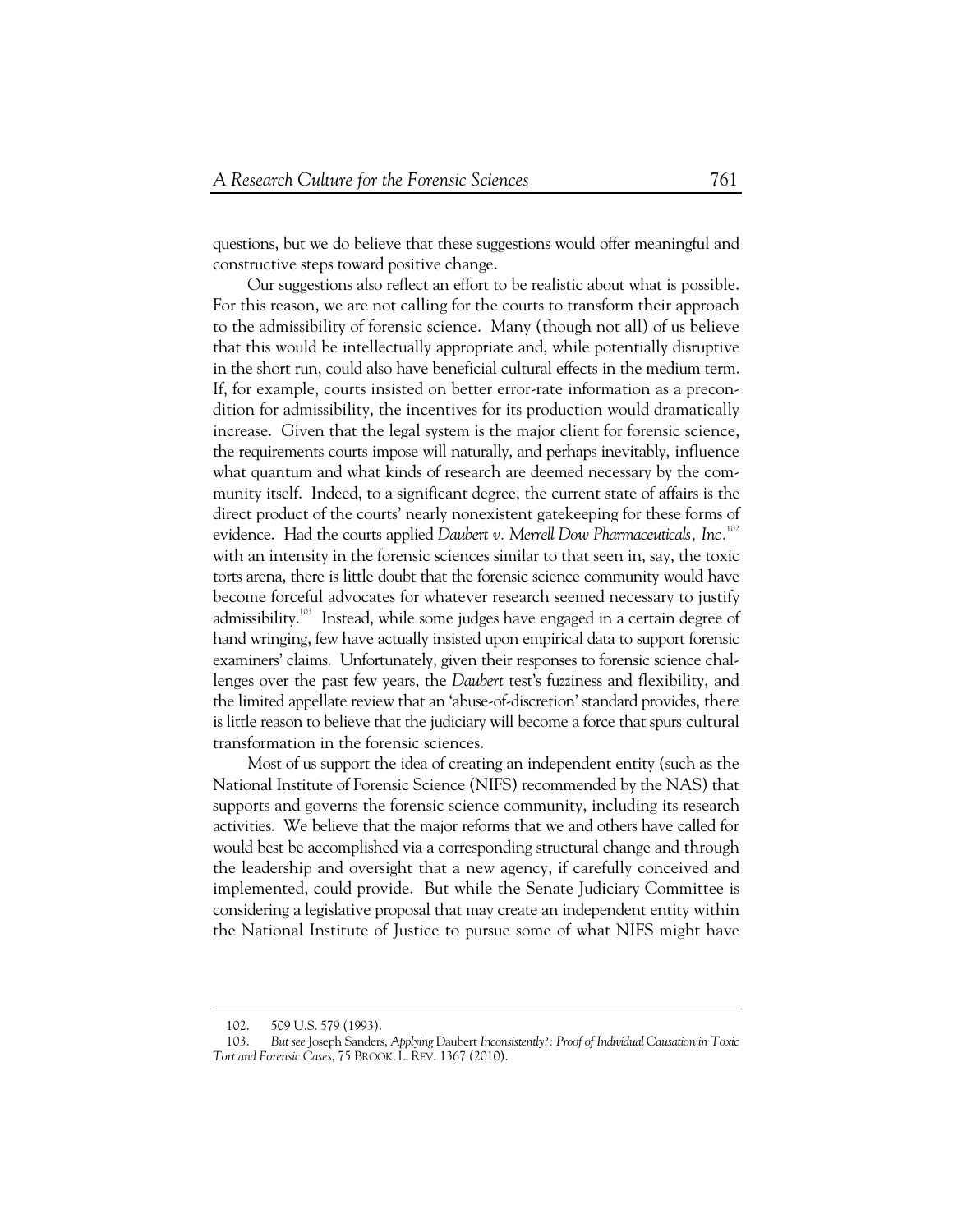accomplished,<sup>104</sup> the politics of creating a new federal agency seem unmanageable at the moment.

Given our pessimism regarding the likelihood that the courts will be major agents of change, or that a new agency will transform these fields, what, then, can and should be done to improve the research culture within these fields?

#### A. Increased Funding

One of the biggest obstacles to forensic science research has been the absence of specific federal funding to support it. The National Science Foundation (NSF) has at times funded forensic science research projects,<sup>105</sup> but the NSF focuses on fundamental, rather than applied research. Some of the necessary research within these fields may make important methodological and theoretical contributions to broader disciplines, such as probability theory, statistics, decision research, and cognitive psychology. These kinds of projects might be appropriate for NSF funding. But much of the research critical for the forensic sciences may not make a novel methodological or theoretical contribution to other academic fields. NSF does not traditionally fund these more applied forms of inquiry. Forensic science research (apart from DNA profiling) has not received significant funding through other sources either.<sup>106</sup> For example, until very recently, the National Institute of Justice (NIJ) funded very little foundational research in the pattern identification sciences.<sup>107</sup> This has begun to change in the last year, partly as a function of the NAS Report itself. In 2009, NIJ posted a solicitation for funding up to \$10 million to applications proposing "Fundamental Research to Improve Understanding of the Accuracy,

 <sup>104.</sup> *See* Int'l Ass'n for Identification, Preliminary Outline of Draft Forensic Reform Legislation (May 5, 2010), *available at* http://www.theiai.org/current\_affairs/20100505\_Draft\_Outline\_of\_Forensic\_ Reform\_Legislation.pdf; *see also* Letter From Joseph P. Bono, President, Am. Acad. of Forensic Scis., to The Honorable Patrick J. Leahy, Chairman, Senate Comm. on the Judiciary (June 14, 2010), *available at* http://www.aafs.org/sites/default/files/pdf/AAFSResponseToDraftOutline14June2010.pdf.

 <sup>105.</sup> A search of the NSF database reveals at least six funded projects that are squarely connected to forensic science: John Beatty, *Dissertation Research: Taming the Hypervariable Witness: The Introduction, Contestation, and Regulation of Forensic DNA Evidence in the American Legal System*; Marcus Boccaccini & Daniel Murie, *Why Do Forensic Evaluators With Access to the Same Information Come to Different Conclusions When Retained by Opposing Sides in Legal Proceedings?*; Sarat Dass, *Statistical Methods for Fingerprint Image Analysis*; Jonathan Koehler, *Understanding and Improving Jurors' Use of Highly Diagnostic Statistical Evidence*; Jonathan J. Koehler, *Cognitive Bias and Forensic Science*; William C. Thompson, *Jurors' Evaluations of Forensic Science*.

 <sup>106.</sup> *See*, *e.g.*, Houck, *supra* note 96, at 124 (showing paltry federal research funding for forensic science compared with other fields of science and engineering).

 <sup>107.</sup> An earlier NIJ solicitation was withdrawn in the wake of an early *Daubert* challenge to fingerprint evidence. *See* United States v. Mitchell, 365 F.3d 215, 232 (3d Cir. 2004).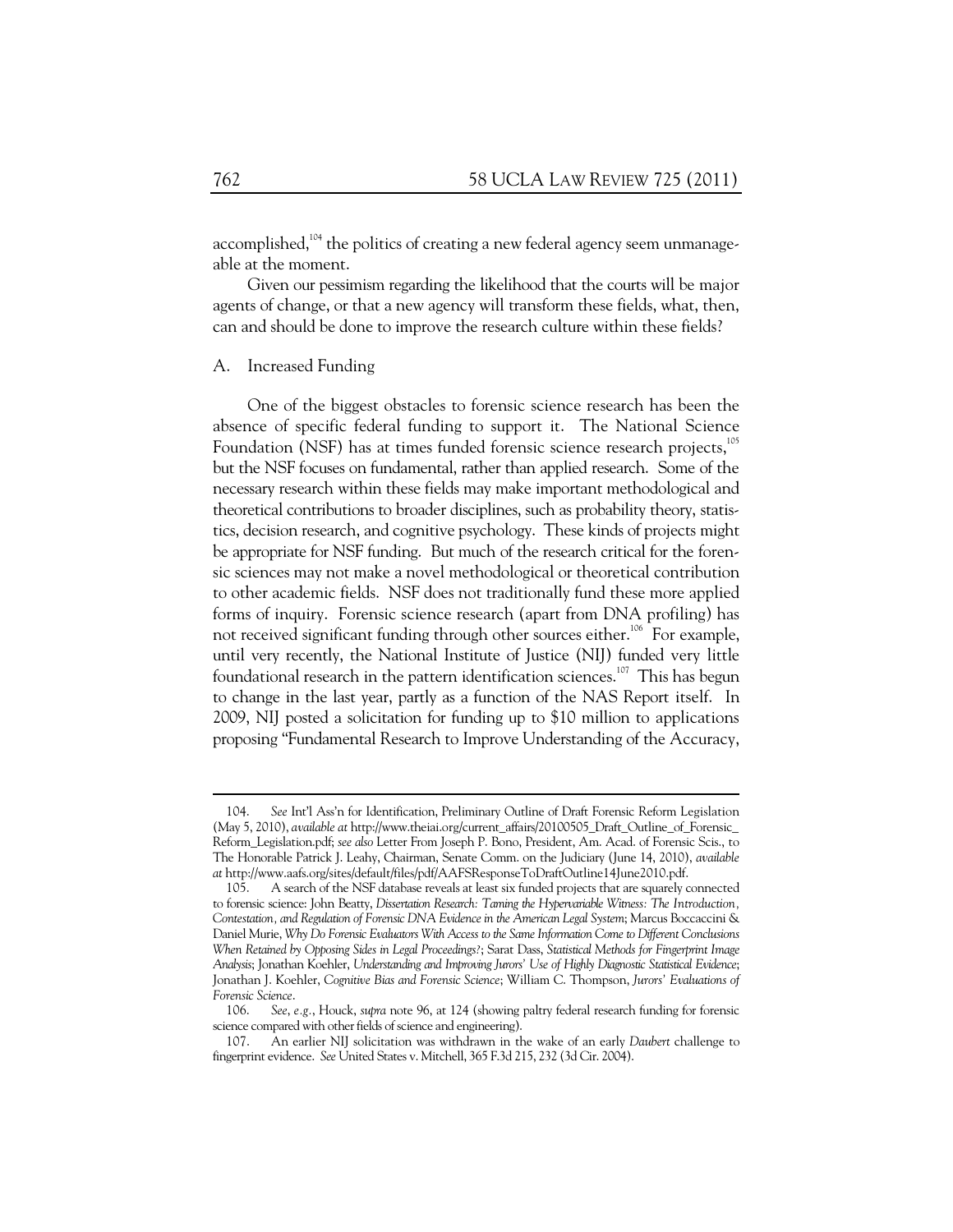Reliability, and Measurement Validity of Forensic Science Disciplines."<sup>108</sup> Similar solicitations appeared in 2010.<sup>109</sup> In addition, the National Institute of Standards for Technology (NIST), the Department of Defense, the Department of Homeland Security, and the FBI have begun to provide some additional, albeit still limited, funding for pattern identification research.<sup>110</sup>

These numbers, while far better than nothing, are a drop in the bucket.<sup>111</sup> More funding—and stable and consistent forms of funding—is critical for a research culture to take root and flourish. These funding sources sorely need to be independent from law enforcement. Solicitations should be as broad in scope and as widely disseminated as possible to encourage greater involvement from discipline-based academic researchers from fields like physical science, psychology, statistics, and computer science. Funding could help attract creative, cutting-edge work from diverse researchers applying the methods and techniques of their fields. While forensic science has not typically been a domain of major inquiry for these disciplines, substantial funding will likely pique the interest of some academic researchers from a variety of disciplines.<sup>112</sup>

 <sup>108.</sup> NAT'L INST. OF JUSTICE, U.S. DEP'T OF JUSTICE, SOLICITATION: FUNDAMENTAL RESEARCH TO IMPROVE UNDERSTANDING OF THE ACCURACY, RELIABILITY, AND MEASUREMENT VALIDITY OF FORENSIC SCIENCE DISCIPLINES (2009), *available at* http://www.ncjrs.gov/pdffiles1/nij/sl000878.pdf.

 <sup>109.</sup> Several of the coauthors of this Article have applied for and/or received NIJ funding under these solicitations and others.

 <sup>110.</sup> For example, see the listings at *Investigative Support & Forensics (ISF),* TECHNICAL SUPPORT WORKING GROUP, http://www.tswg.gov/subgroups/isf/isf.html (last visited Jan. 26, 2011).

 <sup>111.</sup> Houck, *supra* note 96, at 123–24.

 <sup>112.</sup> We note that selection of funding recipients must also operate in accordance with the values of a research culture. Nonresearching practitioners should not substantively evaluate the research design merits of proposals, except in relation to practical concerns about which their experience produces expertise. Practitioners' views on what research questions are important, and why, can absolutely be considered, and if research proposals make unwarranted or naïve assumptions about how laboratories operate, that too is relevant to evaluation. But the academic merits of any given research design should be assessed by those with the research qualifications to evaluate them. A recent report revealed a failure of precisely these values at the National Institute of Justice, which suggests that it might be a problematic choice to spearhead the forensic reform effort. OFFICE OF THE INSPECTOR GEN., U.S. DEP'T OF JUSTICE, U.S. DEPARTMENT OF JUSTICE AUDIT OF THE NATIONAL INSTITUTE OF JUSTICE'S PRACTICES FOR AWARDING GRANTS AND CONTRACTS IN FISCAL YEARS 2005 THROUGH 2007, at xxiii–xxiv (2009). While we strongly advocate greater funding for fundamental forensic science research, we recognize that funding will only produce useful research and strengthen the research culture if it is administered and distributed in ways concordant with the values of a research culture. It is worth noting that both institutional capacity concerns and the need for independence from law enforcement pressures were reasons that the NAS Report strongly urged the creation of NIFS as an entirely new and independent agency. *See* NAS REPORT, *supra* note 8, at 20–21.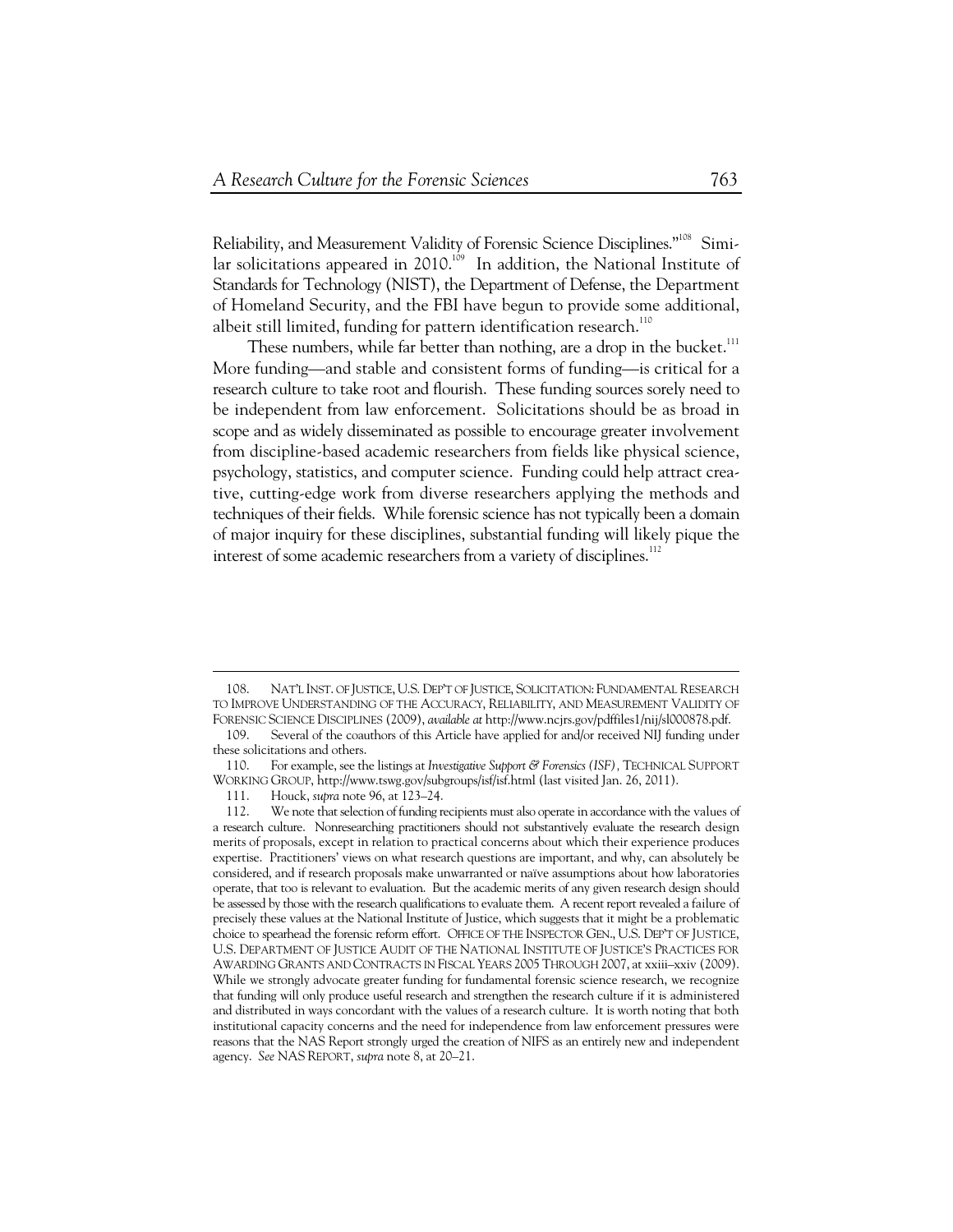## B. Improving Forensic Education to Enhance a Research Culture

In addition to encouraging greater participation from university-based researchers from a variety of fields, we strongly believe that forensic science would benefit from the emergence of a cohort of individuals with the skills and the background to operate both in the academic research community and in the world of practitioners. Currently, in the pattern identification field, the number of practicing analysts with a PhD in any discipline is quite small indeed. (This is in stark contrast to a number of other forensic fields, including DNA analysis and toxicology, in which a significant number of analysts hold  $PhDs$ ).<sup>113</sup>

The majority of forensic practitioners in pattern identification need not and should not—pursue PhDs. But if some relatively small fraction of practitioners were full citizens of both the world of research and the world of practice, it would offer enormously beneficial spillover effects. These practitioner-researcher hybrids could wear two hats by being true insiders in both communities. They would be valuable translators, mediators, and educators in both domains. They could both convey to fellow practitioners the need for a research-based approach and contribute to ensuring that research focuses on areas of genuine and important concern to practitioners.<sup>114</sup>

Given the significant value that would result from encouraging a small number of two-hat researcher-practitioners, the government ought to consider funding generous competitive grants for highly qualified pattern identification practitioners to pursue advanced graduate training in relevant disciplines, such as physical science, statistics, cognitive psychology, computer science, or at a research-focused forensic science program. These grants could, for example, pay half of an analyst's salary for a period of several years to allow the time and financial resources to pursue a PhD. A few highly competitive and well-funded grant opportunities of this kind would significantly contribute to the research culture of forensic science.

Another important step for creating and nurturing a research culture is the creation of research-based forensic science programs within academic institutions. While two-hat experts with a PhD in a substantive non-forensic field along with practical forensic experience can be key mediators between a

 <sup>113.</sup> Admittedly (and perhaps ironically), our evidence for both of these claims is anecdotal and based on experience rather than the product of careful empirical study.

 <sup>114.</sup> Of course, it is theoretically possible that they would be captured by one perspective or the other and either lose all touch with practical concerns or become highly credentialed spokespeople for the status quo. We think, however, that precisely because culture is sticky, significant exposure and integration into both domains will more likely produce individuals who, like those truly bilingual in two languages, can mediate, engage, and translate in both worlds.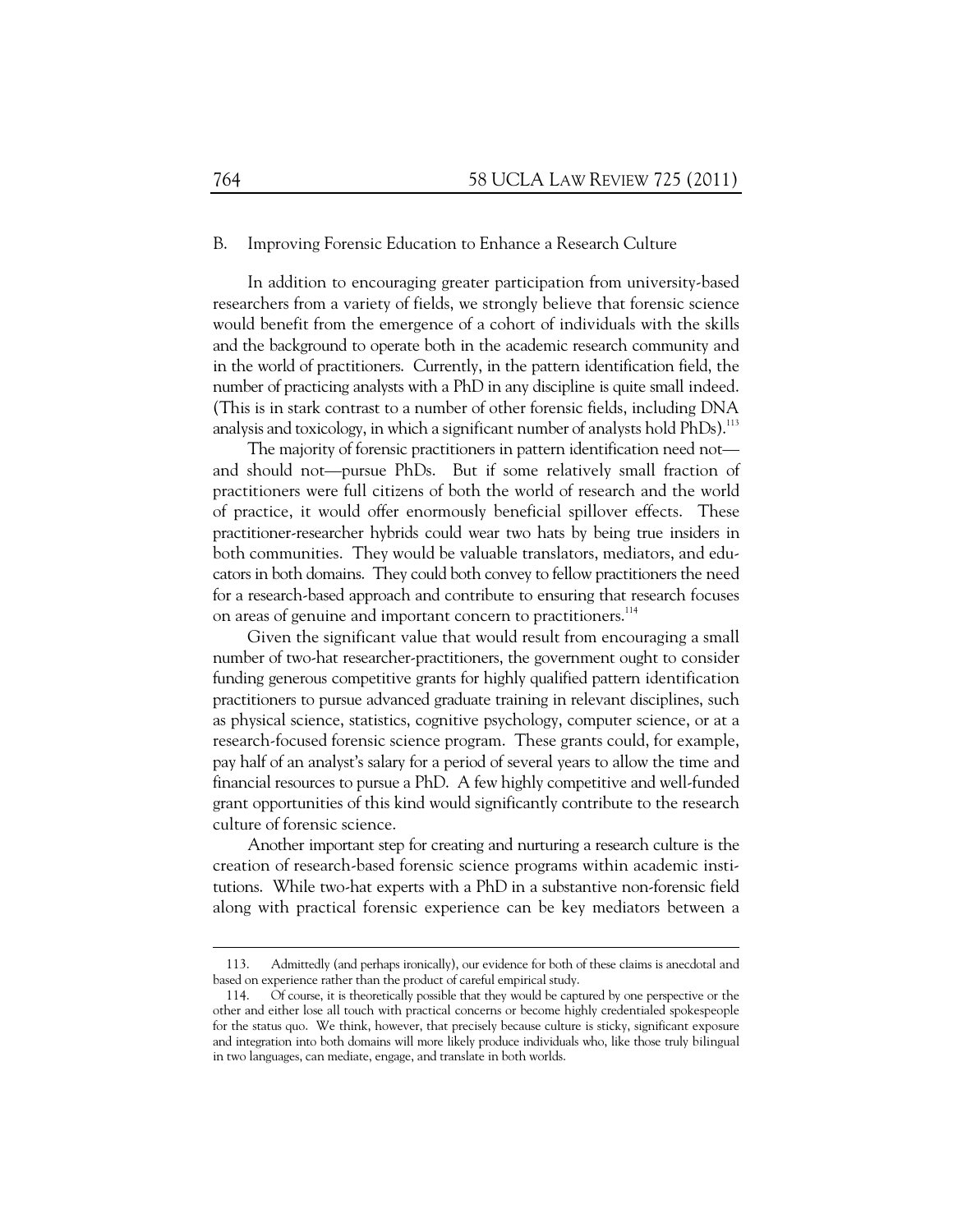research culture and forensic practice, research programs also have a place within forensic science departments. Academic forensic research programs will not generate a research culture in the forensic industry, but a small number of excellent research-oriented graduate programs in forensic science could help promulgate a research culture and could also produce valuable research. At present, most university-based forensic education is far more focused on training future practitioners than on training students to engage in fundamental research. We see doctoral-level training in forensic science as a supplement to, rather than a substitute for, this appropriate focus.

This is not a new idea. A few institutions, both past and present, have trained doctoral students to conduct significant and foundational research. For example, at the University of California, Berkeley, Paul Kirk, and later, John Thornton, supervised a number of doctoral dissertations on the quantitative and theoretical aspects of, among other topics, identification evaluation,<sup>115</sup> typewriting identification, $116$  handwriting identification, $117$  and fingerprint identification.<sup>118</sup> This was Kirk's deliberate attempt to help generate fundamental, theoretical research.<sup>119</sup> Research from other early forensic science programs, such as Michigan State University under Ralph Turner, also contributed significantly to the literature, even though such programs did not offer doctoral-level training.<sup>120</sup> Several strong European examples exist as well, both historically and at present.<sup>121</sup>

For the most part, however, there has been a disjunction between academic research and the forensic laboratory. Forensic laboratories in the United States

 <sup>115.</sup> Charles R. Kingston, *Applications of Probability Theory in Criminalistics*, 60 J. AM. STAT. ASS'N 70 (1965); Q.Y. Kwan, Inference of Identity of Source (1977) (unpublished Ph.D. dissertation, University of California, Berkeley) (on file with author).

 <sup>116.</sup> David Allan Crown, A Statistical Evaluation of Typewriting Individuality (June 14, 1969) (unpublished Ph.D. dissertation, University of California, Berkeley) (on file with author).

 <sup>117.</sup> Edward Franklin Rhodes III, The Implications of Kinesthetic Factors in Forensic Handwriting Comparisons (1978) (unpublished Ph.D. dissertation, University of California, Berkeley) (on file with author).

 <sup>118.</sup> Charles Richard Kingston, Probabilistic Analysis of Partial Fingerprint Patterns (1964) (unpublished Ph.D. dissertation, University of California, Berkeley) (on file with author). David Alan Stoney, A Quantitative Assessment of Fingerprint Individuality (Dec. 17, 1985) (unpublished Ph.D. dissertation, University of California, Berkeley) (on file with author).

 <sup>119.</sup> *See* Paul L. Kirk, *The Ontogeny of Criminalistics*, 54 J. CRIM. L. CRIMINOLOGY & POLICE SCI. 235 (1963).

 <sup>120.</sup> Ralph F. Turner, *Forensic Science Education—A Perspective*, *in* FORENSIC SCIENCE 1 (Geoffrey Davis ed., 1975).

 <sup>121.</sup> Of particular note is the forensic science program at UNIL, in Lausanne, Switzerland. *See Forensic Science Department*, UNIV. OF LAUSANNE, http://www.unil.ch/esc/page10116.html (last visited Jan. 26, 2011).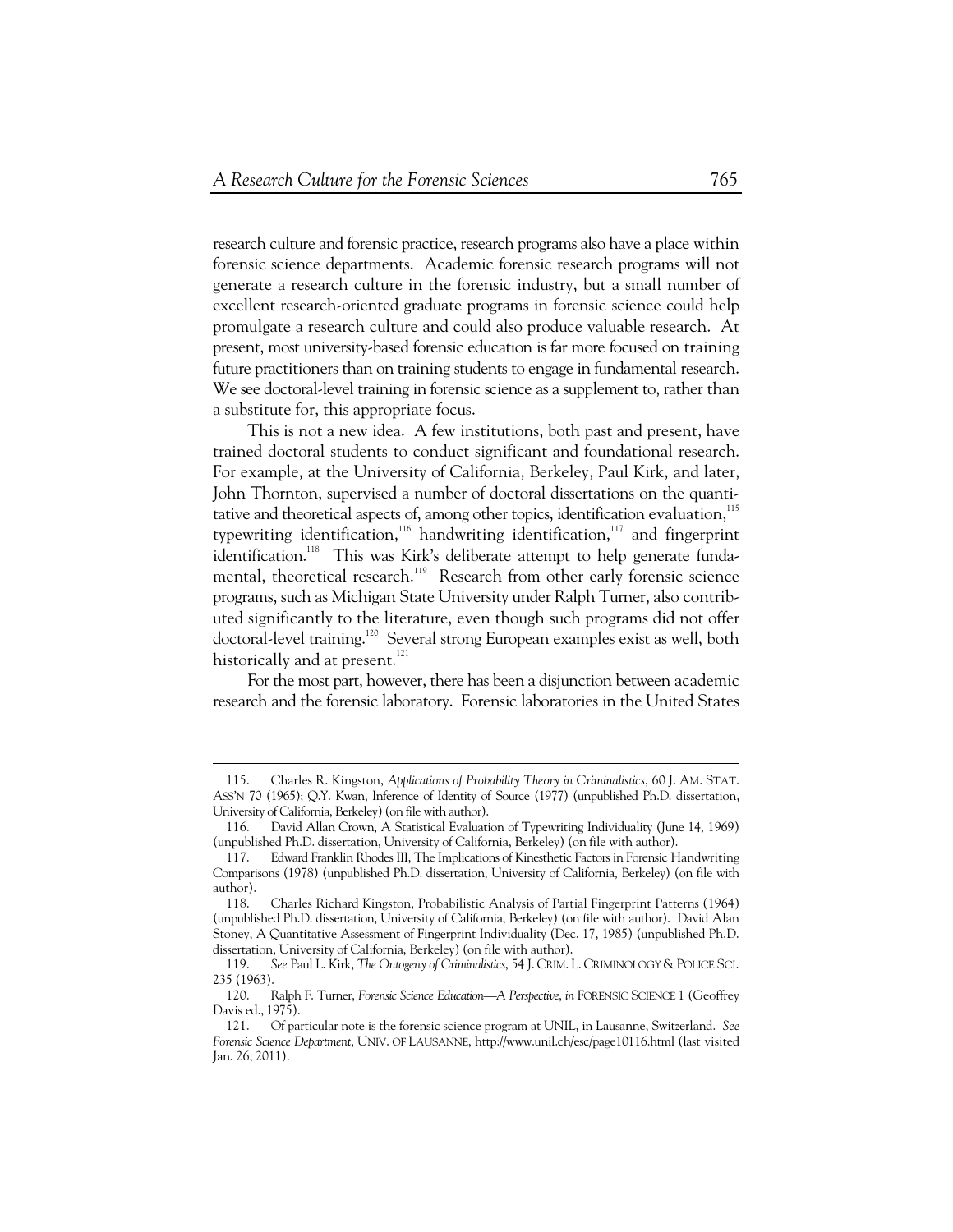were, from their outset, framed as arms of law enforcement and embedded within a different system of values from academia:

Without a doubt, the laboratory, as it exists in the United States, is an appendage of a quasi-military operation of an enforcement agency. As in the military, the laboratory technician in the quasi-military operation is subordinate to the administration, which is usually not technically trained. The technician, therefore, does not have the freedom of decision nor the opportunity for research that would exist if he were a dedicated, well-trained scientist acting as a civilian in the proper framework.<sup>122</sup>

In some ways, the historical origin story of the forensic laboratory explains the divide between research values and forensic practice. The forensic laboratory, from the outset, was seen as bringing cutting-edge science to enhance older investigative methods (the "needle in the haystack" method of human intelligence and shoe leather).<sup>123</sup> The desirability of a laboratory—touted by the media as a new method of catching criminals $124$ —led to the hasty but enthusiastic creation of new laboratories. This perhaps contributed to the inadequate delineation of roles between traditional investigators and scientific crime-fighters, and the extent of oversight of scientists by sworn officers. In the meantime, though eager for laboratories in principle, police departments did not always appreciate what they offered, nor did they understand how to make use of them in practice; at the extreme, they were an "incomprehensible"<sup>125</sup> novelty to the nonscientific police:

Some of these [law enforcement] agencies which are so eager to have a laboratory have demonstrated to the author's satisfaction that they don't even know what a laboratory is for. Even worse, they have little or no conception of the proper use of a laboratory.<sup>126</sup>

 <sup>122.</sup> C. Wilson, *Crime Detection Laboratories in the United States*, *in* FORENSIC SCIENCE: SCIENTIFIC INVESTIGATIONS IN CRIMINAL JUSTICE 96, 99–100 (J.L. Peterson ed., 1975).

 <sup>123.</sup> COLIN WILSON & DAMON WILSON, WRITTEN IN BLOOD 18–19 (2003).

 <sup>124.</sup> For an instance of *plus ça change plus c'est la même chose*, see Max M. Houck, *CSI: Reality*, SCI. AM., July 2006, at 85.

 <sup>125.</sup> W. Fong, *Criminalistics and the Prosecutor*, *in* FORENSIC SCIENCE: SCIENTIFIC INVESTIGATION IN CRIMINAL JUSTICE, *supra* note 122, at 371.

 <sup>126.</sup> Wilson, *supra* note 122, at 100; *see also* R. PERKINS, ELEMENTS OF POLICE SCIENCE 39–40 (1942) ("In general, American detectives do not place much weight upon the application of scientific principles to the solution of the crimes which they are called upon to investigate. There is a reason for this. They place more stress on their lines of information and their acquaintance with criminals and criminal methods. . . . 'What help,' they say, 'will science be in catching pick-pockets, bunco men, swindlers, and other types of criminal offenders?'"). Bunco is "[a] swindle perpetrated by means of cardsharping or some form of confidence trick," from "banca, a card-game similar to monte." 2 OXFORD ENGLISH DICTIONARY 654 (2d ed. 1989).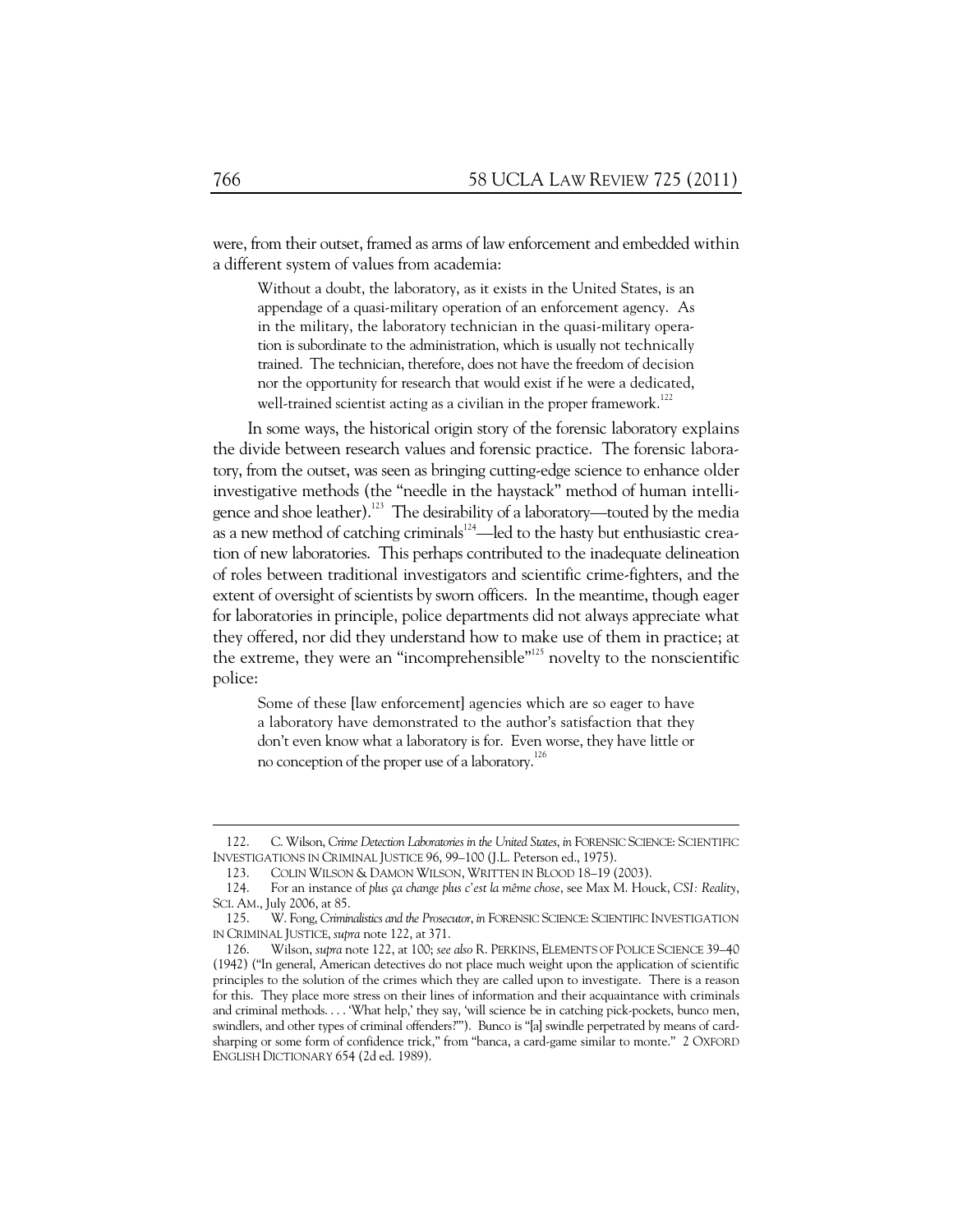In its early days, forensic science was thus at some distance from the academy, but at the same time, it did not comfortably inhabit the universe of law enforcement either. To some extent, this interstitial set of relationships, in which forensic science is neither fish nor fowl, still affects both practice and culture.

Whatever the origin of current relationships, university-based academic programs in forensic science can usefully assist the creation of a research culture. We have already described the benefits of encouraging a small number of research-based forensic science programs. A tension often exists between disciplinary training—for example, in statistics, or psychology—and inherently interdisciplinary training, as forensic science education necessarily would be. But it need not be all or nothing. Some researchers in forensic science should come from disciplines like computer science, psychology, chemistry, biology, and statistics. But there is no reason why others might not come from universitybased forensic science programs able to provide sophisticated training and access to disciplinary experts in the relevant subdisciplines. This dual-track approach to forensic research is likely to be more effective than either solely discipline-based research, or solely forensic-science-department-based research standing alone. We also recognize that the Forensic Science Educational Program Accreditation Commission (FEPAC) has to date accredited thirty undergraduate and graduate programs in North America. More importantly, FEPAC requires some amount of research at the graduate level for accreditation.<sup>127</sup> While we applaud this requirement, we also believe that carefully delineated accreditation requirements can feed a research culture but cannot necessarily create one.

Another, perhaps more innovative, approach to integrating practical aspects into university programs is the development and implementation of a clinical forensic instruction program within the university system. David

 <sup>127.</sup> FEPAC states:

Each student is required to complete an independent research project. The research project shall culminate in a thesis, or written report of publishable quality. The academic program must have written guidelines for the format of the thesis or report. In addition, the results of the work shall be presented orally in a public forum for evaluation by a committee.

The research shall be conducted in an environment conducive to research and scholarly inquiry, and shall provide the opportunity for faculty and students to contribute to the knowledge base of forensic science, including research directed at improving the practice of forensic science.

A committee of at least three individuals to include faculty, forensic practitioners and others with specialized knowledge will evaluate the project. At least one member of the committee must be external to the department housing the academic program.

FORENSIC SCI. EDUC. PROGRAMS ACCREDITATION COMM'N, AM. ACAD. OF FORENSIC SCIS., ACCREDITATION STANDARDS § 5.3.2.4 (2010), *available at* http://aafs.org/sites/default/files/pdf/FEPAC Standards072410.pdf.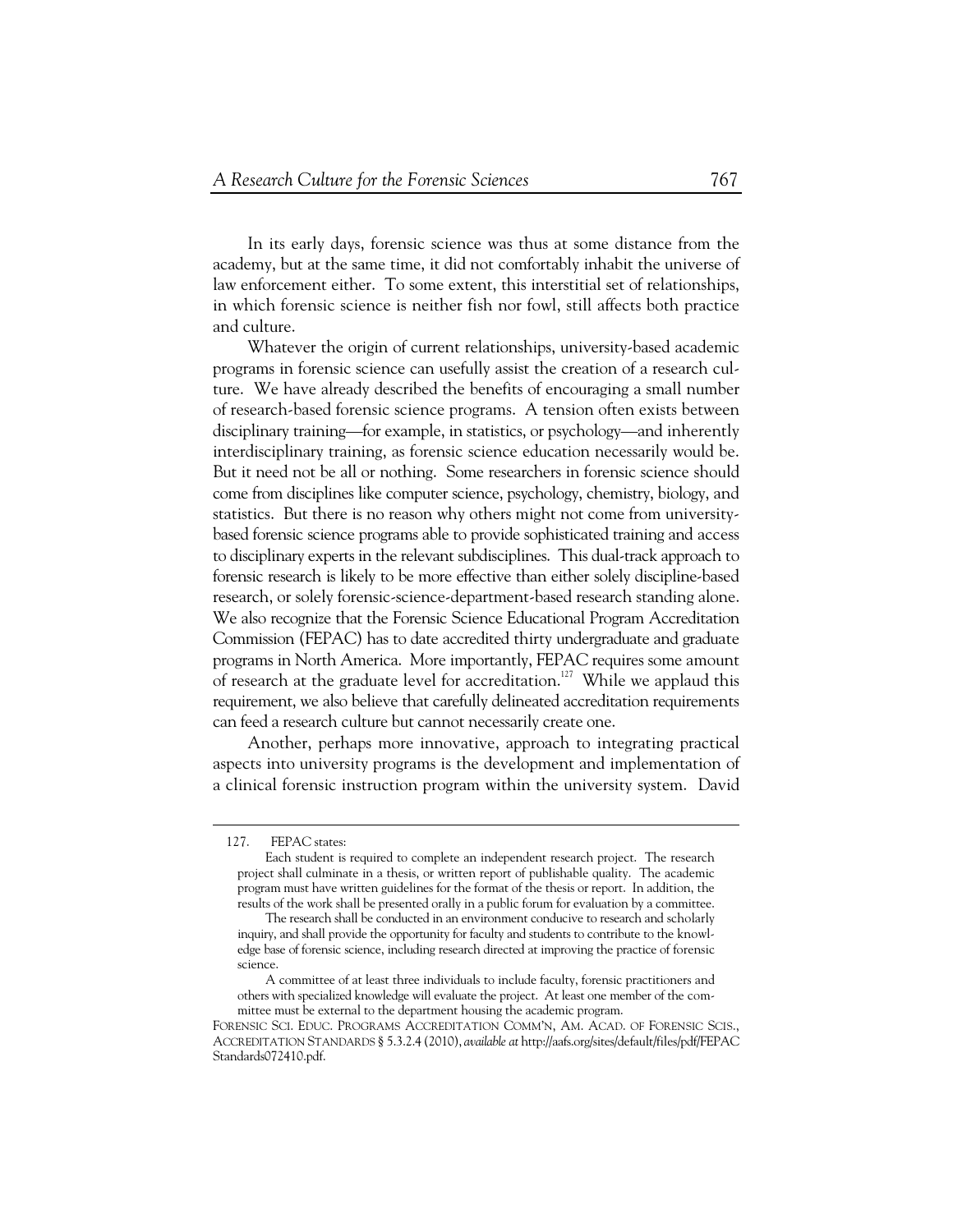Stoney has previously drawn parallels between the current state of educational practices in modern forensic science and the state of medical practice education between  $1870$  and  $1926$ .<sup>128</sup> Stoney showed how institutions such as Johns Hopkins Medical School significantly benefited from a new innovation: the teaching hospital. Students cared for patients and discussed cases with their clinical instructors. Students learned by trying it for themselves, engaging in actual practice, rather than just watching instructors or listening to lectures. Critical thinking and concrete problemsolving ability were valued over memorization. The teaching hospital became a center of instruction, learning, and research. The teaching hospital model is similar to the *atelier* method of art instruction,<sup>129</sup> and both approaches have something significant to recommend to forensic science.

"Teaching forensic laboratories" would not be difficult to imagine within a university system. These laboratories could take cases from both the prosecution and defense. They could do initial analysis or perhaps could be available to reanalyze evidence. They would benefit from a lack of institutional attachment to law enforcement or structural partiality to one adversarial side.<sup>130</sup> Students, working under the care and instruction of trained practitioners, could learn from real-world cases and face a realistic but challenging array of circumstances. These teaching laboratories could also provide a place for investigating and assessing emerging research and techniques before their general dissemination to state and local forensic laboratories. These teaching laboratories could also be a useful site for conducting research on validation, as well as on bias and other human factors.

Teaching laboratories could also relieve traditional forensic science laboratories of much of the burden of training. Students emerging from a clinical instruction program would accumulate significantly more useful training and experience than current novice applicants for jobs in crime laboratories. Under the current system, successful applicants undergo lengthy training programs, some as long as one to three years. Inevitably, some trainees are poorly suited for the positions, or they discover that the profession is not for them. The costs of this wash-out are high, since several years and tens of thousands of dollars

 <sup>128.</sup> *See* David A. Stoney, *A Medical Model for Criminalistics Education*, 33 J. FORENSIC SCI. 1086 (1988).

 <sup>129.</sup> This method of art instruction takes its name from the French word for "artist's studio." An artist trains a small number of students in the skills and techniques associated with creating some form of representational art, starting with more basic forms and progressing through more complex methods. *See* RICHARD LACK, ON THE TRAINING OF PAINTERS: WITH NOTES ON THE ATELIER PROGRAM 67– 71 (1969).

 <sup>130.</sup> Indeed, perhaps a procedure could be developed in which a party could, in certain circumstances, request that a court require such an impartial laboratory to analyze disputed evidence.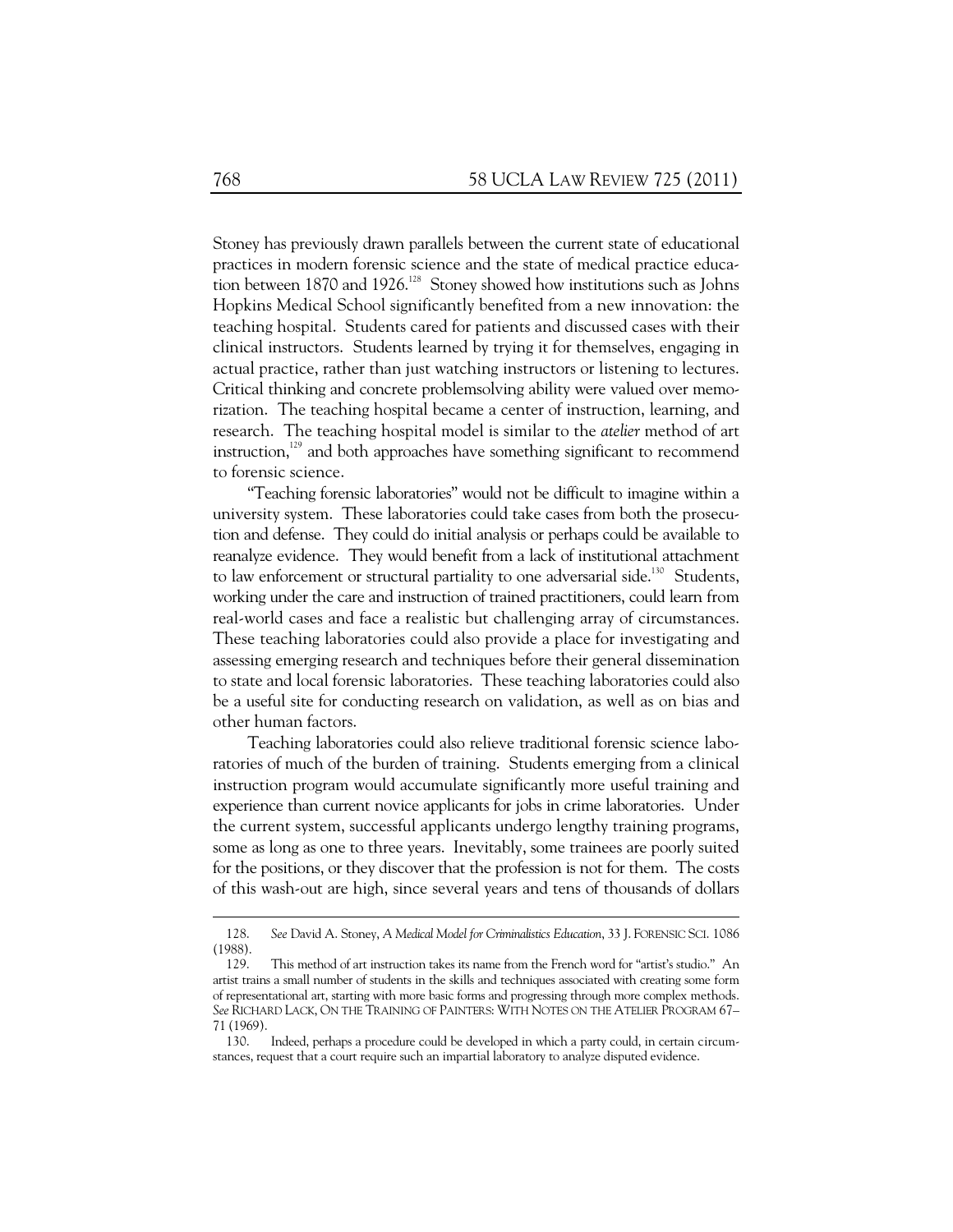have often been invested in the process before the mismatch between trainee and profession becomes clear.<sup>131</sup> A clinical forensic instruction laboratory would reduce this inefficient hiring and training practice. Moreover, trainees who had gained experience through a training laboratory model might gain broader exposure to a richer variety of real-world circumstances and possibly even enhanced critical thinking abilities from their hands-on experiences.

## C. Improving the Culture of Forensic Science Journals

To improve the research culture of the pattern identification sciences, some changes to the current approach to journals and publications are sorely needed. First, all forensic science journals should insist upon a full-fledged commitment to research norms. Publication in any journal that is not indexed by at least some of the major indexing services should, in a sense, not even count as publication. Peer review should be serious, blind, and carried out by individuals well qualified to assess the research merits of any given article. While non-researchoriented practitioners can play a valuable role in peer review as well, evaluations by those with the necessary qualification to assess the merits and execution of any given study should dominate the criteria for acceptance. It should also go without saying that concerns about whether a given set of findings comports with practitioners' (or researchers') expectations and desires should not affect publishing decisions. To be sure, some findings are more interesting or surprising than others, and this may legitimately affect evaluations of a given article. But the fact that a research result might alienate or irritate practitioners ought not to affect publication decisions.

The pattern identification disciplines would also benefit from a genuine flagship journal that crosses between forensic science itself and broader research paradigms. Perhaps the *JFS*, which is already a legitimate and respected research vehicle, can play this role. However, the pattern disciplines make up a small part of *JFS* publications, and the *JFS* does not especially focus on the intersections of forensic science with other disciplines. Whether a new flagship journal focusing on pattern evidence would be feasible is a difficult question. In an ideal world, such a journal would link in equal quantities to other forensic sciences and also to other academic fields, like statistics, the physical sciences,

 <sup>131.</sup> In a case study involving one laboratory, poorly designed hiring procedures led to attrition costs estimated at roughly \$850,000, and estimated lost productivity of nearly \$5 million (because of the loss of sixteen employees). These cost estimates did not include the costs associated with recruiting, selection, or training. *See* W. Mark Dale & Wendy B. Becker, *A Case Study of Forensic Scientist Turnover*, FORENSIC SCI. COMM. (July 2004), http://www2.fbi.gov/hq/lab/fsc/backissu/july2004/research/2004\_03\_ research04.htm.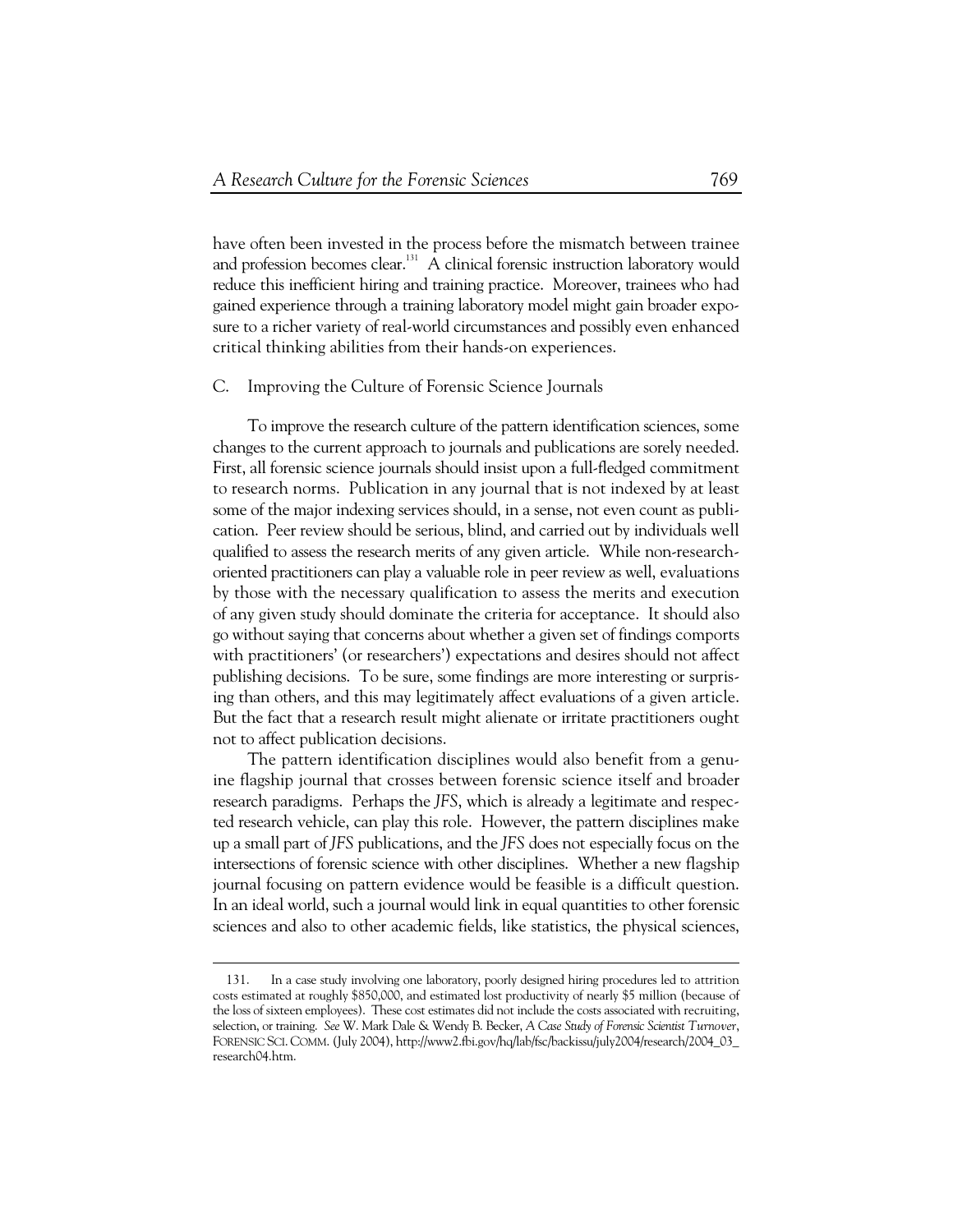cognitive psychology, and computer science. How to create such a flagship journal is not obvious, but one place to start would be with a high-powered and interdisciplinary editorial board that reaches broadly into ancillary disciplines as well as including leading members of the forensic science research community.

### D. Using Scientific Standards to Guide Casework

Another set of suggestions focuses on efforts to use conventional scientific standards to guide casework. One key example is "sequential unmasking."<sup>132</sup> Analysts should have access to all the domain-relevant information they need to conduct their inquiry, but they should be shielded from domain-irrelevant matters unless or until those matters affect the analysis. A fingerprint examiner, for example, likely does need to know the surface from which a print was lifted. A fingerprint examiner does not need to know, however, about the suspect's confession or his three prior convictions for similar crimes. A document examiner cannot escape seeing the content of the document being analyzed; however, she need not be told broader aspects of the prosecution's theory of the case.

Sequential unmasking creates protocols that protect examiners from these kinds of biasing information.<sup>133</sup> From a research culture perspective, sequential unmasking offers two significant benefits. First, it protects examiners from materials and knowledge that might otherwise have a biasing effect on their evaluation.<sup>134</sup> The enormous literature on bias and cognition suggests the value of providing such a shield. $135$ 

Sequential unmasking has another benefit as well. Because it requires practitioners to think carefully about what information is domain-relevant and what is not, and why, sequential unmasking also encourages precisely the kind of careful attention to the relationship between evidence and warrant that a research culture demands. The very process of thinking hard and justifying the

 <sup>132.</sup> *See* Dan E. Krane et al., *Sequential Unmasking: A Means of Minimizing Observer Effects in Forensic DNA Interpretation*, 53 J. FORENSIC SCI. 1006 (2008). The basic idea of sequential unmasking (without the use of that label) was set out in Risinger et al., *supra* note 49, at 50–51.

 <sup>133.</sup> Krane et al., *supra* note 132*.* To be sure, sequential unmasking may also increase costs by requiring an additional layer of personnel to assess what information is domain-relevant and to ensure that non-domain-relevant information is stripped from the materials the examiner receives. But given the strong evidence in other fields of the biasing effects of context information, the onus arguably ought to be on the forensic practitioner community to show why these costs are not worth incurring.

 <sup>134.</sup> Dror & Rosenthal, *supra* note 32, at 902–03; Dror & Charlton, *supra* note 32, at 612; Risinger et al., *supra* note 49, at 45. Note that domain-relevant information may also generate bias, for example, when a DNA examiner looks at a mixture already knowing the suspect's profile.

 <sup>135.</sup> For an overview of some of this literature and its highlights, see generally Risinger et al., *supra* note 49.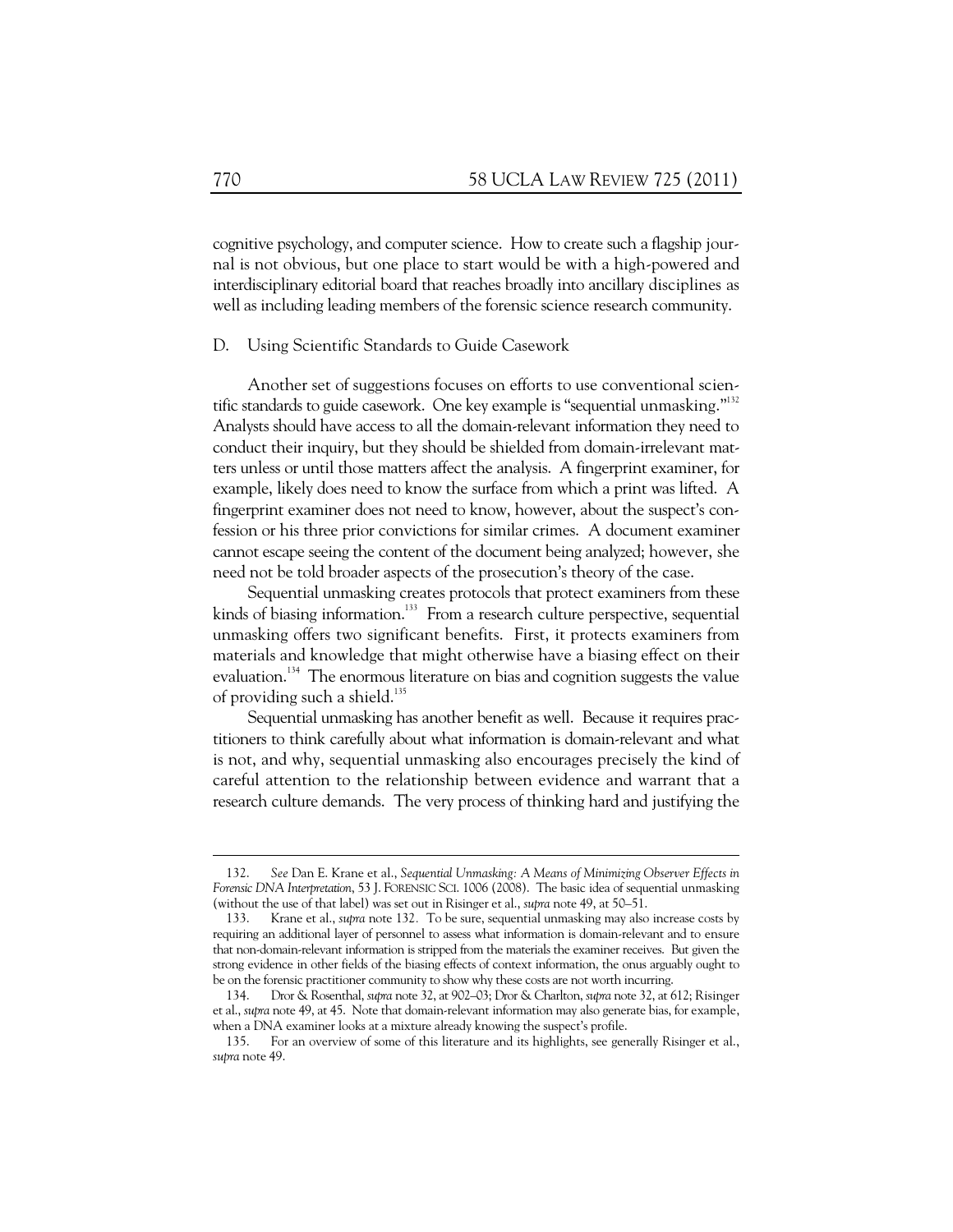inclusion or exclusion of certain kinds of information from an examiner's purview will be a meaningful step toward the instantiation of a research culture.

Implementing blind proficiency tests in the stream of casework would be another way to make casework better comport with scientific principles for the production of knowledge. Controlled, double-blind studies are the gold standard in medicine.<sup>136</sup> In a double-blind study, practitioners and patients do know that they are participating in a research study, but their potential interpretive biases and expectation effects are reduced because they do not know if they are receiving the medication being tested or a placebo. Similarly, proficiency test subjects (and those administering the test) ideally ought not to know when they are pursuing ordinary casework and when they are undergoing a proficiency test.

Improving documentation practices in order to increase transparency is another step to incorporate scientific standards. While the particular degree of documentation may appropriately vary with the complexity of the comparison, documentation should be both thorough and transparent. If a fingerprint examiner, for example, finds additional minutiae on a latent print after beginning the comparison process, this back-and-forth reasoning should be clearly noted. Similarly, an examiner should indicate the degree of confidence (for example, high, medium, low) in the existence of minutiae or striations or handwriting features in the disputed exemplar in advance of undertaking any comparison. While careful documentation is no substitute for the empirical research needed to establish the power and the limits of various techniques, it can usefully clarify an examiner's reasoning process and the basis for any conclusions, and may offer some protections from the potential biasing effect of the comparison process.<sup>137</sup>

E. Enhancing the "Science" in the Scientific Working Groups (SWGs)

Guidelines and standards for forensic practice in a great many forensic disciplines are developed and recommended by entities known as Scientific Working Groups (SWGs), funded by the Department of Justice. Most of these working groups, which have emerged over the past twenty years, operate under

 <sup>136.</sup> *See*, *e.g.*, John Concato, et al., *Randomized, Controlled Trials, Observational Studies, and the Hierarchy of Research Designs,* 342 NEW. ENG. J. MED. 1887 (2000); Henry Sacks et al., *Randomized Versus Historical Controls for Clinical Trials*, 72 AM. J. MED. 233 (1982).

 <sup>137.</sup> Glenn Langenburg & Christophe Champod, The GYRO System—A Recommended Approach to More Transparent Documentation (July 9, 2010) (draft), *available at* http://projects.nfstc.org/ ipes/presentations/Langenburg\_GYRO-System.pdf. *See generally* Interpretation Chapter, *in* NIST/NIJ WORKING GROUP REPORT ON HUMAN FACTORS IN FRICTION RIDGE IDENTIFICATION (forthcoming 2011).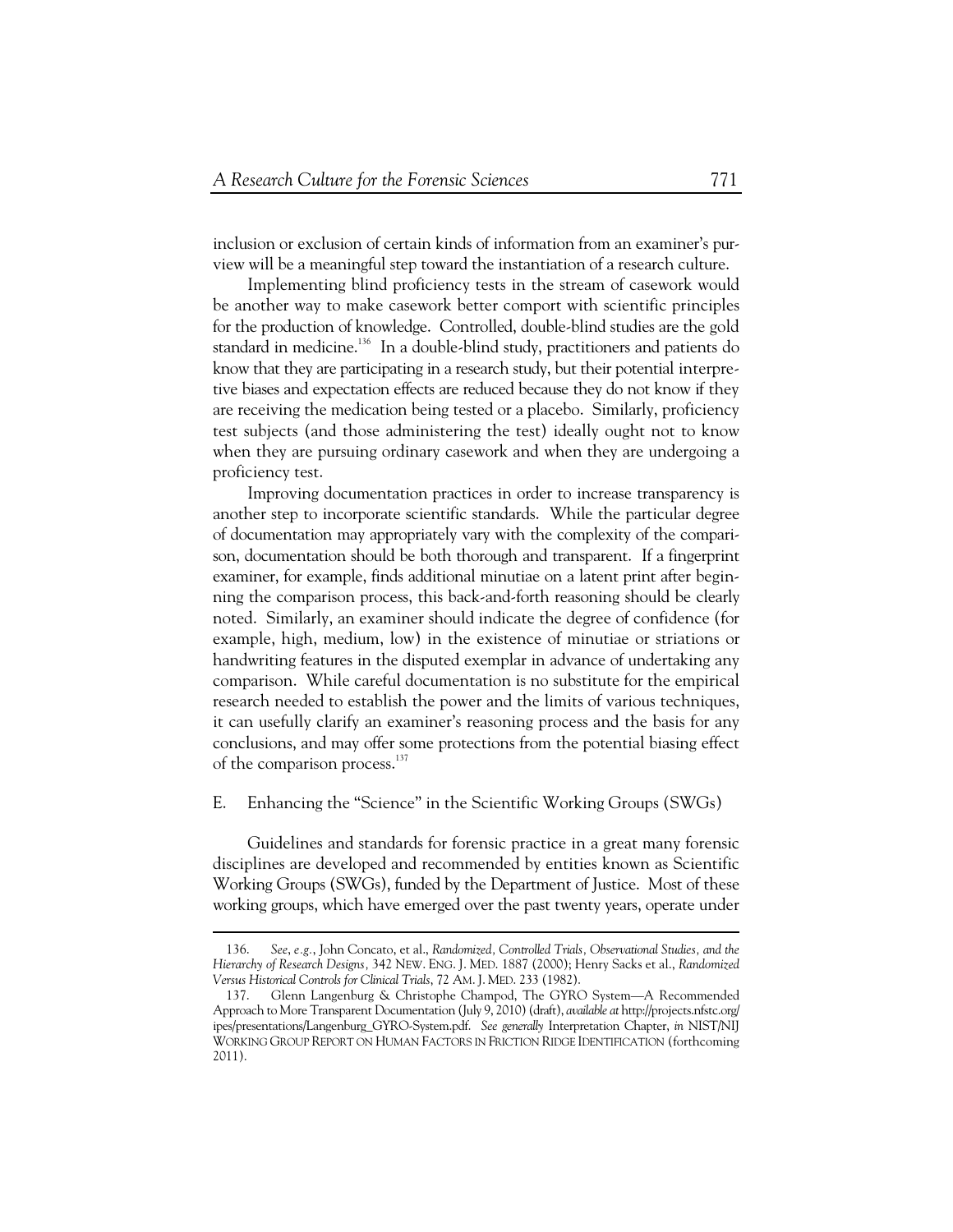the auspices of the FBI laboratory. They were designed to develop best practices, create appropriate technical standards, and improve communications both within and among various forensic disciplines.<sup>138</sup> Scientific Working Groups exist for firearms and toolmarks (SWGGUN), friction ridge analysis study and technology (SWGFAST), imaging technology (SWGIT), DNA (SWGDAM), shoeprint and tire tread evidence (SWGTREAD), drug analysis (SWGDRUG), as well as for a number of other forensic disciplines. These organizations have provided important venues for consensus building, policy development, and knowledge dissemination.

However, despite the scientific label in the name of the working groups, SWGs have a rather tenuous relationship with research science. Indeed, some of them previously went by other names. For example, SWGDAM, the FBI's DNA advisory group, used to be known as TWGDAM, the *technical* working group on DNA analysis and methods.

What should a scientific working group worthy of the name look like? Certainly a legitimate scientific working group would necessarily include practitioners who could inform the group about best and current practices in the discipline as well as practical constraints that operate within that area. These participants would be critical to the proper grounding and anchoring of a forensic science working group. However, these nonresearcher practitioners should make up only a minority of the group's total members. The major focus of SWGs should be to ensure that all recommendations for methods and practices are grounded in research and validated. When insufficient research exists, SWGs should determine what research is most critical to assess standards or best practices. Given these purposes, the bulk of the membership in scientific working groups should be scientists who have a relevant research background. Indeed, some members should be scientists outside the forensic discipline of the SWG and some should come from outside of forensic science entirely. These members will offer fresh perspectives and help avoid the danger of excessive buy-in to current practices simply because they are both known and familiar. The workings of the SWG would thus be driven by scientists and scientific considerations along with thoughtful input from the practitioners who would contribute to the formulation and help to operationalize the SWG's recommendations. If SWGs were organized in this fashion, they would help create and perpetuate a research

 <sup>138.</sup> For basic information about the SWGs, see *Scientific Working Groups,* FED. BUREAU OF INVESTIGATION, http://www.fbi.gov/about-us/lab/swgs (last visited Jan. 28, 2011). Several SWGs operate from locations other than the FBI. SWGRUG operates out of the DEA, and SWGSTAIN operates out of the Midwest Forensic Resource Center.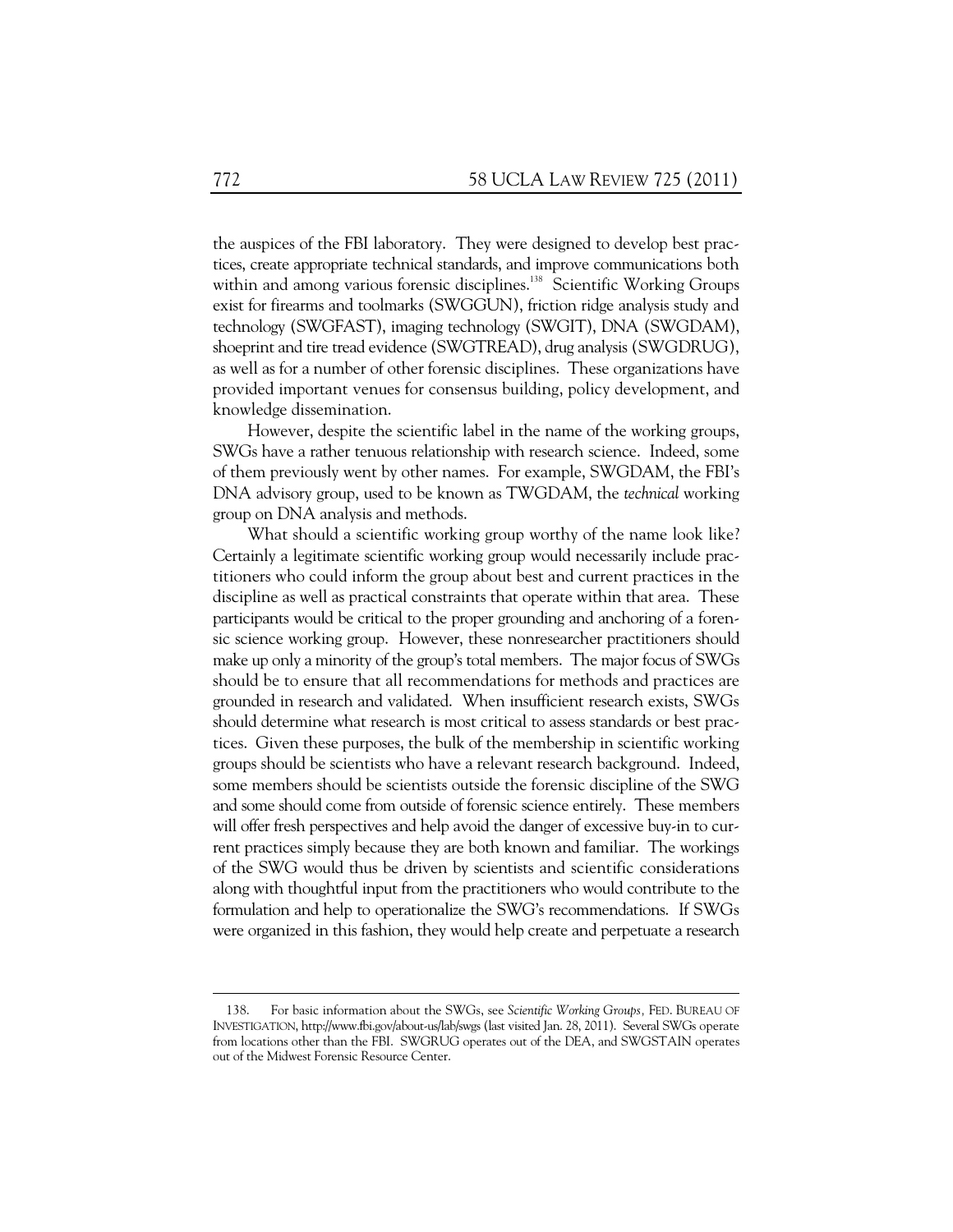culture and ensure that forensic science fields use recommended methods and processes based on scientific principles and informed by scientific research.

While the membership of the current SWGs varies, most of them are substantially more practitioner-led than what we have just described. The working group on friction ridge analysis study and technology (SWGFAST), for example, is one of the stronger SWGs. Several current members have serious and significant research interests. But they form only a small minority of the total membership. On the one hand, given the paucity of research opportunities and the structure of forensic science, this limited proportion of research-oriented members is only to be expected. But in a research culture one would expect and insist—that the standard-setting, guideline-creating, policy body for any given field be structured so as to ensure that its decisions are based upon data and research, not simply the result of a two-thirds vote from a practitionerdominated working group.<sup>139</sup> To be sure, practitioner-led SWGs may often reach appropriate, thoughtful, and perhaps even research-based conclusions, but they also risk being guided by and influenced by populist practitioner pressures. To be worthy of their name, SWGs need to make certain that scientific findings and an appreciation for a research culture drive decisions.

The National Institute of Standards and Technology (NIST) may take over the SWGs in the near future; we hope that such a move will incorporate a major restructuring of how the SWGs operate. If such a move is merely a change in their funding source from the DOJ to NIST without significant structural changes, SWGs may be useful as sounding boards for leading practitioners, but they will continue to have little to do with a research culture.

## F. Access to Data

Another needed dimension for a robust research culture is access to data and test subjects. Participation in the research enterprise must obviously be balanced against a laboratory's other needs, and a laboratory may be unable to participate in every research project asked of it. However, access to data exemplars and databases—should not be limited to practitioners at a given laboratory. With appropriate precautions for protecting confidentiality and the necessary input of Institutional Review Boards, forensic laboratories, as well as institutions like the FBI and state and federal criminal justice authorities,

 <sup>139.</sup> For SWGFAST's bylaws, as an example, see *Bylaws*, SCIENTIFIC WORKING GROUP ON FRICTION RIDGE ANALYSIS, STUDY &TECH. (Sept. 15, 2009), http://www.swgfast.org/Resources/Bylaws \_3.2-Corrected.pdf.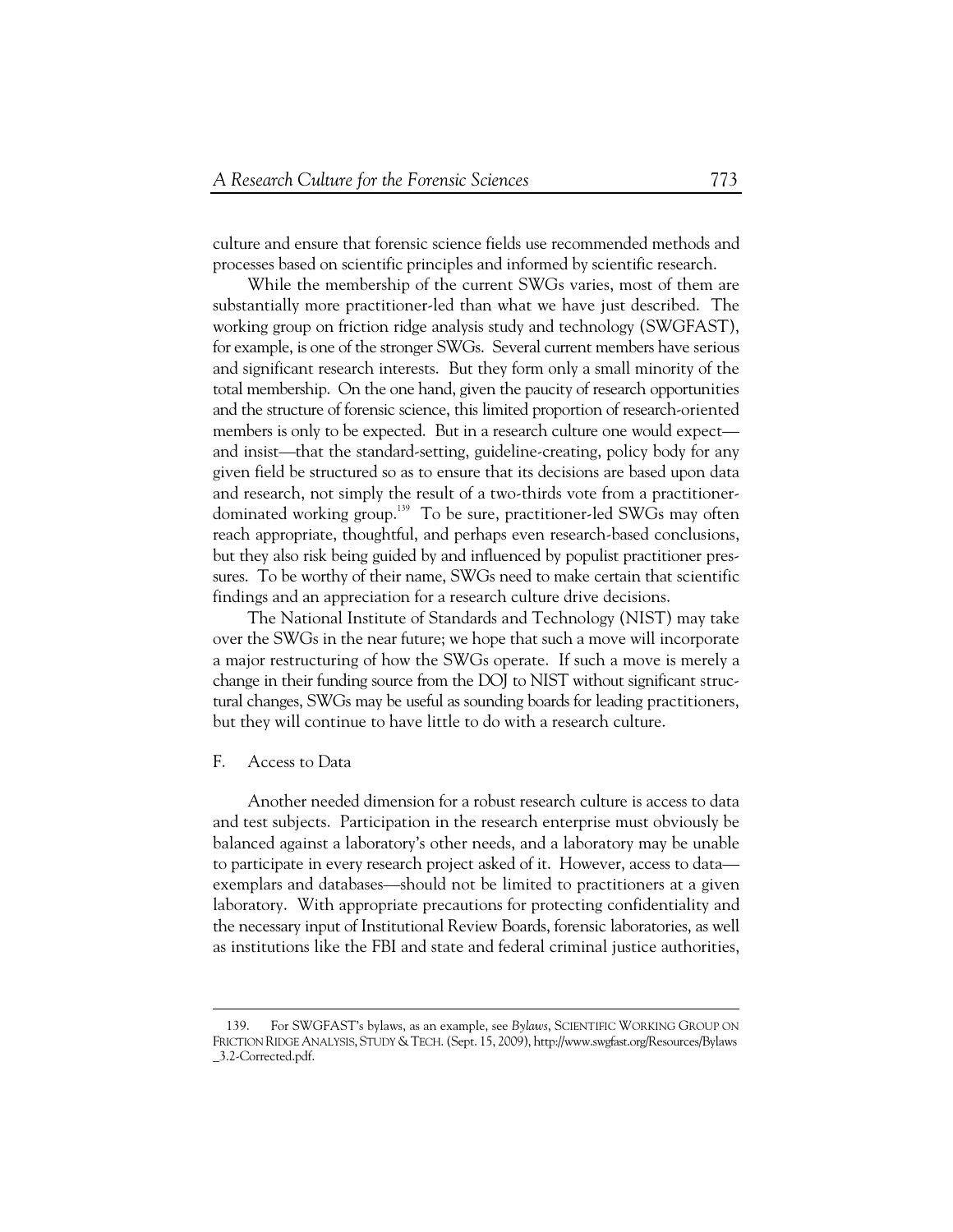should make data available to qualified researchers to the maximum extent  $_{\rm possible.}^{140}$ 

To create incentives for providing this access, participating as research subjects ought to become an accreditation requirement for forensic labs. Just as many law schools have implemented pro bono requirements for students, the American Society of Crime Laboratory Directors Laboratory Accreditation Board (ASCLD-LAB) should require that every laboratory devote a given number of hours to participation in research. The details of how to structure such a requirement could be worked out in a variety of ways. Perhaps every employee should be allowed a modest number of paid work hours for participation as a "test subject" in the research study of her choice; or perhaps laboratories should create more structured systems for participation. Whatever the details, the point is to create workable mechanisms to encourage research participation by sometimes wary laboratories. To be clear, laboratories themselves would not necessarily spearhead these research projects. Rather, analysts would be made available as test subjects, consulting on the feasibility of certain research endeavors, providing feedback on what research questions would have practical payoff for laboratories, and creating partnerships with researchers both from within and from outside the forensic sciences.

G. Managing the Tension Between an Adversarial Culture and a Research Culture

The fact that the pattern identification fields and other forensic sciences are embedded within the legal system has made it difficult for a research culture to flourish. Numerous commentators (and the NAS Report) have criticized the institutional connections between the police, the prosecutors, and the crime laboratories. Indeed, the NAS Report, like some scholarship that preceded it, explicitly calls for making crime laboratories independent of these other domains.<sup>141</sup>

Clearly structural risks of both bias and partisanship stem from the institutional location of crime laboratories. Several scandals have illustrated the

 <sup>140.</sup> This has been an ongoing issue in DNA analysis as well. For example, researchers have unsuccessfully endeavored to access anonymized DNA profiles from the United States National DNA Index system, controlled by the FBI. *See* D. E. Krane et al., *Time for DNA Disclosure*, 326 SCIENCE 1631 (2009). Yet, some researchers have had access to databases for other countries. *See* David H. Kaye, *Trawling DNA Databases for Partial Matches: What Is the FBI Afraid of?*, 19 CORNELL J.L. & PUB. POL'Y 145, 161–65 (2009).

 <sup>141.</sup> NAS REPORT, *supra* note 8, at 183–84; Paul C. Giannelli, *The Abuse of Scientific Evidence in Criminal Cases: The Need for Independent Crime Laboratories*, 4 VA. J. SOC. POL'Y & L. 439, 470–73 (1997); Roger Koppl, *How to Improve Forensic Science*, 20 EUR. J.L. & ECON. 255, 258 (2005).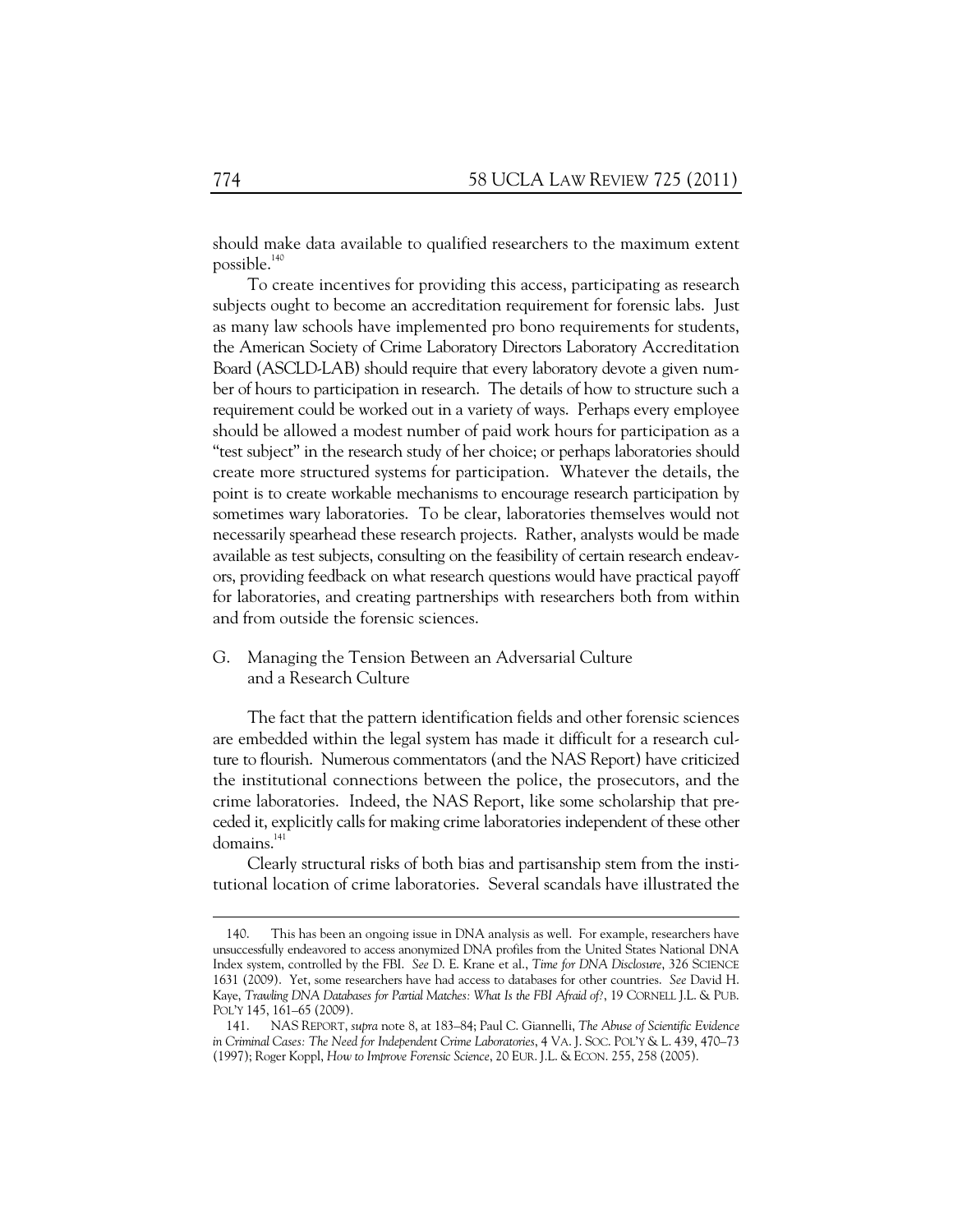dangers raised by forensic scientists who may feel pressured to provide prosecutors with what they are seeking.<sup>142</sup> Partisanship is a serious and long-recognized danger for all kinds of expert witnesses, $143$  and operating as part of the institutional apparatus of law enforcement may make practitioners unconsciously partisan.<sup>144</sup> Additionally, the strong institutional links to police investigators may compromise efforts to protect examiners from access to unnecessary, and potentially biasing, contextual information about the case. To be sure, there may also be benefits from the current institutional location, ranging from possible efficiency gains from police authority over forensic science, to motivational gains for forensic scientists who may benefit psychologically from being part of law enforcement. And, of course, any institutional location has its own set of costs and benefits that would need to be compared to the current set.<sup>145</sup>

Most, but not all, of us believe that institutional separation of laboratories from the law enforcement apparatus would be tremendously beneficial for reducing the dangers of partisanship and fostering a research culture. However, most, but not all, of us also believe that even if this is indeed a worthy and highly desirable goal, it is also unlikely to be realized in the near future. One small but constructive step toward creating at least a modicum of psychological distance between laboratories and the implicit (or, sometimes explicit) pressures from law enforcement would be a requirement that all laboratories perform a certain quantity of defense-side work, enabling analysts to gain experience in a different role vis-à-vis the adversary system.<sup>146</sup>

However, the problematic dynamics of adverarialism and their potentially pathological effects on a research culture go beyond the sometimes-too-cozy prosecutor-police-forensic-science relationship. The dynamics of the courtroom and of the adversarial process itself can create significant incentives for analysts to resist the collection of information or the production of data that might

 <sup>142.</sup> *See*, *e.g.*, Locke & Neff, *supra* note 5.

 <sup>143.</sup> *See*, *e.g.*, Samuel R. Gross, *Expert Evidence*, 1991 WIS. L. REV. 1113; Jennifer L. Mnookin, *Expert Evidence, Partisanship, and Epistemic Competence*, 73 BROOK. L. REV. 1009 (2008).

 <sup>144.</sup> David E. Bernstein, *Expert Witnesses, Adversarial Bias, and the (Partial) Failure of the* Daubert *Revolution*, 93 IOWA L. REV. 451, 456 (2008).

 <sup>145.</sup> *See* Dror, *supra* note 25, at 101–02.

 <sup>146.</sup> At present, not only do most state laboratories not regularly conduct testing for the defense, but policies about whether state laboratory workers can consult for the defense in other jurisdictions vary. One recent controversy in Minnesota illustrates the depth of adversarial norms. When a medical examiner consulted for the defense in a case in another county, the prosecutor in her home county complained to her boss, causing the medical examiner to fear for her job. While the prosecutor later apologized and was reprimanded for his behavior, the incident captures the conceptual partisanship frequently seen in the field—the notion that state forensic science workers are tied to the prosecution. *See* Joy Powell, *Dakota County Prosecutor Reprimanded by State Board*, MINNEAPOLIS–ST. PAUL STAR TRIBUNE, May 19, 2009.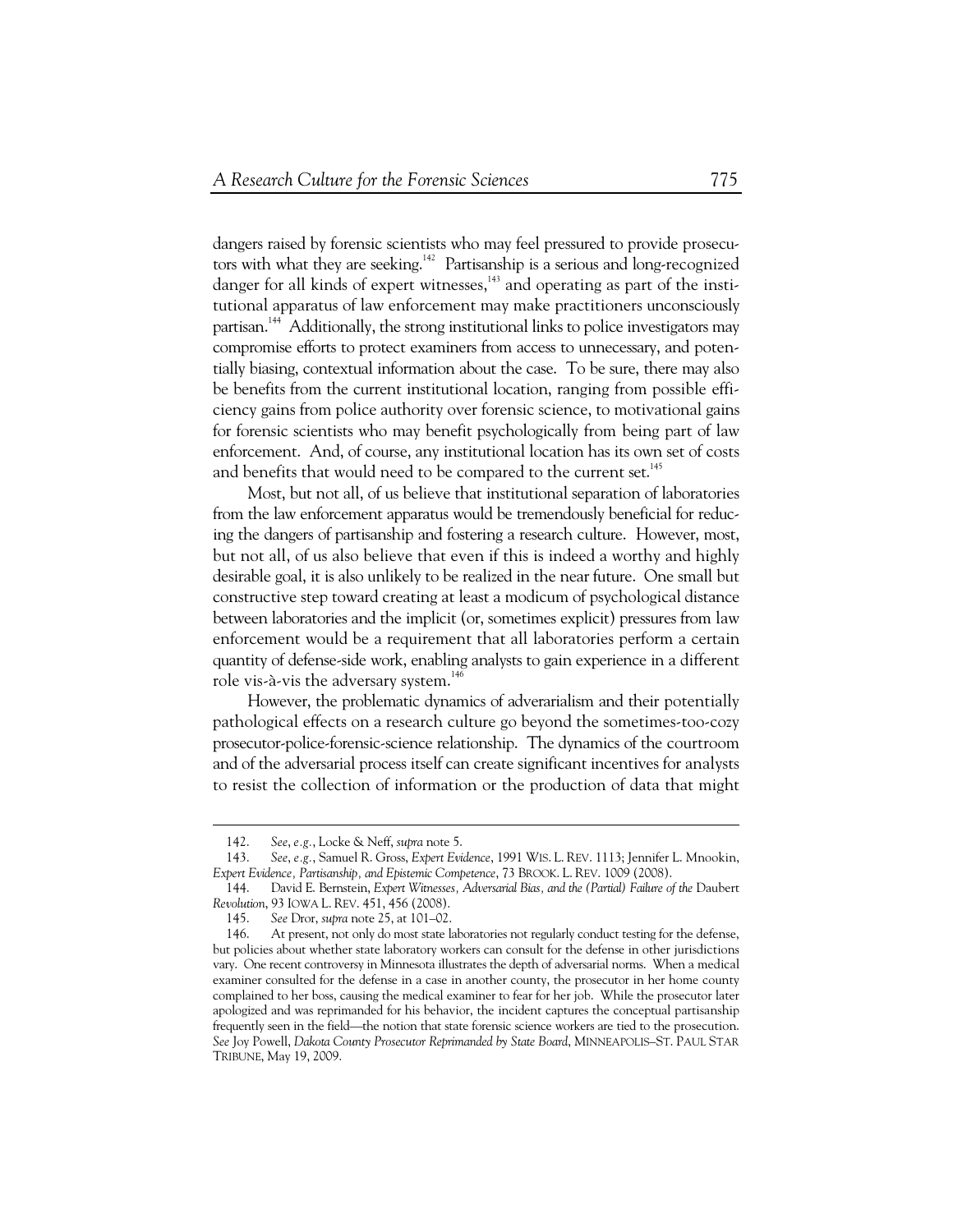assist their adversary or weaken their own credibility. If any documented error is likely to haunt an examiner on every subsequent cross-examination, there may be little motivation to identify or audit mistakes. If difficult proficiency tests would potentially provide extensive fodder for defense attorneys, why would examiners risk shooting themselves (or the prosecutors with whom they work) in the foot by attempting to determine the limits to their own abilities?

We do not have any simple fixes for this set of structural difficulties, but we offer two suggestions. First, we would suggest that laboratories consider extending something akin to *Brady* duties to examiners themselves. Under Brady v. Maryland,<sup>147</sup> prosecutors have an ethical duty to report exculpatory evidence to defense attorneys. *Brady* has already been extended to information in the possession of agents of the prosecution such as the police, $148$  and there is no reason that this should not apply to forensic scientists. While a forensic scientist may have a legal duty to disclose exculpatory evidence to a prosecutor, courts have not held *Brady* duties to extend directly from the forensic scientist or police to the defense. What would be the consequences of an ethical obligation of forensic scientists to disclose directly to the defense any exculpatory findings or any inter-laboratory disagreement regarding conclusion or interpretation? Perhaps more robust reporting requirements, in which an analyst routinely discloses any interpretive disagreement within her laboratory report, would be a simpler means to achieve a similar goal. The purpose of either a disclosure requirement or enhanced reporting norms is in part to increase the degree of perceived and subjectively felt independence from law enforcement, even if no formal institutional realignment takes place. At a minimum, a research culture should mean clear and robust expectations about transparency and documentation: Reports should carefully detail steps taken, findings reached, and internal disagreement (if any) about the results or the interpretation.

A second idea worth considering is whether there ought to be a protective evidentiary privilege that attaches to self-critical investigation and analysis in at least some circumstances. This presents an extremely difficult question of balancing competing goals. Creating a privilege that protects a laboratory from having to disclose what it learns through the investigation of an error may lead to much better error investigation that may in turn reduce future errors. But in the particular case, this benefit would come at the expense of keeping highly relevant, potentially exculpatory material from defendants. Although some courts have recognized a self-critical analysis privilege in the medical peer review context (which faces structurally similar issues, though

 <sup>147. 373</sup> U.S. 83, 87 (1963).

 <sup>148.</sup> *See*, *e.g.*, Kyles v. Whitley, 514 U.S. 419 (1995).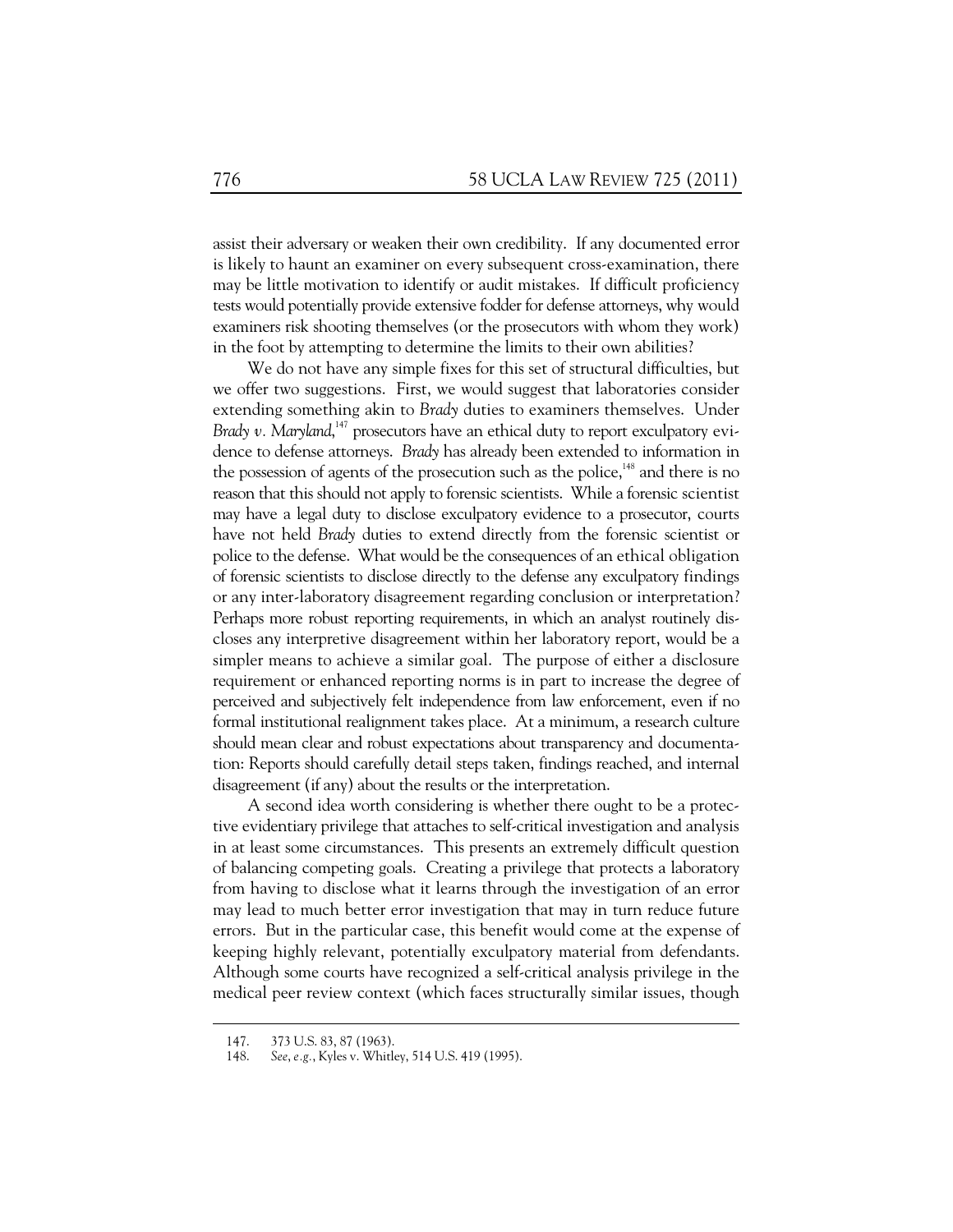typically in a civil rather than criminal setting), it is quite unlikely that courts would extend it to the criminal domain, in significant part because of the criminal defendant's constitutional due process right to exculpatory information.

Nonetheless, it may be worth considering whether there are any feasible mechanisms through which defendants' legitimate (and, in some instances, constitutionally mandated) need for information could appropriately be balanced against efforts to promote self-analysis and research. It is difficult to imagine a privilege that would protect a laboratory from the disclosure of an error in actual casework. But what if a laboratory wanted to test its examiners' proficiency on difficult and close nonmatches? Should it be able to protect itself from having to report their results? Should a researcher be protected from having to identify the laboratories that participated in a study? Or which individuals achieved what results? To what extent should some kind of research privilege protect both researchers and laboratories in order to remove one major impediment to cooperation, when the results do not directly implicate any particular case or defendant?

Finally, we believe the fear that admitting imperfections might significantly harm jurors' understanding and appreciation of the pattern identification sciences may be largely chimerical. It is not clear that jurors would substantially discount conclusions from forensic science examiners even if they were presented with information quantifying error rates greater than zero, even if they knew that this particular examiner had made an occasional mistake on proficiency tests, and even if they knew that a so-called match did not necessarily mean that every other human being (or bullet, or tool) in the world could be excluded as a potential source. Certainly mitochondrial DNA evidence which cannot ever, standing alone, individualize, because maternal relatives share the same mitochondrial DNA—can significantly contribute to a successful prosecution. Particularly in those cases in which the pattern identification evidence was combined with other probative evidence suggesting guilt, it is hardly obvious that these caveats with regard to the pattern identification evidence would have any significant impact on juror reasoning.<sup>149</sup> And in those rare cases

 <sup>149.</sup> This is, of course, an empirical question. We can, however, make some guesses from the literature on how jurors weigh expert testimony. *See*, *e.g.*, Valerie P. Hans et al., *Science in the Jury Box: Jurors' Comprehension of Mitochondrial DNA Evidence*, LAW & HUM. BEHAV. (forthcoming 2011); David H. Kaye et al., *Statistics in the Jury Box: How Jurors Respond to Mitochondrial DNA Probabilities*, 4 J. EMPIRICAL LEGAL STUD. 797 (2007); Jonathan J. Koehler et al., *The Random Match Probability in DNA Evidence: Irrelevant and Prejudicial?*, 35 JURIMETRICS 201 (1995); Dawn McQuiston-Surrett & Michael J. Saks, *Communicating Opinion Evidence in the Forensic Identification Sciences: Accuracy and Impact*, 59 HASTINGS L.J. 1159 (2008); Dawn McQuiston-Surrett & Michael J. Saks, *The Testimony of Forensic Identification Science: What Expert Witnesses Say and What Factfinders Hear*, 33 LAW & HUM. BEHAV. 436 (2009); Dale A. Nance & Scott B. Morris, *An Empirical Assessment of Presentation Formats for Trace*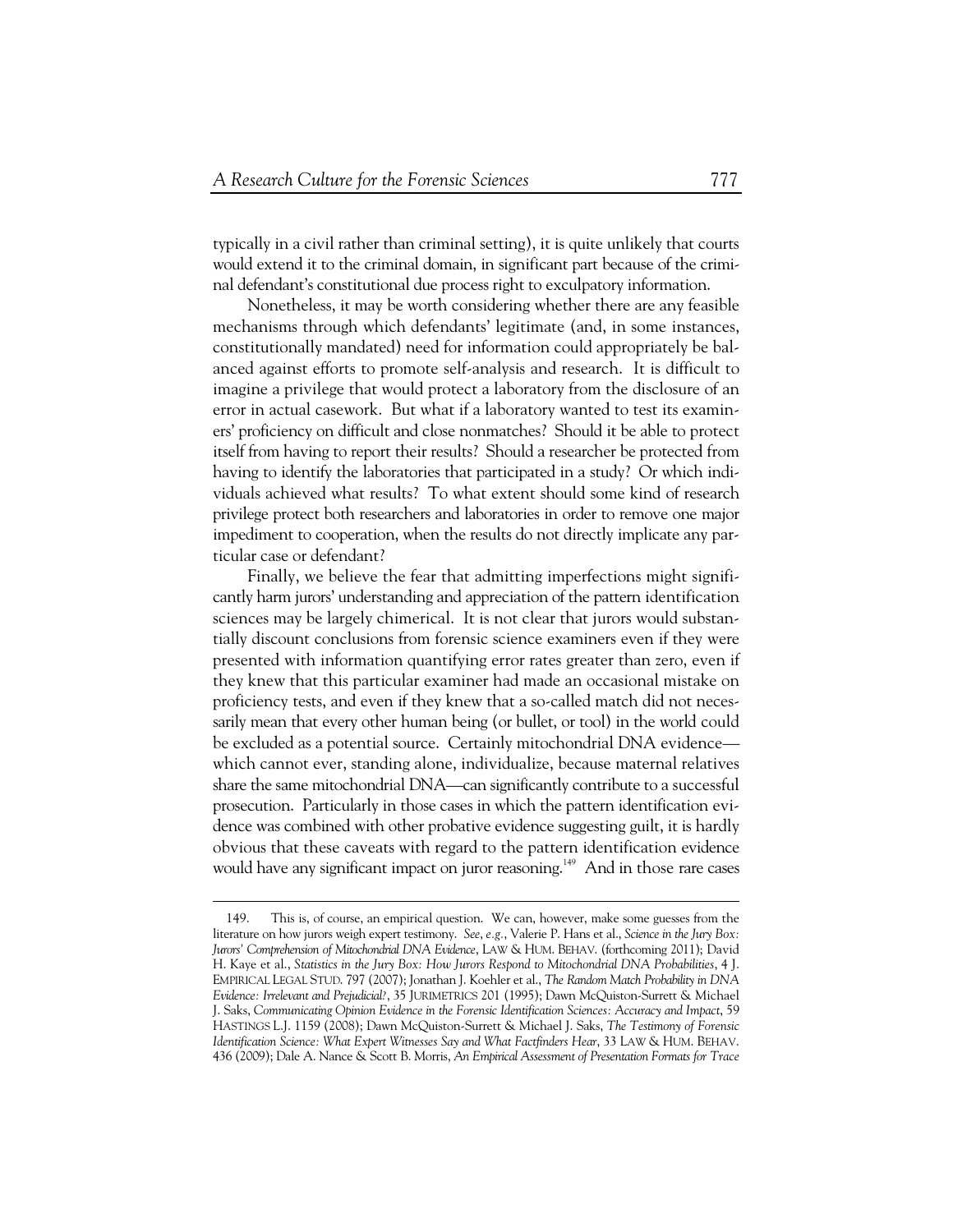where the pattern identification evidence largely stands alone, perhaps a greater degree of skepticism would be epistemologically warranted.

## CONCLUSION

Our purpose in writing this Article has been to bring together a group of practitioners and academics who have all spent time thinking hard about forensic science, to see if we could find consensus about how to improve the field. Although many of us inhabit overlapping intellectual and professional circles, we did not all know each other beforehand, and we come from a variety of different intellectual traditions and locations. This project therefore began as something of an experiment. Its origin was at a conference held at UCLA in February 2010, on the one-year anniversary of the release of the NAS Report. After the public symposium, sponsored by the UCLA School of Law's Program on Understanding Law, Science, and Evidence (PULSE), this group of coauthors gathered for an intense, day-long brainstorming session.

As we discussed, outlined, and argued, we discovered that our views had more in common than one might have expected.<sup>150</sup> Indeed, we found that in many important respects, our views of what forensic science most needed significantly converged.

We all believe that the NAS Report got far more right than it got wrong. We all believe that many forms of forensic science today stand on an insufficiently developed empirical research foundation. We all believe that forensic science does not yet have a well-developed research culture. These disciplines, in our view, need to increase their commitment to empirical evidence as the basis for their claims. Sound research, rather than experience and training, must become the central method by which assertions are justified. While there can indeed be a legitimate role for experience-based claims of knowledge, such claims need to be both put forward with appropriate epistemic modesty and assessed through feedback mechanisms. The answer to the question "How well can you do what you say you can do?" is more properly answered by blind

*Evidence With a Relatively Large and Quantifiable Random Match Probability*, 42 JURIMETRICS J. 403 (2002); Dale A. Nance & Scott B. Morris, *Juror Understanding of DNA Evidence: An Empirical Assessment of Presentation Formats for Trace Evidence With a Relatively Small Random-Match Probability*, 34 J. LEGAL STUD. 395 (2005); Jason Schklar & Shari Seidman Diamond, *Juror Reactions to DNA Evidence: Errors and Expectancies*, 23 LAW & HUM. BEHAV. 159 (1999); Jonathan J. Koehler, *If the Shoe Fits They Might Acquit: The Perceived Value of Shoeprint Testimony* (Sept. 13, 2010) (unpublished manuscript, on file with UCLA Law Review).

 <sup>150.</sup> Jerry Kang also participated in our day-long session and used MindManager to "map" our conversation in real time. Both our brainstorming process and the drafting of this Article were greatly assisted by his tremendous mindmapping skill.